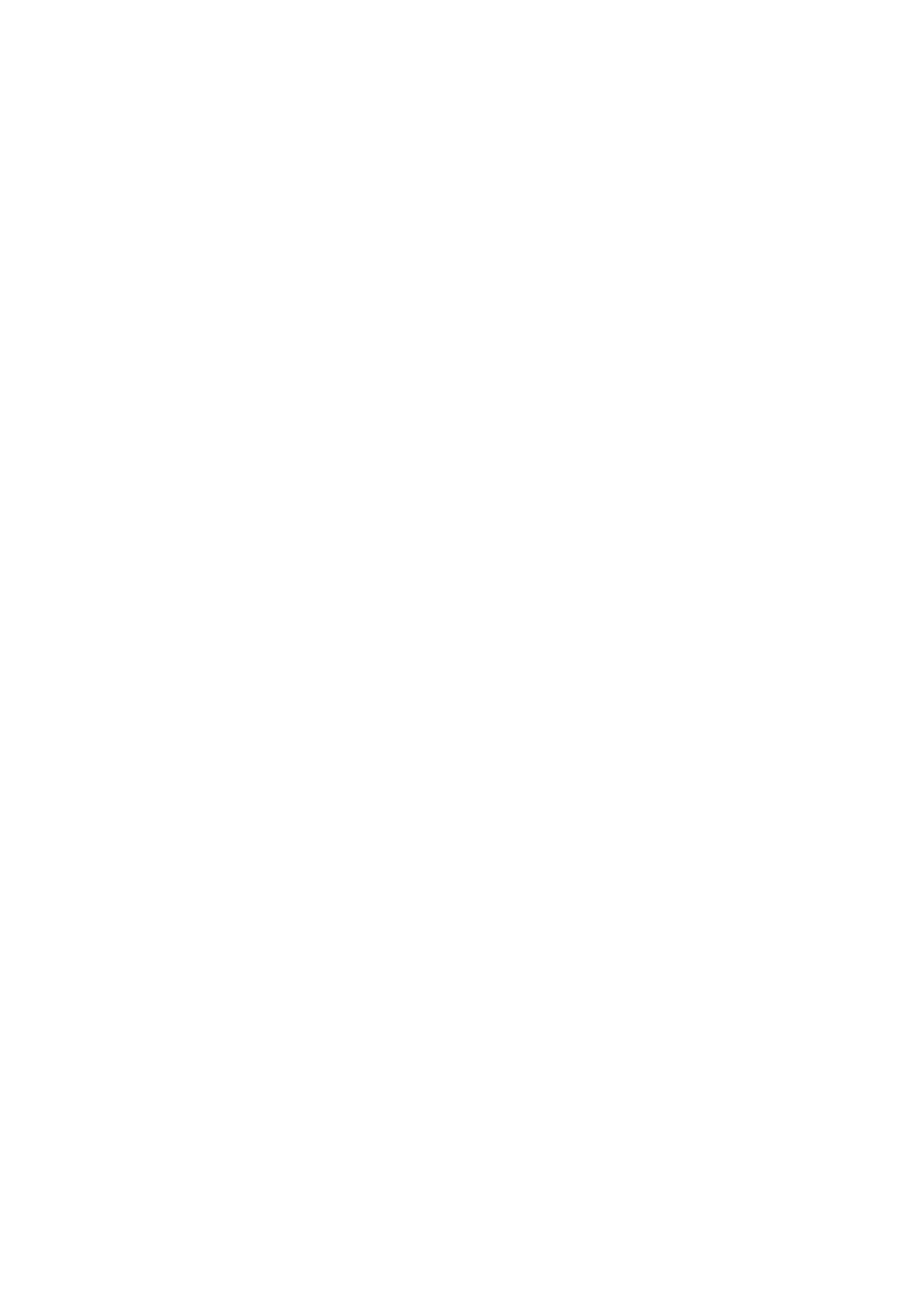## **Learning About Democracy in Africa: Awareness, Performance, and Experience**<sup>1</sup>

Robert Mattes and Michael Bratton

### **Abstract**

Conventional views of African politics imply that Africans arrive at political opinions largely on the basis of their positions in the social structure or enduring cultural values. In contrast, we argue that Africans form attitudes to democracy based upon *what they learn* about *what it is* and *what it does*. We test this argument with a unique data set known as Afrobarometer Round 1, which is based on surveys of nationally representative samples of citizens in 12 African countries that have recently undergone political reform. Specifically, we test our learning hypothesis against competing sociological and cultural theories to explain citizens' demand for democracy (legitimation) and the perceived supply of democracy (institutionalization). We provide evidence of learning from three different sources. First, people learn about the content of democracy through cognitive awareness of public affairs. Second, people learn about the consequences of democracy through direct experience of the performance of governments and (to a lesser extent) the economy. Finally, people also draw lessons about democracy from their country's national political legacies.

<sup>1</sup> Earlier versions of this paper were presented to a conference on "The Consolidation of Democracy: What Have We Learned?" Uppsala University, 8-9 June 2002; the conference on "Diagnosing Democracy: Methods of Analysis, Findings and Remedies," Santiago, Chile, 11-13 April 2003; a regional conference of the World Association for Public Opinion Research, Cape Town, South Africa, 8 May 2003; a seminar at the Centre for Social Science Research, University of Cape Town, South Africa, 22 May 2003; the World Congress of the International Political Science Association, Durban, South Africa, 3 July 2003; and a conference on "How People View Democracy: Public Opinion in New Democracies," Centre for Democracy, Development and the Rule of Law, Institute for International Studies, Stanford University, 21- 22 July 2003.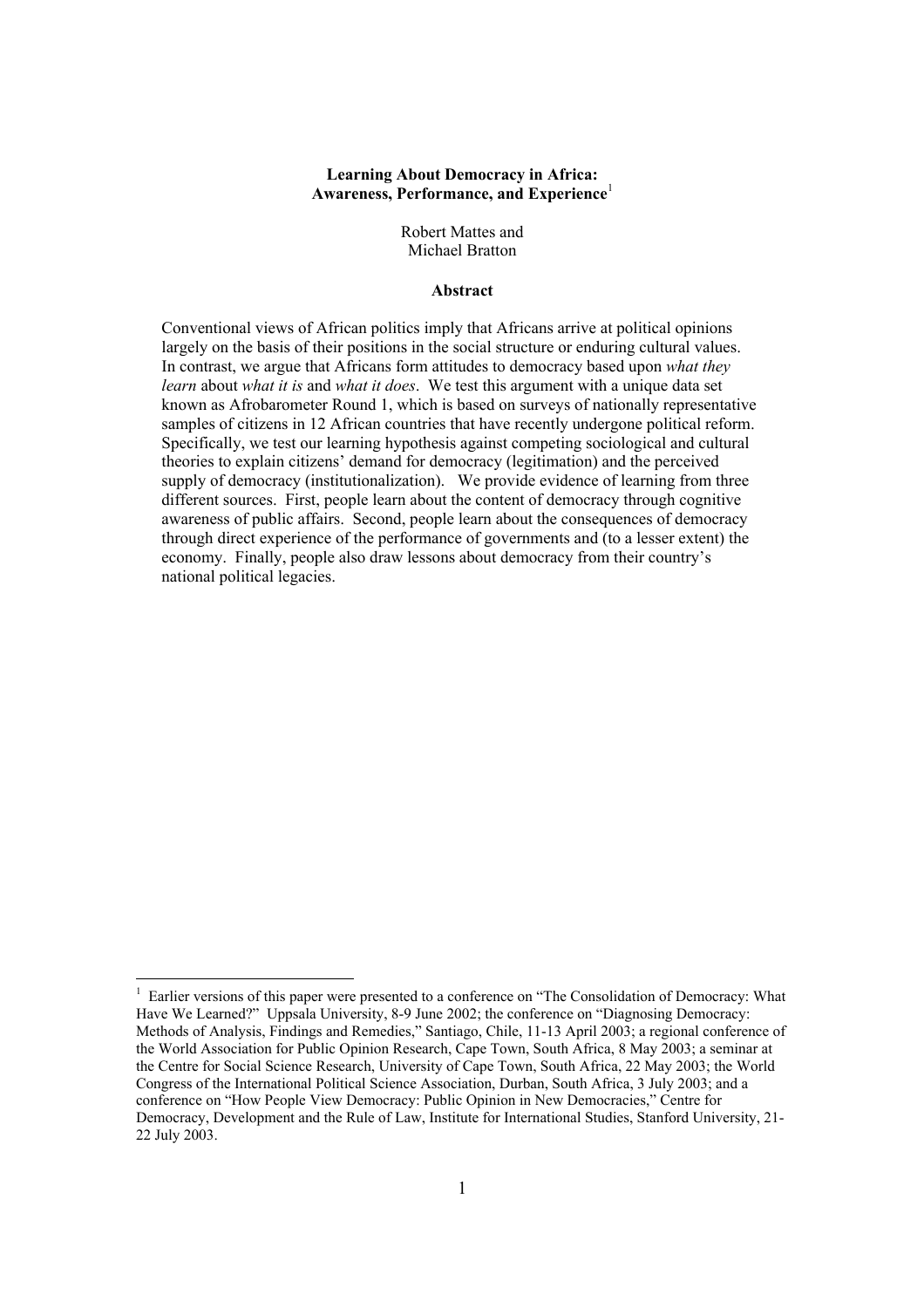#### **Introduction**

On what basis do Africans form attitudes toward democracy? Conventional interpretations of African politics assume that people form their political opinions based on either fixed social circumstances or enduring cultural identities. Analysts rarely allow that people may flexibly choose whether or not to support political regimes on the basis of what they learn about their content and consequences.

By probing the origins of mass attitudes to democracy in sub-Saharan Africa, we are able to extend the analysis of public opinion into understudied contexts and also to contribute to an understanding of regime consolidation. Public attitudes about democracy are crucial to the process of political legitimation. Democracies become consolidated only when, in Linz and Stepan's incisive turn of phrase, all significant elites and an overwhelming proportion of citizens see democracy as "the only game in town" (1996: 15; see also Diamond, 1996). In other words, a sustainable democracy requires citizens who *demand* democracy, a feature that can be measured in public attitude surveys.

But democratic consolidation is also widely explained as a consequence of the capacity of political institutions to *supply* democracy (Grindle, 2000; Huntington, 1991; O'Donnell, 1995; and Rose and Shin, 2000). Democracy, above all, is a system of rules and procedures by which leaders, groups and parties compete for power, and in which free and equal people elect representatives to make binding decisions. A consolidated democracy is one in which these arrangements develop into permanent, consistent, and autonomous institutions governed by justiciable rules (Karl, 1990). The list of institutions that define democracy is well known: periodic elections, fixed terms for officeholders, independent legislatures and judiciaries, a professional bureaucracy, political parties, and civilian control of the military. "Institutionalization" proceeds to the extent that these structures effectively and impartially fulfill their functions, whether to make laws, oversee the executive, prosecute criminals, or deliver public services. (Huntington, 1968: 12-26).

As well as measuring legitimation, public opinion offers a valuable vantage point on institutionalization, a critical element of which is whether the citizenry considers that political institutions *produce an acceptable degree of democracy*. No matter how well or badly international donors or academic think tanks rate the extent of democracy in a given country, this form of regime will only consolidate if ordinary people themselves believe that democracy is being supplied. For the most part, we hold that the members of the general public are good judges of qualities such as the availability of freedom, the fairness of elections, and the extent of democracy. It is possible, of course, that uncritical citizens may be overly generous toward under-performing institutions, or conversely that inflated popular expectations outstrip the capacities of a country's political institutions. But in either case, citizen's perceptions of the supply of democracy will be more salient to democracy's actual prospects than any objective country score of rights or freedom compiled by experts.

In sum, we assume that democracy has a low probability of breakdown where two conditions are met, namely that citizens demand democracy as their preferred political regime, and that leaders are seen to have internalized and to be following democracy's institutional rules. Aggregate indicators of the popular demand for democracy and mass perceptions of its supply (as well as trends in these indicators over time), should therefore provide insight into the prospects for the consolidation of democracy.<sup>2</sup> This article tests theories about the micro-level processes

<sup>&</sup>lt;sup>2</sup> Following Przeworski, et al. (1996), we understand democracy to be consolidated when there is little or no probability of reversal or breakdown. (see also Mattes and Thiel, 1998; and Hadenius 2002).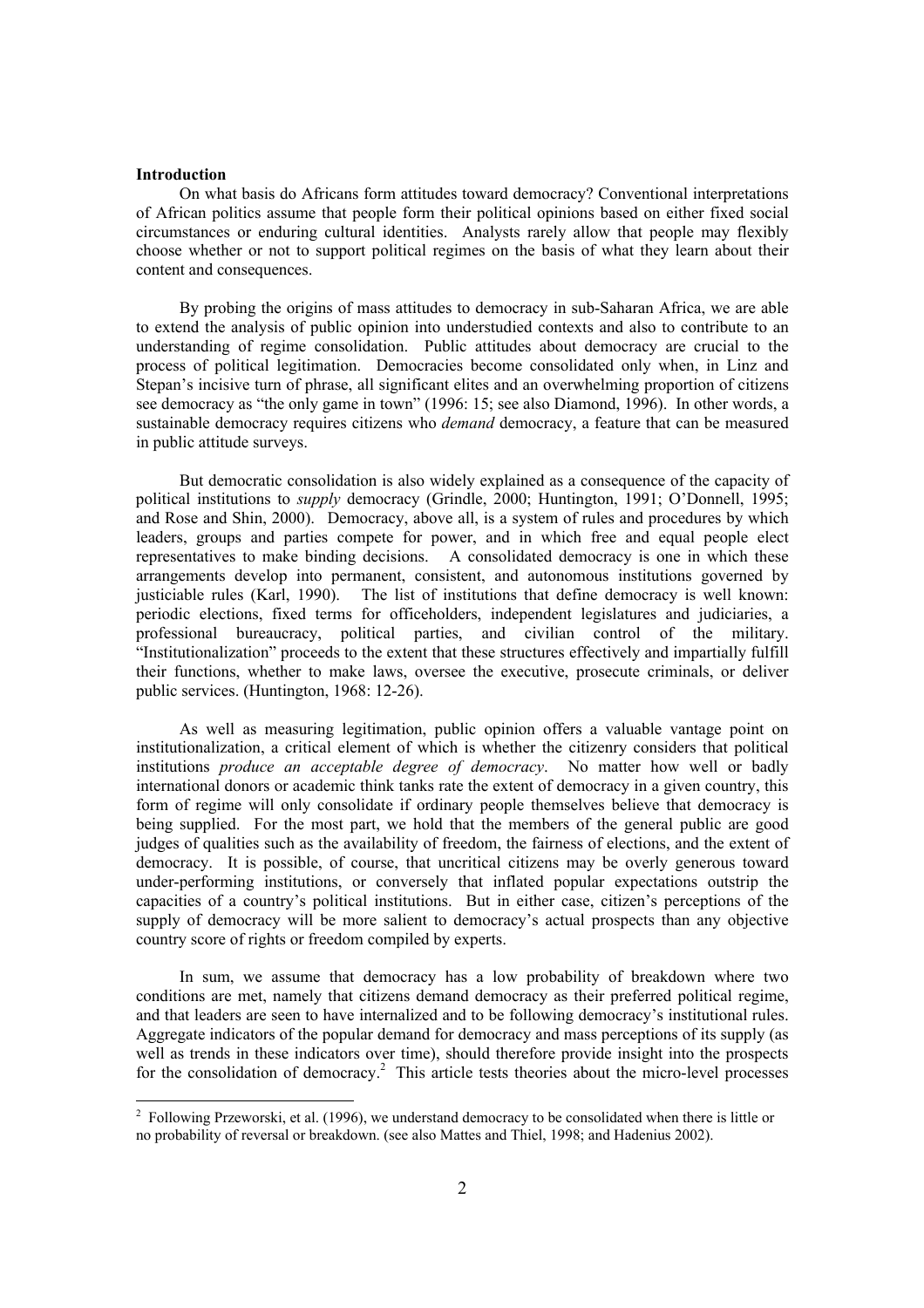that underlie these aggregate dispositions. Why do Africans demand democracy and how do they judge whether they are being supplied with it?

#### **Data**

 $\overline{a}$ 

We test competing theories against an original, comprehensive data set known as the Afrobarometer. Round 1 of the Afrobarometer was conducted between mid-1999 and mid-2001 in 12 sub-Saharan African countries that had introduced a measure of democratic and market reforms: Botswana, Lesotho, Malawi, Namibia, South Africa, Zambia and Zimbabwe in Southern Africa; Ghana, Mali and Nigeria in West Africa; and Tanzania and Uganda in East Africa. The findings for each country are based on nationally representative samples (a minimum of 1200 respondents) and a total of over 21,500 face-to-face, local-language interviews using a standardized questionnaire instrument (see Appendix A for information on sampling and fieldwork). While the findings accurately portray each country's adult population, we recognize that the Afrobarometer does not represent sub-Saharan Africa as a whole: it under-samples countries with official languages other than English; it ignores unreformed autocracies; and it does not take account of countries embroiled in civil war. With these caveats, the Afrobarometer casts light on popular attitudes to democracy among Africans, a subject on which almost nothing is otherwise known.

### **Measuring Demand for and Supply of Democracy**

In a transitional society, popular demand for democracy (or legitimation) takes the form of a choice between competing regime types with which people have some degree of familiarity. Thus, we resist asking people how much they like democracy in the abstract (for example, through agreement or disagreement with a one-sided Likert scale of statements). 3 Instead, following the approach of Rose, Mishler and Haerpfer (1998), we offer respondents realistic choices between democracy and its alternatives. In this paper, *demand for democracy*, (or legitimation) is measured by a battery of such questions. The first component is a question widely used in cross-national research (e.g., Dalton, 1999; Lagos, 2001) to track support for democracy that asks: "Which of these three statements is closest to your own opinion? A) Democracy is preferable to any other form of government; B) In certain situations, a nondemocratic government can be preferable; or C) To people like me, it doesn't matter what form of government we have."

While it is necessary for committed democrats to profess support for democracy, it is not sufficient. Respondents may have differing ideas of what democracy actually is, thus threatening the comparability of any two responses. Or their ideas may differ from those of the analyst, thus threatening our ability to infer the meaning of the response. Democrats must therefore go beyond

<sup>&</sup>lt;sup>3</sup> Reliance on one-sided statements with no forced choice has led to inflated estimates of overt support for democracy. For example, based on responses to World Values Survey statements that "Having a democratic political system" is a "very good" or "fairly good" "way of governing this country," and that, "democracy may have problems but its better than any other form of government," Inglehart (1993) has concluded that "lip service to democracy is almost universal today." Norris (1999) argues that, "by the end of the twentieth century, overwhelming support is given to the principle of democracy as an ideal form of government, even among citizens living under flawed regimes characterized by widespread abuse of human rights and civil liberties, such as Nigeria, Peru and Turkey." In South Africa, for which we have comparable data, Klingemann (1999: 45) reports that an average of 85 percent of South Africans agree with the two statements. Yet the Afrobarometer finds that just 60 percent of South Africans say that "democracy is preferable" when also given the choice of an authoritarian system, or saying that it doesn't really matter.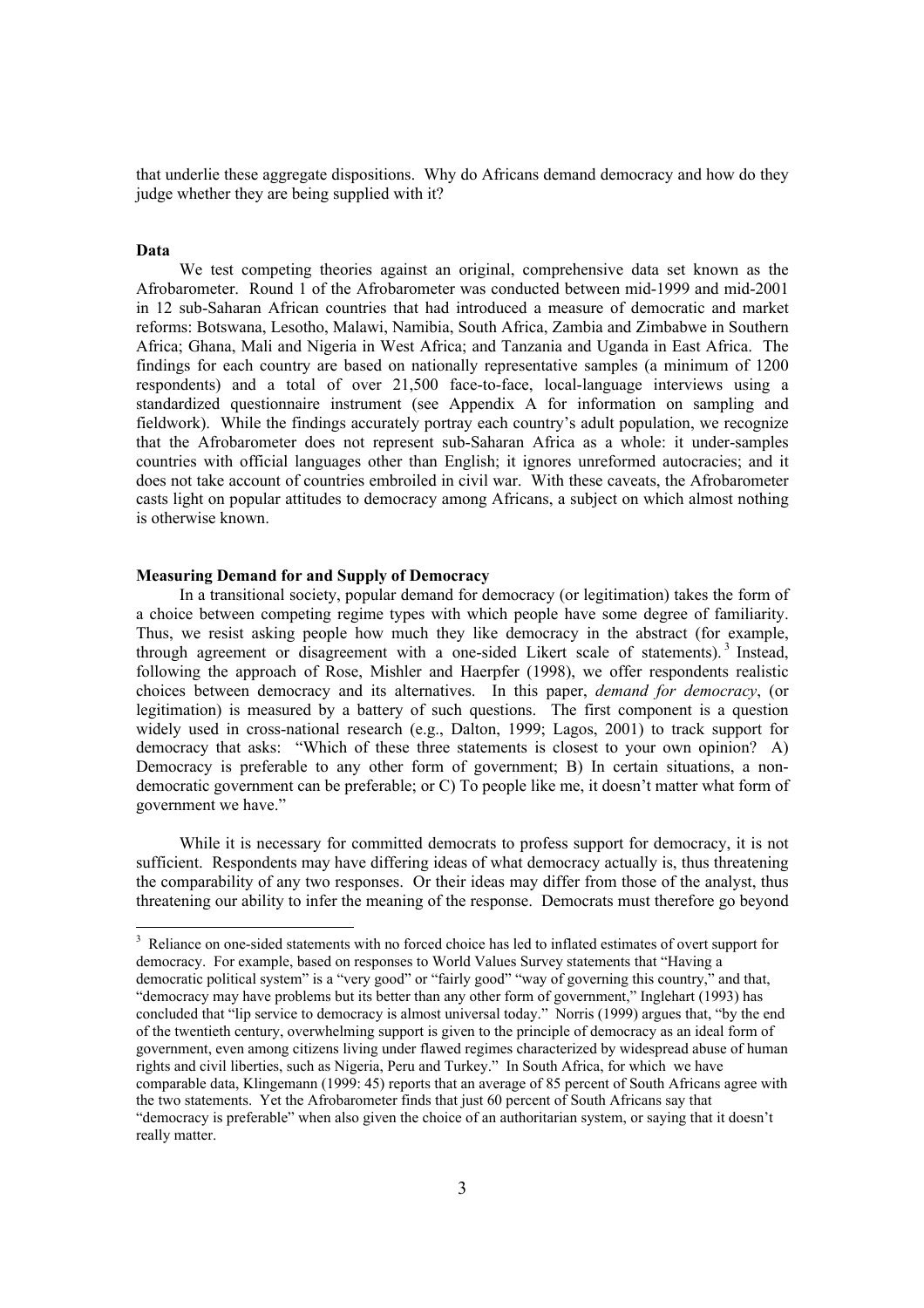paying lip service to democracy; they must also reject real world alternative regimes. To measure these attitudes, we tell respondents that "our current system of governing with regular elections and more than one political party" is not the only one this country has ever had. Noting that, "some people say we would be better off if we had a different system of government," we then ask respondents to approve or disapprove a range of non-democratic alternative regimes. Specifically, we ask about one-party rule, military government, and presidential dictatorship,<sup>4</sup> all forms of government with which most Africans are familiar and to which they can form experience-based responses. In our formulation, a committed democrat is someone who *both* believes that democracy is always preferable *and* rejects all three forms of authoritarian rule. 5

We next measure the perceived *supply of democracy* (or institutionalization). To restate: we do not simply use public opinion as a proxy in lieu of conceivably better measures of the institutional supply of democracy. Rather, we argue that in the final analysis, whether citizens believe that their institutions are delivering democracy is what really matters. The Afrobarometer measures the extent of democracy by asking people whether "the way" their country is governed is, "on the whole," "a full democracy," "a democracy with minor problems" " a democracy with major problems," or "not a democracy." Second, we use the commonplace measure of satisfaction with democracy, which asks people how satisfied they are with "the way that democracy works" in their country.<sup>6</sup> In our formulation, a citizen is supplied with democracy if he or she *both* believes that the country is completely or mostly democratic *and* is very or fairly satisfied with the way democracy works there.

### **Demand and Supply in Africa: Findings**

Democracy enjoys a significant base of popular support in the countries we surveyed. More than two out of three citizens (70 percent) across 12 African countries say that they prefer democracy to other forms of government. A majority expresses support in 11 out of 12 Afrobarometer countries, with Batswana, Tanzanians and Nigerians being most supportive (above 80 percent). This distribution marks a solid base of pro-democracy sentiment in post-transition regimes on a continent that is usually held to lag behind the rest of the world in indicators of democracy and development. The mean score for democracy for the Afrobarometer falls between the mean scores for Western Europe (80 percent in the 1990s), and new democracies in Latin America (59 percent in 2000) and East Asia (56 percent in 2001-2003).<sup>7</sup> As in Latin America and East Asia, however, cross-country variance in country scores is wider than in Western Europe, suggesting an African region whose populations have yet to agree fully about the virtues and

<sup>&</sup>lt;sup>4</sup> This scale was adapted from Rose, Mishler and Haerpfer (1998).

<sup>&</sup>lt;sup>5</sup> While the measures differ significantly, this is conceptually analogous to what Norris (1999) refers to as "support for regime principles."

<sup>&</sup>lt;sup>6</sup> This measure has been criticized on the ground that it blurs the distinction between regime and incumbent support (Canache, Mondak and Seligson, 2002). However, we feel that the real problem lies with the attempt to use it as a generalized measure of "support" at either level. If the Eastonian framework is used, analysts need to separate measures of the "input" of support from measures of satisfaction with "output." This item should be used as a measure of the performance of the regime rather than support for the principles of the regime (Norris, 1999). For empirical evidence of such a distinction in seven new democracies in Asia, South America and southern Europe, see Gunther, Montero and Torcal, 2003.

 $\frac{7}{1}$  For Eurobarometer results, see Dalton (1999: 70). Note that we have calculated this mean from scores based only on directly comparable question used in the Eurobarometer 1993-1997, and excluded reported scores based on a quite different question from the World Values Survey. For Latin America, see Lagos (2001: 139). For East Asia, see Chu, 2003 (the East Asia scores excludes Japan, an older democracy, where support was measured at 69 percent).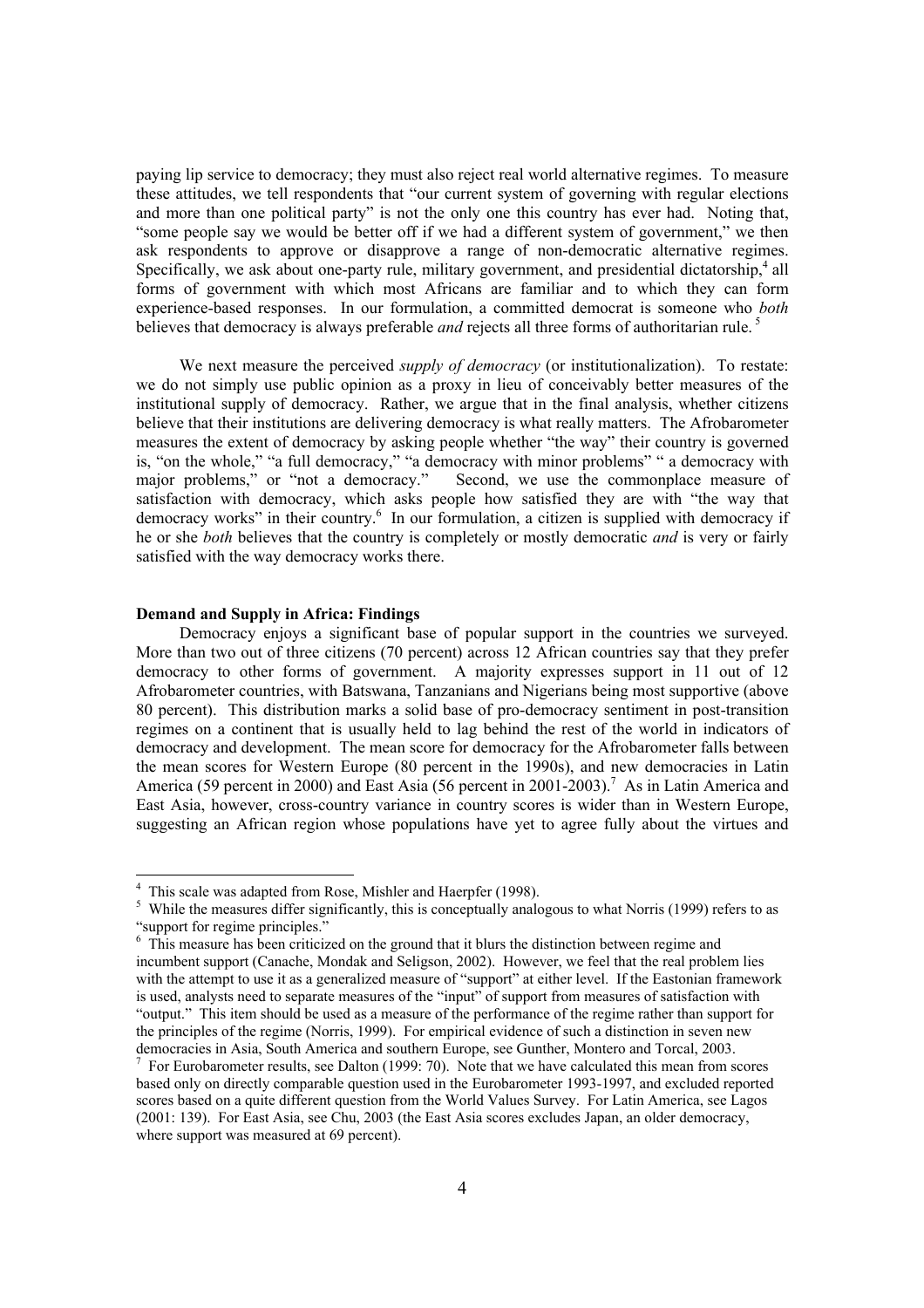vices of democracy.<sup>8</sup> In short, however, the form of government that respondents understand as democracy clearly attracts wide support in various sub-Saharan countries.

But what do Africans mean when they profess a high degree of support for a regime they understand as democracy? Do they support the practices commonly associated with democratic rule, such as civilian leadership, elected government, multiparty competition, and an executive restrained by the legislature? Put another way, does support for democracy mean a firm rejection of non-democratic alternatives that have often enjoyed the label of "democracy" in Africa, such as a "people's democracy" under the enlightened guidance of a dictatorial strongman or a vanguard party? Taking the responses to each item on its own, as many or more people reject various forms of non-democratic rule than support democracy. Eight of out ten Africans (81 percent) repudiate military rule and presidential "one-man" dictatorship (80 percent). The proportion that rejects one-party rule (69 percent) is statistically indistinguishable from the proportion that says democracy is always preferable. Several decades after political independence, citizens in many African counties appear to have arrived at the conclusion that government by military or civilian strongmen is no longer tolerable.

However, these sizeable proportions overestimate the degree of consistent opposition to authoritarian alternatives. Many Africans "pick and choose" among varying types of authoritarian rule and are often willing to live with some but not others. When we re-calculate the proportions that disavow *all* alternatives to democracy, we see that just 48 percent of Afrobarometer respondents reject all three forms.<sup>9</sup> Thus, many of those who agree that, "democracy is preferable to any other form of government" are willing to tolerate one or more forms of non-democratic rule. And when we calculate the proportions that *both* say democracy is preferable *and* reject all three authoritarian alternatives, only a minority (46 percent) can be labeled as "committed democrats." This result warrants a sober assessment of the depth of democratic legitimacy in Africa.

Turning to the perceived supply of democracy, we find that the Africans we interviewed have a relatively realistic impression of recent political progress. Overall, less than one-quarter (23 percent) say that their own country is fully democratic. Added together with the 27 percent who say that it is " a democracy with minor problems," one-half of all respondents rate their country as relatively democratic. Another one-fifth (21 percent) feel that while their political system is still a democracy, it has "major problems," and an additional 10 percent bluntly tell us that their country is "not a democracy."10 Meanwhile, almost six in ten are very (21 percent) or somewhat (37 percent) satisfied with the way democracy works in their country. Combining these measures, we find that 45 percent of our respondents feel fully supplied with democracy, meaning that they both perceive their country to be acceptably democratic and are relatively satisfied with how democracy works.

<sup>&</sup>lt;sup>8</sup> Note that the range of country scores on support for democracy is almost identical in sub-Saharan Africa (from 39 percent in Lesotho to 83 percent in Botswana) and Latin Americas (from 39 percent in Brazil to 84 percent in Uruguay). In Latin America, however, the entire region is comprised of neo-democracies, so the countries surveyed are representative of the continent as a whole, whereas the 12 Afrobarometer countries are unrepresentative of the entire continent as non-democracies are excluded. The Western European scores range from 93 percent in Denmark to 65 percent in Ireland. The East Asia scores range from 84 percent in Thailand to 40 percent in both Taiwan and Hong Kong.<br><sup>9</sup> Our thanks to Larry Diamond for suggesting this procedure.

 $\frac{10}{10}$  Cross-national survey evaluations of the extent of democracy are strongly correlated with Freedom House estimates of the status of freedom (Pearson's  $r = .70$ ).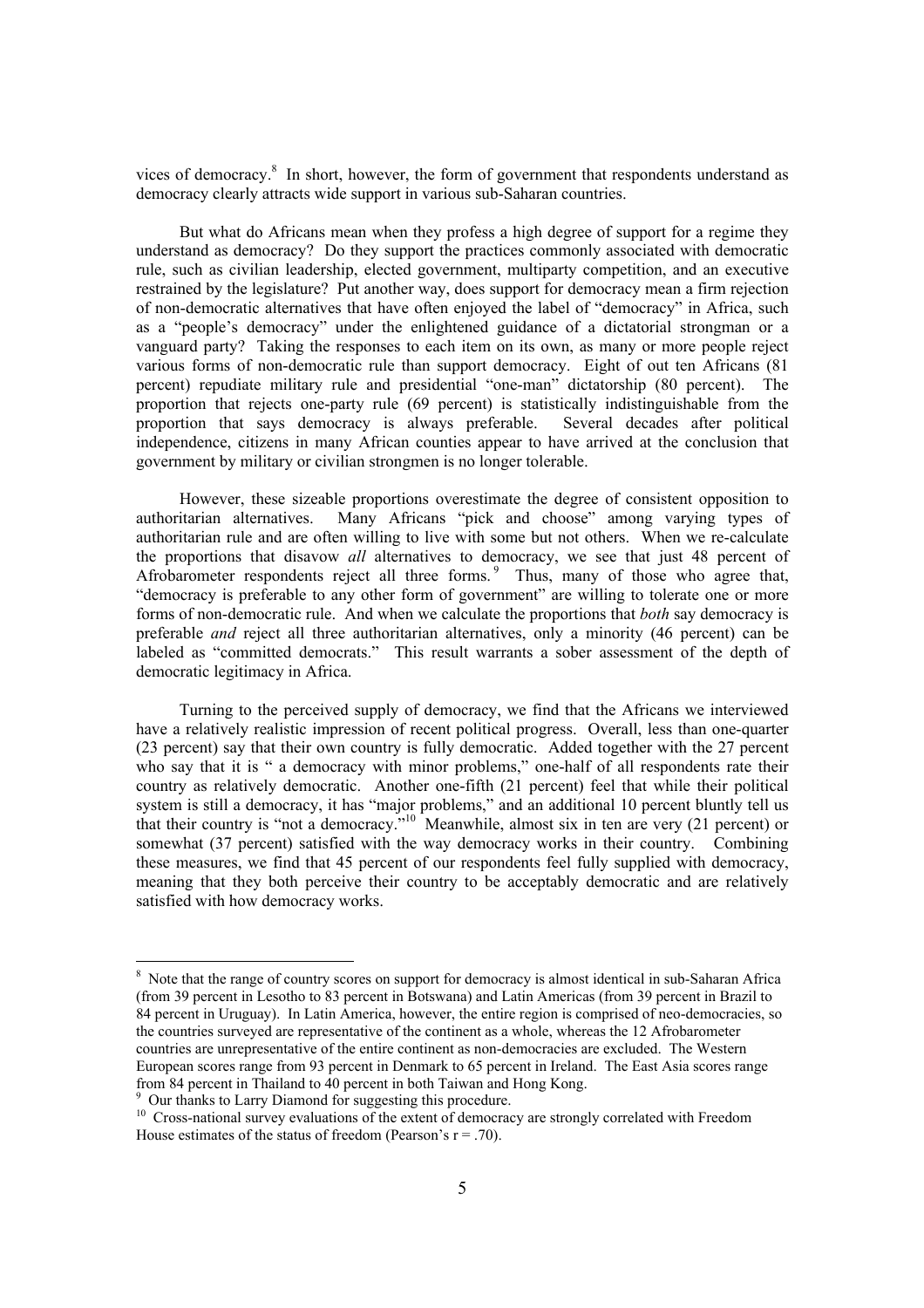While a full discussion of national responses lies beyond the scope of this paper (see Afrobarometer Network, 2002: 5-17), Figure 1 depicts how each of our 12 countries ranks in terms of the combination of demand and supply. In only one of the 12 Afrobarometer surveys (Botswana) have we found both relatively high levels of democratic legitimacy and relatively high levels of perceived democratic institutionalization. Other than that, we simply point to the quite substantial cross-national variations in the distribution of demand and supply, an issue to which we later return.

## **Figure 1.**



Figure 13.2: The Consolidation of Political Regimes, Selected African Countries

## **Explaining Demand for and Perceived Supply of Democracy**

What factors lead Africans to demand democracy for their country and to conclude that the regime is supplying it? Broadly speaking, relevant hypotheses about how Africans arrive at such political attitudes can be derived from at least five theoretical traditions: sociological, cultural, institutional, cognitive, and rational. We briefly review these different approaches and argue that African public opinion can best be understood through a lens of political learning, which combines elements of cognitive awareness with rational evaluations of performance, conditioned also by national institutional legacies.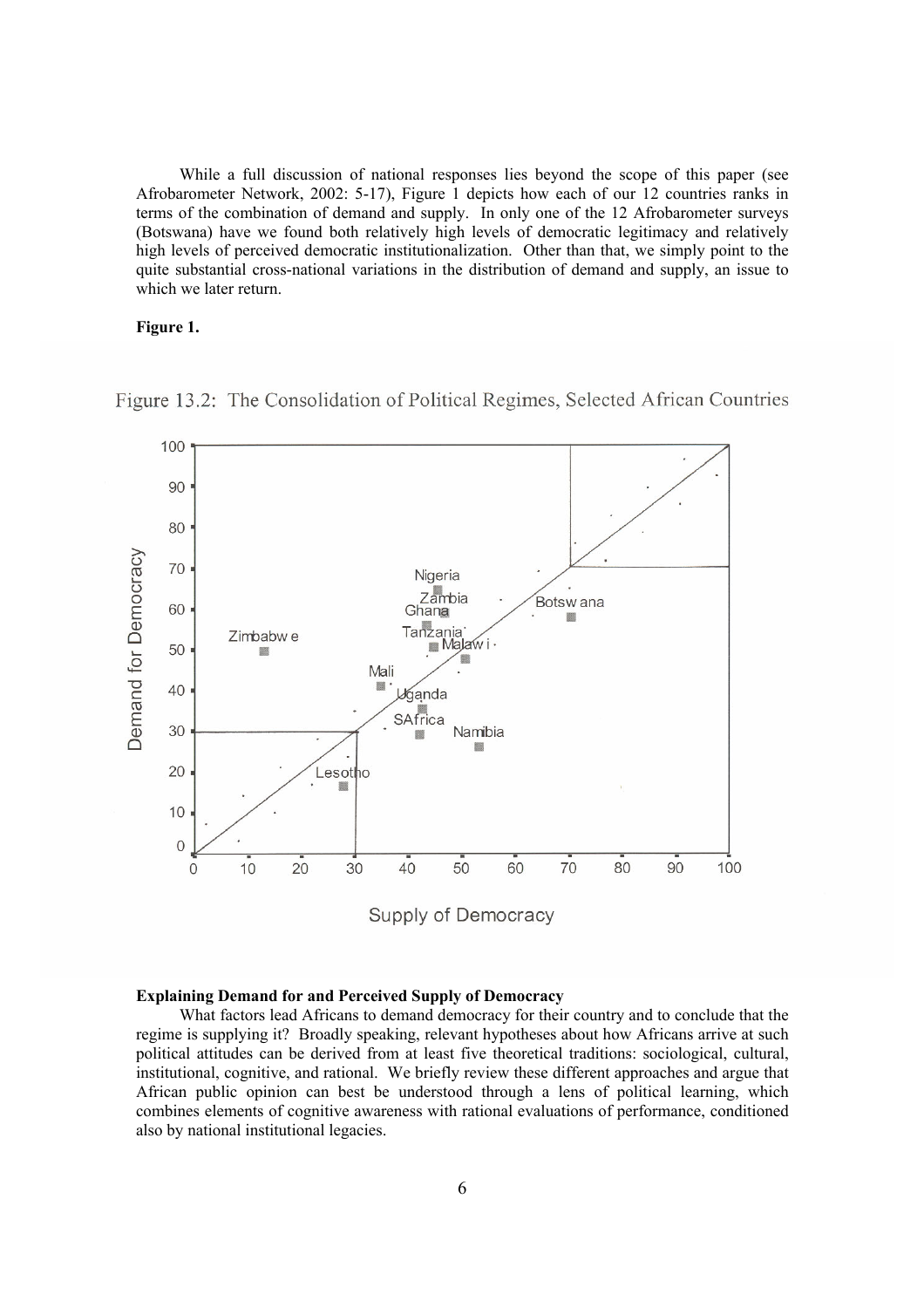#### *Social Structure*

A highly influential approach to the study of the developing world assumes that people's values, preferences and behaviors are generally a function of their material, demographic or other life circumstances. Modernization theory in particular focuses on the factors that account for social mobility, which in turn promotes the adoption of progressive mass attitudes (Inkeles and Smith, 1974; Pye, 1990). From this perspective, widespread *poverty* in Africa may provide a barrier or disincentive to participate, not least because poor people have fewer stakes in society. Or, given the imperative to satisfy basic survival needs, the poor may have little reason to worry about satisfying "higher order" needs like self-government, freedom and equality (Inglehart, 2000). Thus, the lack of a sizable *middle class* is widely cited as major stumbling block to sustainable democracy (Huntington, 1991).

A sociological approach also emphasizes the demographic structure of society. *Age* has been seen to play a key role. On one hand, young people may not have developed the mature set of values and attitudes that encourage responsible citizenship. Alternatively, young people may be more open to new ideas, less captured by traditional values, and have more time for political participation (Milbrath and Goel, 1977; Wolfinger and Rosenstone, 1980; Niemi and Barkan, 1987; and Seligson and Booth, 1996;). *Residential location* is also conventionally singled out as a key factor since rural and urban people are exposed to varying levels of diversity and competition in intellectual and public life (Nie, Powell and Prewitt, 1969). Some commentators portray rural Africans as mere "subjects," who are marginalized from public life and repressed by customary law and traditional authority (Mamdani, 1996).

*Gender* is also seen as an important structural divide: women may face constraints imposed by tradition, internalizing those constraints themselves (Verba, Nie and Kim, 1978; Nelson, 1987; Reynolds, 1999a; and Norris and Inglehart, 2001). Alternatively, they may specialize in different forms of participation than men, focusing on more informal community-based activities (Randall, 1987; and McDonough, Shin, and Moisés, 1998). Moreover, women may bring a distinctive array of policy concerns such as children and families, opposition to violence, and demands for human rights and basic needs (Conover and Sapiro, 1993; but also see Schlozman, et al., 1995).

Finally, given the multicultural nature of most post-colonial states, *ethnicity* is often seen to structure society along lines of dominant and minor societal groups, either because of simple numbers, or because of ethnic favoritism practiced by strongman presidents or dominant ruling parties (Horowitz, 1985; Salih and Markakis, 1998).

To the extent that theories of social structure can successfully account for variation in public opinion, there is little ground for optimism about democratization in African societies. Its people are largely impoverished, its middle classes are too small, and its societies are too rural; and the female half of society is further marginalized by patriarchy, especially in rural areas. To the extent that we find popular demand for democracy and satisfaction with its supply, structural analyses would predict these attitudes to be concentrated in small pockets among younger, urbanized men who belong to numerically or politically dominant ethnic groups.

We argue, however, that the demographic categories that comprise social structure (e.g., men and women, urban and rural dwellers) only crudely represent the complex characteristics of various social actors. We agree with Achen (1992) that correlations between demographic factors and political preferences do not explain those preferences; rather, the correlations themselves need to be explained. Demographic variables provide clues, rather than answers. Social scientists need to specify other, more proximate factors that make some groups of people think or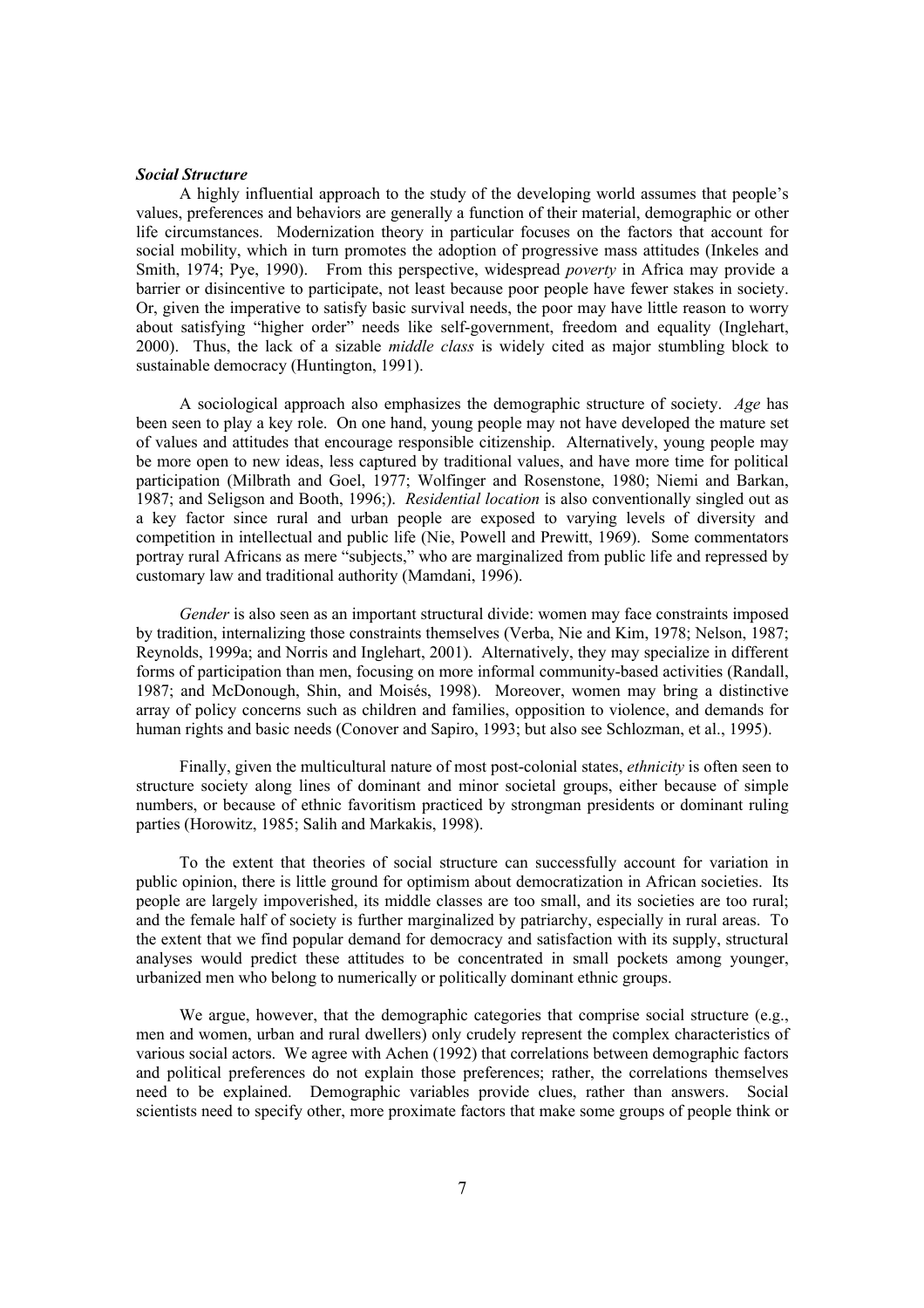act differently than others. Thus, we expect that any observed demographic differences in attitudes to democracy will largely disappear once we control for other considerations.

### *Cultural Values*

An alternative explanation of attitudes toward democracy proceeds from values that are culturally embedded and socially received (Almond and Verba, 1963 and 1980). A political culture approach is based on the argument that, in the words of Ronald Inglehart, "the publics of different societies are characterized by durable cultural orientations that have major political and economic consequences" (Inglehart, 1988). Applied to Africa, a culturalist approach focuses on communitarian values produced by centuries of life in small villages under conditions of environmental scarcity, seasonal uncertainty, and group solidarity. These values might generate at least three types of orientations detrimental to democracy.

First, African cultures have been said to emphasize the communal good over individual destiny, leading people to think and act as passive, deferential and dependent clients of external forces rather than as active agents with some degree of control over their own lives or the wider polity. Thus, Africans may lack a sense of *individual responsibility* for personal well-being or *risk tolerance* that is necessary for democratic citizenship (Chazan, 1993; Etounga-Manguelle, 2000).

Second, because colonial mapmakers divided and recombined homogenous local communities into heterogenous national societies, many analysts have concluded that Africa has insufficient levels of *national identity*. Democracy presumes at least some prior agreement on the identity of the political community that is to govern itself (Rustow, 1970 and 1990; Gellner, 1983; and Linz and Stepan, 1996). Social identities have been portrayed as largely primordial and relatively resistant to post-independence leaders' attempts to construct new overarching identities (Lijphart, 1977; Connor, 1990; Horowitz, 1991). Low levels of national identity may thus deny young democracies of the necessary "political glue," turning every element of political contestation into a zero-sum, group-based conflict, and threatening the very stability of the polity.

Third, people who retain *traditional* identities (based on language, ethnicity or hometown) rather than *modern identities* (such as class or occupation) may develop antipathies to "others" and be less likely to accept a democracy that necessarily includes competing groups (Gibson and Gouws, 2000). Such a culture may also limit the radius of *interpersonal trust* in fellow citizens to the immediate scope of the village, neighborhood or clan, thus reducing the development of social capital (Coleman, 1990; Putnam, 1993; Fukuyama, 1995; Lin, Cook and Burt, 2001) as well as political cooperation and participation (Inglehart, 1988, 1990).

However, we expect cultural values to play, at best, a limited and indirect role. The introduction of democratic reform agendas has disturbed prevailing views of authority and created normative disorientation. As Inglehart argues, culture is by definition a deep, enduring set of values that cannot explain short-term shifts in attitudes, such as those that occur during intense periods of social volatility, like democratic transitions. As Eckstein (1988: 796) predicts, "changes in political cultures that occur in response to social discontinuity should initially exhibit considerable formlessness" (see also Alexander, 1997). We suspect that cultural values will be less coherent, with more limited influence on attitudes to democracy than theories of political culture would have us believe.

## *Institutional Influences*

A third theoretical approach sees attitudes to democracy as a *consequence* of the organizing principles of formal and informal institutions. According to this approach, mass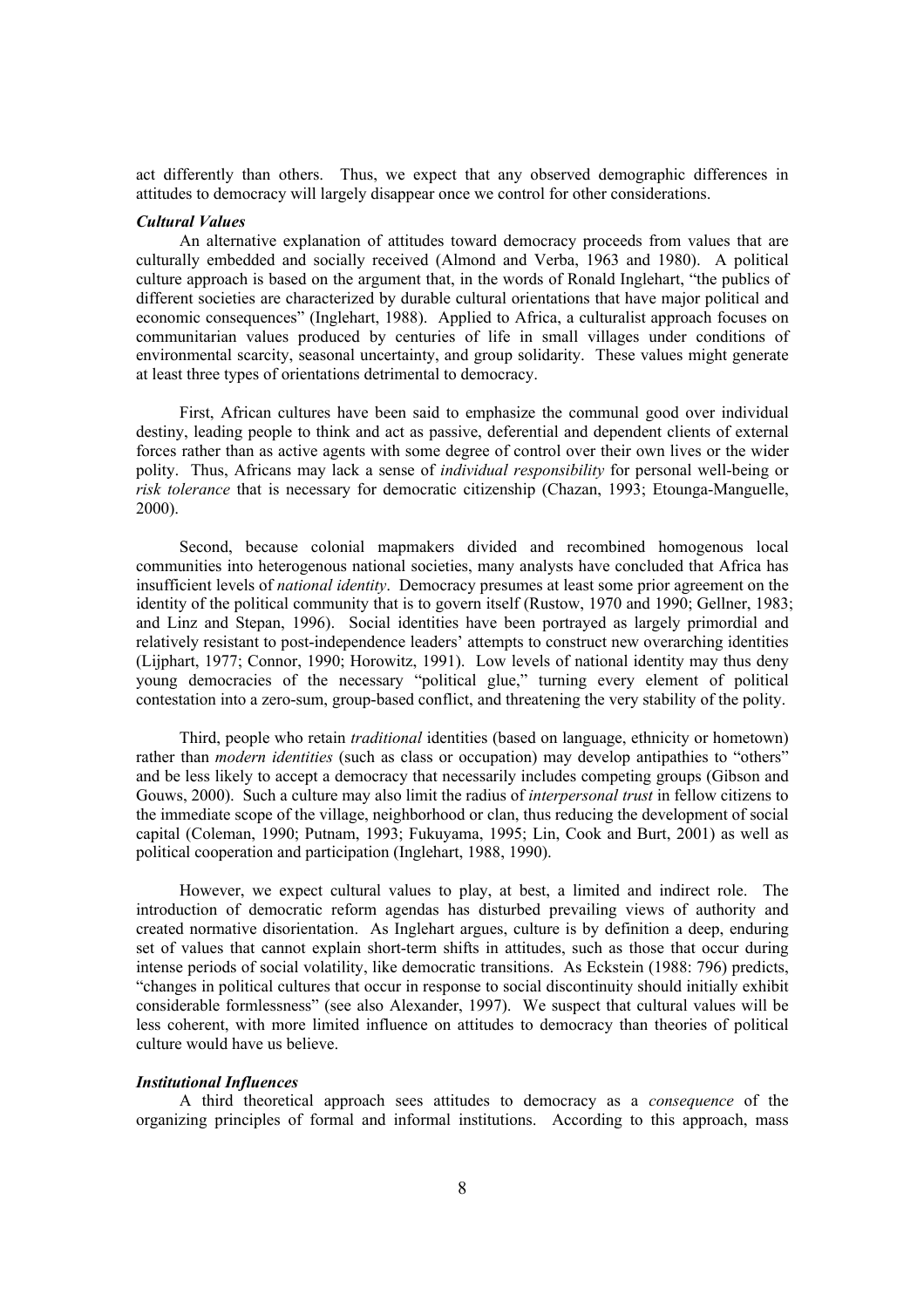attitudes and behaviors are ruled by incentives embedded in forms of state (unitary or federal), constitutional systems (e.g., presidential or parliamentary), or electoral systems (majoritarian or proportional) (March and Olsen, 1984; Lijphart, 1984 and 1999; Steinmo, Thelen and Longstreth. 1992; Hall and Taylor, 1996; Remmer, 1997; and Muller and Seligson, 1994. For applications to Africa, see Horowitz, 1991; and Reynolds, 1999b).

Without fully accepting an institutionalist position, we acknowledge that a person's organized affiliations and behaviors are likely to profoundly influence his or her attitudes. *Partisan identification*, especially with the *winning party*, can lead to greater satisfaction with democracy (Anderson and Guillory, 1997). Moreover, *membership in civic* or *religious organizations* lends shape to the attitudes, practices and skills that individuals apply in other, larger political arenas (Nie, Powell and Prewitt, 1969; Cohen and Rogers, 1992; Brady, Verba and Schlozman, 1995; McDonough, Shin and Moisés, 1998; Shin, 1999; but also see Waltz, 1990).

We even go so far as to propose that acts of participation in formal procedures like *voting,* w*orking for parties or candidates*, *attending election rallies, attending community meetings*, *joining with others to raise issues* or *contacting elected leaders* can themselves have an educative effect. There is growing evidence that the very act of voting increases a person's interest in politics and sense of political efficacy (Finkel, 1985 and 1987) and can build support for democracy (Blair, 2000; Bratton, et al., 1999; Finkel, Sabatini and Bevis, 2000). Because voting and other forms of democratic participation are relatively novel acts in Africa's young multiparty systems, we might expect to find increased levels of demand and perceived supply of democracy among people who have partaken in these rituals of institution building. And because most electoral systems in sub-Saharan Africa are majoritarian, "winner take all" arrangements within unitary states, we would also expect to find large differences in democratic attitudes between "winners" (those who voted for the government) and "losers" (those who voted for others).

 However, we wonder whether arguments about the behavioral consequences of political institutions are applicable in a setting like Africa that is poorly institutionalized. Can African political institutions reliably influence individual behavior and attitudes under conditions where the capacity of the state is weak and in decline? Can fledgling political parties and a nascent civil society effectively and reliably incorporate citizens into a polity?

### *Cognitive Awareness*

Democracy works best when "the people" are well informed. The quality of citizenship improves as citizens learn to identify their leaders, understand the procedures of the political system, and become exposed to contemporary policy debates. We expect that a growing number of Africans have undergone a process of "cognitive mobilization" (Dalton, 1988) leading to "civic literacy" (Milner, 2002), which is reflected in higher levels of interest and knowledge about politics and democracy – or what we call cognitive awareness.

The attainment of cognitive awareness in Africa rests on several dynamics. First, while trends have been uneven across countries, access to *formal education* has expanded in postcolonial Africa. In general, formal education should increase popular support for democracy by increasing citizens' knowledge of the way that governments work, by diffusing values of freedom, equality and competition throughout the population, and by boosting the confidence of individuals to engage in public life (Nie, Junn and Stehlik-Barry, 1996; for a summary, see Diamond, 1999). We recognize, however, that the potential effects of formal education in Africa are limited by offsetting factors: official school systems are organized along the elitist lines of colonial public education with authoritarian features (Harber, 1997); they tend to operate on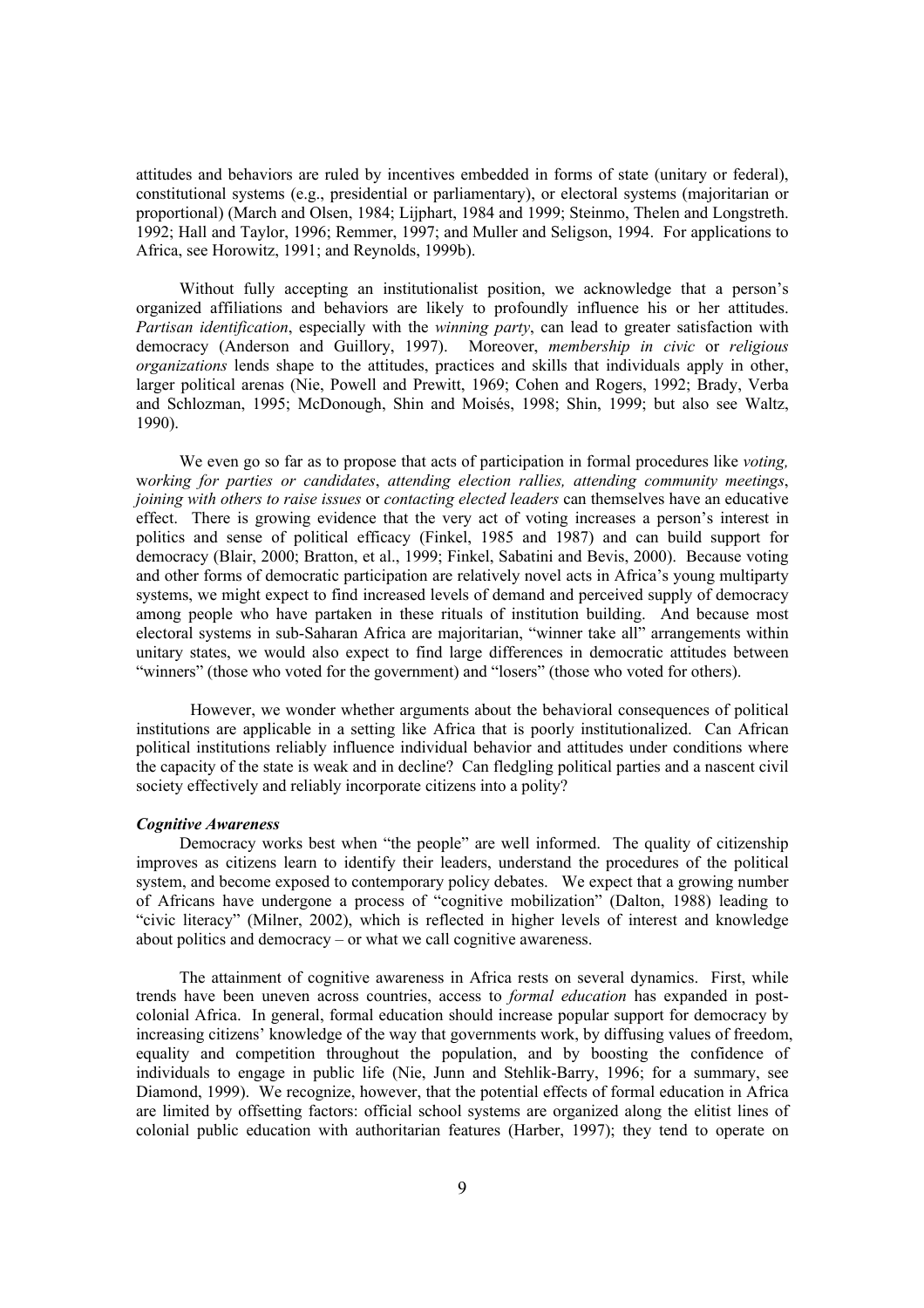instruction models of rote learning with little emphasis on practical skills or independent thought; and the quality of schooling over the past two decades has been undercut by economic crisis.

Second, whatever their level of education, Africans now enjoy unprecedented access to mass media. Electronic media penetrate even remote parts of the continent; daily and weekly print publications have proliferated in major cities; and the privatization of media houses has led to the emergence of independent FM radio stations. While concentrating heavily on music, sports and religion, these outlets also sponsor independent news analysis and interactive forums for discussing public affairs (Hyden, Leslie and Ogundimu, 2002). Increased *news media use* may expand the range of considerations people bring to bear in making political judgments (Mutz, 1998). The impact of media may be even greater during periods of rapid social change, like political transitions, when people increase their dependence on news sources for information, orientation and certainty (Ball-Rokeach and De Fluer, 1976 cited in Schmitt-Beck and Voltmer, 2003). News media tell people about not only the outcomes of political competition (e.g., the delivery of economic and political goods), but also the processes by which these outcomes occur. People gain some basic awareness of procedures such as candidate nominations, the working of electoral systems, cabinet deliberations, parliamentary debates, and judicial scrutiny.

Third, even without exposure to formal education or mass media, ordinary Africans can develop a degree of *cognitive engagement*, by which we mean interest in local or national public affairs and active discussion of political events and policy issues with family, friends, and neighbors. Some may even express a sense of internal political efficacy to the extent that they claim to find public affairs easily comprehensible. They can also acquire important bases of *political information*, for example, simply by knowing the identity of incumbent leaders, which can create a point of contact with the political system and foster closer attention to decisionmaking processes. Zaller uses the term "political awareness" to refer to "the extent to which an individual pays attention to politics and understands what he or she has encountered." (1992: 21).

### *Performance Evaluations*

A final theoretical approach assumes that people demand democracy and evaluate its supply based pragmatically on the actual performance of democratic institutions and leaders. Whereas a cultural theory would say that democracy works because people possess democratic norms, and a cognitive theory would emphasize political information, rational choice theory says people develop attachments to democracy because democracy works (Evans and Whitefield, 1995: 489).

The principle of rational choice states that individual behavior is purposive and considered, rather than random or determined by larger social forces. People compare the costs and benefits associated with different regimes and align themselves with arrangements that best serve their individual and collective interests. If citizens feel that elected governments fulfill campaign promises of prosperity, support will increase, not only for the government of the day, but also for democracy. If, however, they suffer inflation or unemployment, support will decrease. In Elster's (1993: 268) blunt words, "democracy will be undermined if it cannot deliver goods in the economic sphere." Such predictions resonate well with prevailing perspectives on African politics as the "politics of the belly" (Bayart, 1993).

In general, approaches based on rationality have focused on people's short-term economic evaluations (Przeworski, et al., 1995), including their present, past, and future evaluations of *micro- and macro-economic trends* (Kitschelt, 1992; Dalton, 1994; Anderson, 1995; Mattes and Christie, 1997; and Norris, 1999), g*overnment economic performance*, and perceptions of the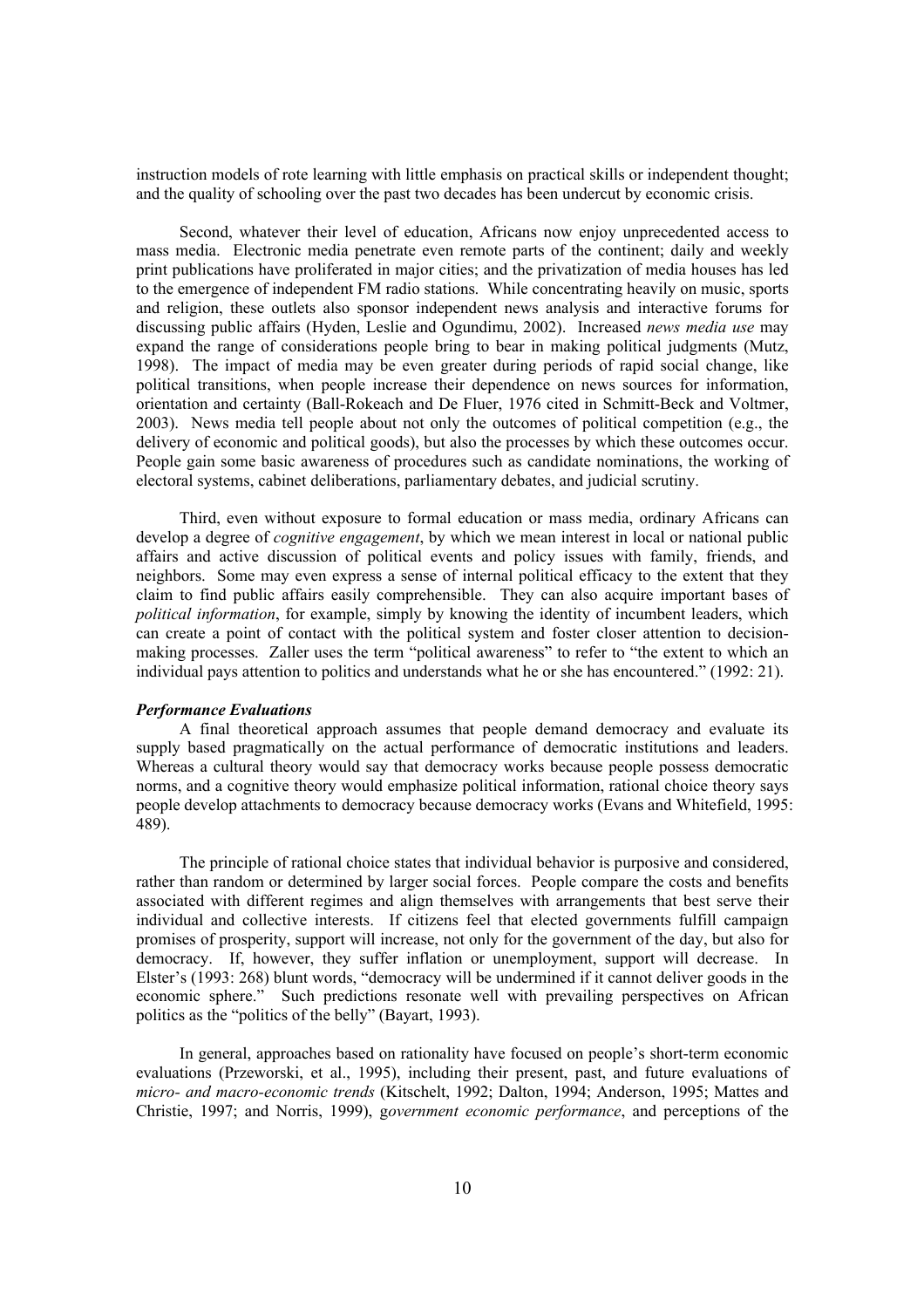*equity of economic adjustment* (Dalton, 1994; McDonough, Barnes and Pina, 1994; Anderson, 1995).

At first glance, a rational choice approach would seem to engender little optimism for Africa's young democracies given the continent's continuing economic crises. Elected leaders have inherited huge public debts and negative economic growth rates as a result of macroeconomic mismanagement by previous post-colonial governments. Their ability to deliver immediate income and welfare benefits is limited by the necessity of taking measures of economic structural adjustment. Moreover, dominant-party systems in most African democracies make it very difficult for dissatisfied voters to "throw the bums out." Thus one wonders how long people will remain patient with a political regime that they see as incapable of improving their conditions in the very near future.

### *Towards Political Learning*

While we agree that ordinary Africans are above all pragmatic, a strict form of rational choice theory – as typically applied – suffers a range of limitations. Most importantly, conventional theories of public choice tend to be based on an image "of a person motivated primarily by short-term self interest" (Tyler, 1990: 166). But voters who base their commitment to and evaluation of democracy solely on the short-term economic performance of a particular elected government would operate on a very naïve form of rationality. Put simply, rational behavior should lead people to throw out the democratic baby with the economic bathwater.

While Africans do learn about the performance of democratic government through their own immediate and national economic conditions, we expect that voters will use a broader range of performance criteria (or utility functions), which we discuss below. First, they take account of the delivery of political goods as well as the quality of prevailing economic conditions. Second, they learn about democracy by comparing it with the previous authoritarian regime, or even the longer institutional legacy of the postcolonial period. Third, and finally, to the extent that they understand democracy as a set of procedural political guarantees, they develop intrinsic attachments to democracy that are quite independent of any consideration of economic performance. It is this combination of performance evaluation, institutional legacies, and cognitive awareness that amounts to political learning.

#### *Political Goods*

Linz and Stepan (1996b: 442) argue that citizens are able to make "separate and correct" distinctions between "a basket of economic goods (which may be deteriorating) and a basket of political goods (which may be improving)." For people all too familiar with repressive and kleptocratic military and civilian dictators or racial oligarchies, the human dignity provided by basic civil liberties may also be a fundamental need in Africa. To be sure, it may not be possible to eat political liberties; but these rights may be as important to one's sense of dignity and quality of life as eating. To the extent that new democracies can protect peoples' ability to speak their minds without fear, to move about without being asked for identity documents or harassed by police roadblocks, or to conduct business with the state free of extortion, citizens will calculate that democracy is in their interest. Thus, we agree with Evans and Whitefield's (1995: 501) argument that "citizens' commitment to democracy may be less a function of how the market is perceived to work than of how democracy itself is experienced . . . [P]eople support democracies because they are seen to work . . . rather than on the basis of a simple 'cash nexus.'"

From this perspective, the proper criterion for judging democracy is not so much the delivery of improved material welfare, but public perceptions of the *availability of free speech*, *free and fair elections*, *fair treatment* (especially of one's identity group), *the level of government*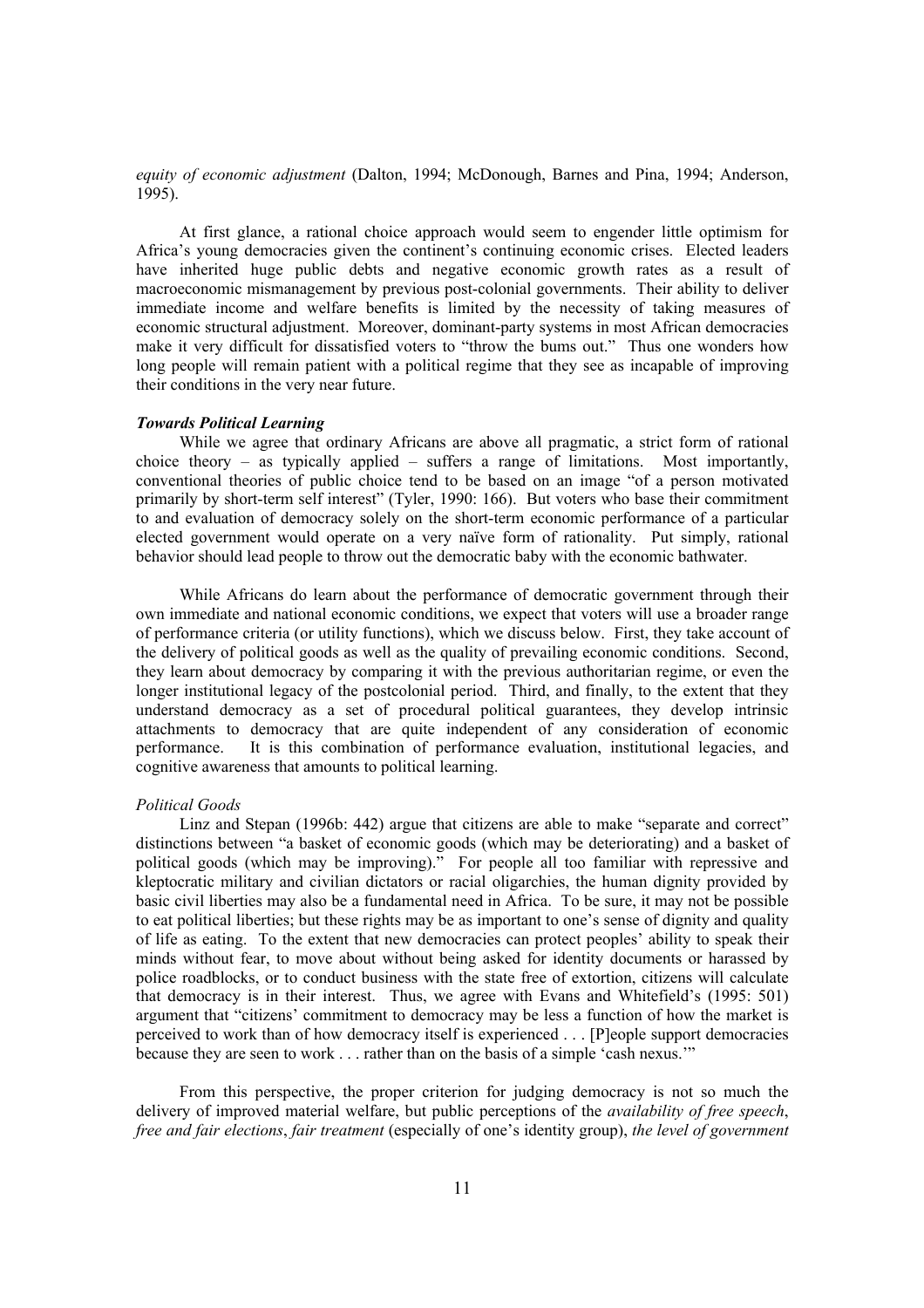*corruption*, *government responsiveness*, *the performance of elected representatives*, *the performance of the president* and one's *trust in state institutions*. In fact, those researchers who have included political factors in their multivariate statistical models of support for democracy have consistently found that they have stronger impacts than economic factors, and that the influence of economic variables is always considerably reduced (Gibson, 1996; Rose, Mishler and Haerpfer, 1998; Shin, 1999; Norris, 1999; and Gunther, Montero and Torcal, 2003).

#### *Comparing Regimes*

Rather than simply using current evaluations of the new regime and asking "what have you done for me lately?" (Popkin, et al., 1976) we also expect that voters in emerging democracies will draw on a medium-term calculation that compares the relative performance of old and new regimes. This is what Rose, Mishler and Haerpfer (1998) call the "Churchill hypothesis": regardless of what people think about the performance of the current democratic regime, they will support it if it performs better than its predecessor. Even in a low information environment such as Africa, we believe people are quite capable of assessing whether they have an *improved quality of life* and *increased political rights*, whether they *feel safer*, or whether there is *less government corruption*. We also believe that such considerations are profoundly important to people's lives, and that people will be able to attribute any perceived shifts in freedom and safety directly to the performance of the new regime.

### *Understandings of Democracy*

l

Central to this inquiry are the extent and nature of popular expectations. The most fundamental cognitive step in political learning is that people attain a basic *awareness of democracy* in the sense of being able to attach some kind of meaning to the concept. Beyond basic awareness, however, much depends on the content that people project onto the regime. Many analysts imply that Africans will have very high expectations because they hold a *substantive understanding* of democracy (MacPherson, 1967; Owusu, 1992; Sono, 1993; Ake, 1996; Schaeffer, 1998). By this criterion, democracy is only attained when material benefits are broadly delivered and equality is attained throughout society. Substantivists set themselves up for disappointment when, inevitably, democracy alone proves incapable of delivering broad socioeconomic gains.

But we believe that at least some Africans have come to develop a more modest *procedural understanding*, according to which democracy is a set of political procedures for limiting the power of the state by guaranteeing civil liberties, convening competitive elections, and enabling people to have a voice in how they are governed. Providing these lower expectations are met, proceduralists are more easily satisfied with regime performance and become more fully committed to democracy. Thus, while substantivists obtain a purely instrumental view of democracy, valuing it only for what it delivers (what it *does*), proceduralists are likely to also value democracy intrinsically, that is, as an end worth pursuing in its own right (what it *is*).<sup>11</sup>

<sup>&</sup>lt;sup>11</sup> *Intrinsic* support is a long-term commitment "for better or worse," with the potential to sustain a fragile regime even in the face of economic downturn or social upheaval. Like Easton's (1965) notion of diffuse support, it does not have to be earned, but rather inheres in the qualities of democracy itself. In contrast, support is *instrumental* when it depends on democracy as a means to other ends, such as the alleviation of poverty and the improvement of living standards. Like Easton's specific support, an instrumental commitment to democracy is conditional. If attitudes to democracy are empirically linked to the satisfaction of a desire for *any* public good or service, whether political or economic, we see this as evidence of instrumentalism.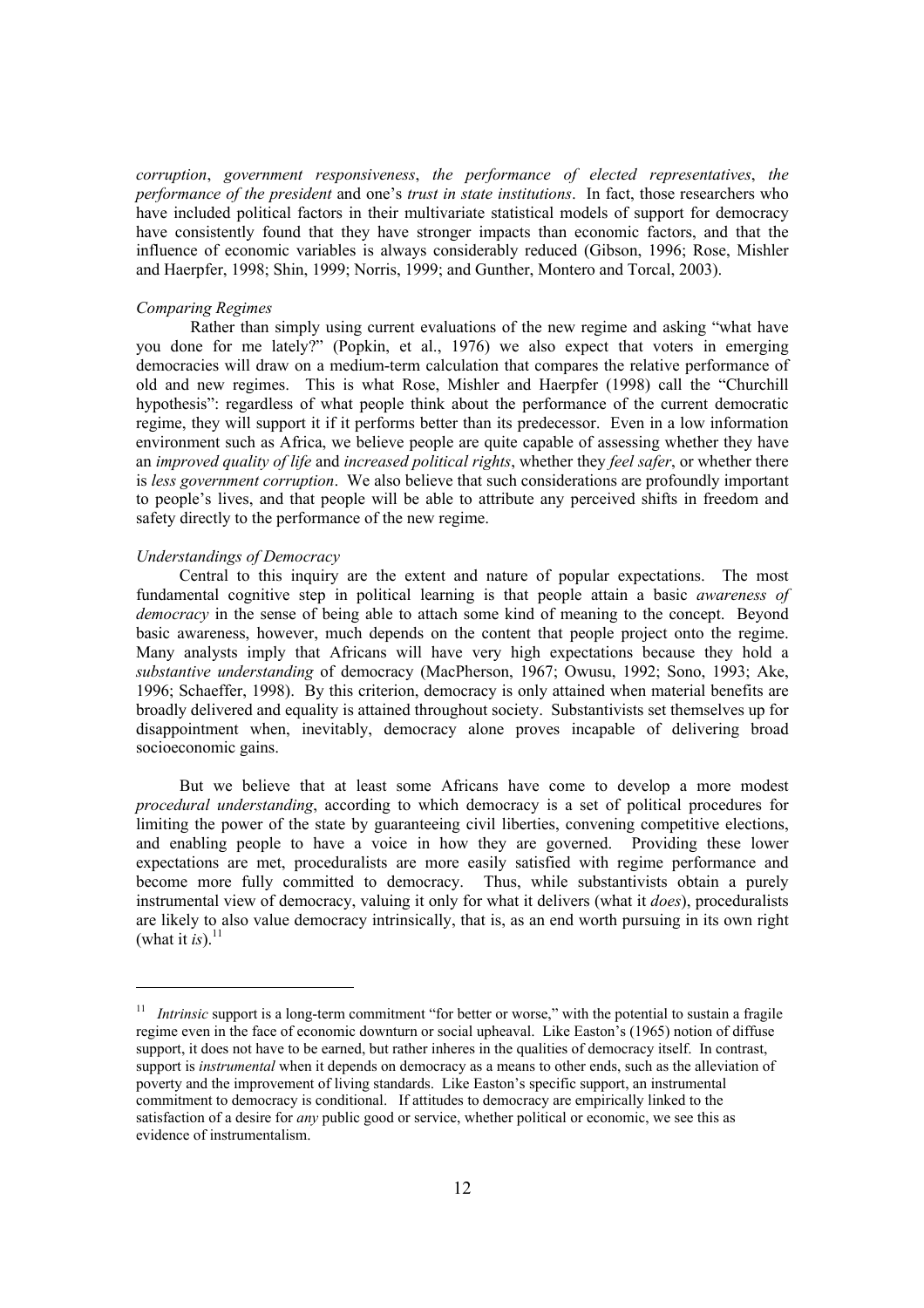**Table 1: Variables in the Analysis Social Structure**  Gender (Female) Age Residential Location (Rural) Lived Poverty Ethnicity Peasant Class Working Class Middle Class **Cultural Values**  Modern Identity National Identity Individualism Risk Tolerance Interpersonal Trust **Institutional Influences**  Member of Religious Group Member of Other Association Identifies with Political Party Identities with Winning Party Voted in Last Election Communing and Contacting Participated in Demonstration Contacted Informal Leader **Cognitive Awareness**  Formal Education Media Exposure Cognitive Engagement Political Information Awareness of Democracy Understands Democracy as Political Procedures Understands Democracy as Socio-Economic Substance **Economic Performance Evaluations**  Government's Policy Performance Performance of the Economy SAP Creates Inequality **Political Performance Evaluations**  Perceived Government Corruption Performance of the President Performance of Representatives Trust in State Institutions Government Responsiveness Government Performance on Crime and Safety Identity Group Treated Fairly Availability of Free Speech Free and Fair Elections **Regime Comparisons**  Improved Standard of Living (Economic Goods) Government Corruption Worse Increased Safety Increased Political Rights

## 13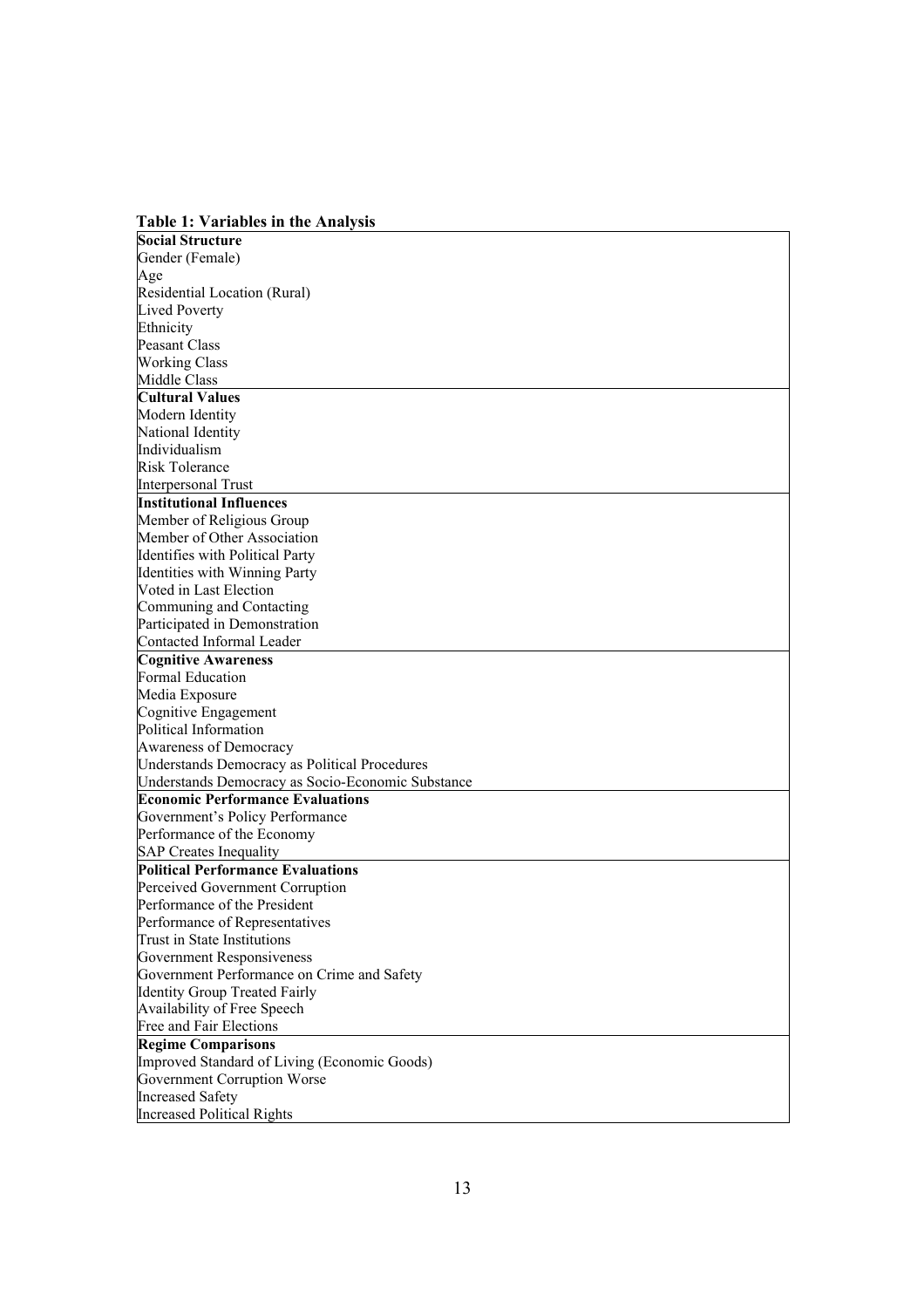#### **Determinants of Attitudes to Democracy**

**Table 2** 

We tested these competing explanations as follows. We operationalized all the concepts italicized in the foregoing discussion, using factor and reliability analyses to guide the creation of multi-item indices. We then grouped the concepts theoretically (see Table 1) and regressed the two dependent variables of *demand for democracy* and *supply of democracy* on each set of variables using the block-wise ordinary least squares methodology. (For full question wording and results to these questions, see Afrobarometer Network, 2002; a description of latent constructs and indices can be requested from the authors).

We also addressed a problem of missing data. The combined effects of a large number of variables, non-responses for various small subsets of respondents on each question, varying proportions of "don't knows" across questions, and the fact that some questions were not asked in specific countries, meant that typical list-wise deletion methods would result in loss of an unacceptably large number of cases from the analysis. Moreover, list-wise deletion produces biased estimates (King, et al., 2001; see also Allison, 2001). Wherever possible, therefore, we first recoded "don't know" responses to theoretically defensible places on response scales. Otherwise, we used procedures outlined by Honaker, et al. (2001), and a data management program known as *Amelia* to impute missing values. Analysis was then conducted on all 21,531 cases (see Appendix B).

| <b>Demand for Democracy: Summary of Block Wise OLS Regression (Summary)</b> |           |          |               |             |             |                       |           |
|-----------------------------------------------------------------------------|-----------|----------|---------------|-------------|-------------|-----------------------|-----------|
|                                                                             |           | (2)      | (3)           | (4)         | (5)         | (6)                   |           |
|                                                                             | Social    | Cultural | Institutional | Economic    | Political   | Regime                | Cognitive |
|                                                                             | Structure | Values   | Influences    | Evaluations | Evaluations | Comparisons Awareness |           |
| Adjusted $R^2$                                                              | .037      | .100     | .139          | .141        | .157        | .171                  | .245      |
| St. Error of                                                                | - 544     | .526     | .515          | .514        | .509        | .505                  | .482      |
| Estimate                                                                    |           |          |               |             |             |                       |           |
|                                                                             |           |          |               |             |             |                       |           |

#### **Supply of Democracy: Block Wise Ordinary Least Square Regression (Summary)**

| .                       |           |                   |               |             | -           |             |           |
|-------------------------|-----------|-------------------|---------------|-------------|-------------|-------------|-----------|
|                         |           | $\left( 2\right)$ |               | (4)         |             | (6)         |           |
|                         | Social    | Cultural          | Institutional | Economic    | Political   | Regime      | Cognitive |
|                         | Structure | Values            | Influences    | Evaluations | Evaluations | Comparisons | Awareness |
| Adjusted $\mathbb{R}^2$ | .018      | .035              | .091          | .238        | .337        | .345        | .348      |
| St. Error of            | 1.160     | .150              | 1.116         | 1.022       | 953         | .948        | .946      |
| Estimate                |           |                   |               |             |             |             |           |

From Table 2, which reports the variance explained (cumulative adjusted  $R^2$ ) for the blocks of variables representing theoretical approaches, we quickly arrive at two general conclusions. First, once all blocks of variables are entered, the overall models work quite well. Given that surveys were conducted in 12 linguistically and culturally diverse countries that are marked by low levels of education and literacy, and that we asked people about newly formed opinions – including on abstract concepts like democracy – our models work remarkably well. We can explain 25 percent of the variance in demand for democracy, and 35 percent for its perceived supply. These results are at least as powerful as those in other studies of regime support and democratization in Eastern Europe (Rose, Mishler and Haerpfer, 1998: 242) and South Korea (Shin, 1999: 157).

Second, democratic demand and supply have quite different roots. Let us first examine *demand for democracy*. Social structural variables combine to account for no more than 4 percent of variance. Adding in cultural and institutional considerations, we can increase the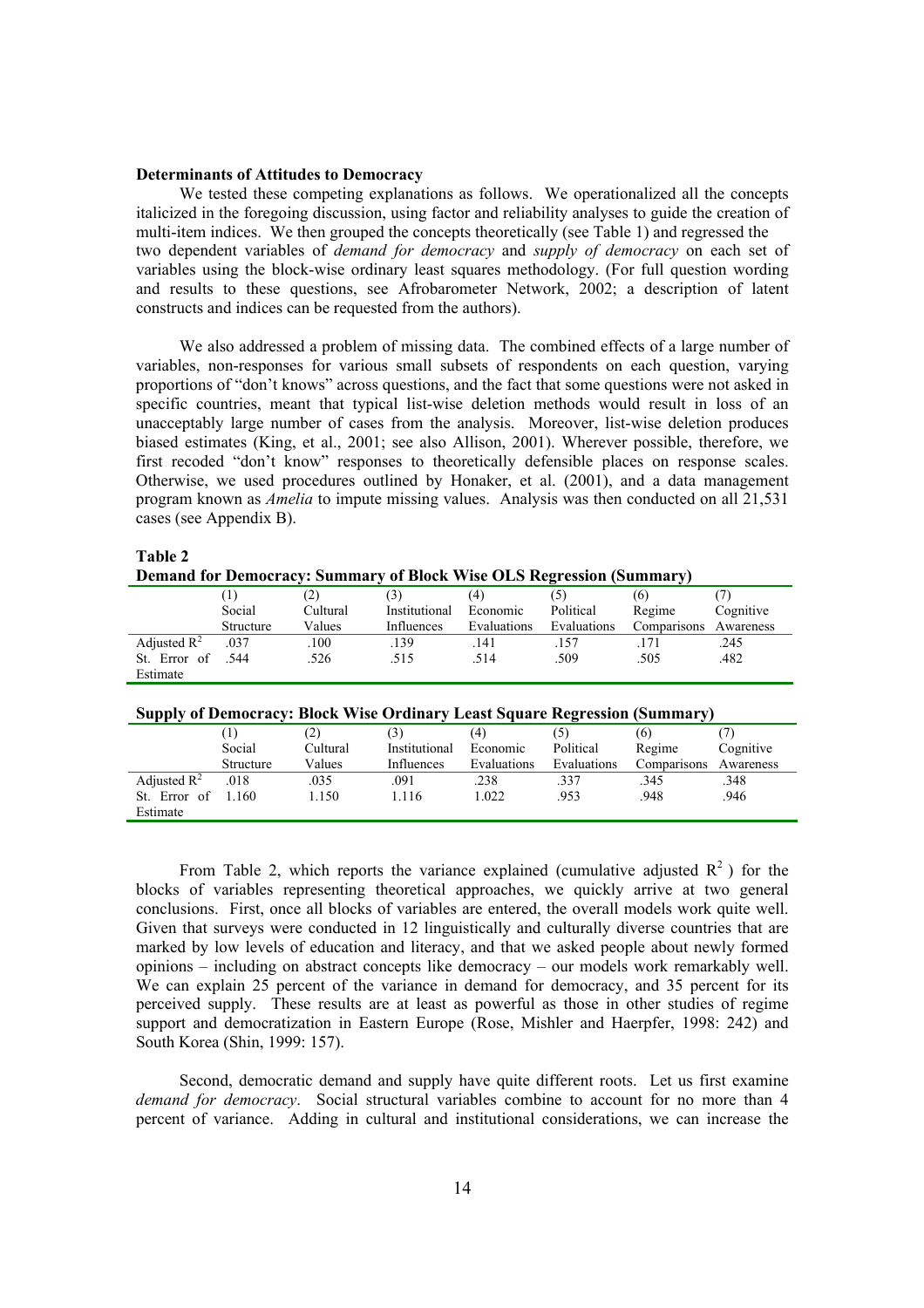variance explained to about 14 percent. Short- and medium-term performance evaluations (economic and political evaluations, plus regime comparisons) now allow us to explain 17 percent. But the most important increase in the success of the overall model comes when we add the indicators of cognitive awareness, allowing us to account for 25 percent of the variance in demand.

While demand for democracy appears to be best accounted for by cognitive factors, its perceived supply is clearly a function of performance evaluations. Taken together, measures of social structure, cultural values, and institutional influences account for just 9 percent of variance. The major increase in explanatory power occurs once we add in current economic and political performance (adjusted  $\mathbb{R}^2$  jumps to .34). Thereafter, medium-term regime comparisons and cognitive factors improve the model only slightly (adj.  $R^2 = .35$ ).

Tables 3 and 4 report the most important individual predictors of demand and supply, grouped theoretically. Again, we look first at the predictors of demand for democracy. While few Africans are integrated into a modern economy, or belong to working or middle classes, this does not appear to detract from (or contribute to) demand for democracy. In fact, as the only sociological variable with any impact, members of the peasant class (Beta  $= .06$ ) are most likely to demand democracy (though see below).

The limited impact of culture is felt through two specific variables. Net all other influences, those Africans who are willing to take risks are more likely to demand democracy (Beta = .09). The other important cultural factor is interpersonal trust, which is low in the 12 African countries surveyed (an average of just 18 percent say you "can trust other people"). Contrary to common wisdom, however, interpersonal trust *decreases* commitment to democracy (Beta = -.06). Rose (2002) interprets this anomaly to mean that, in societies characterized by low levels of trust, people who express trust in others are the weakest and most dependent. Trusting in others in an untrustworthy society is antithetical to the type of social confidence implied in theories of social capital.

Other than that, we find few important cultural impacts on attitudes to democracy based, for example, on whether or not a respondent values individual responsibility. And given Africa's ethnic diversity and the widely held political salience of group identities, we also find few differences in demand for democracy based on the relative size of one's ethnic group, the expression of traditional or modern identities, or whether people are proud of their national identity.

Turning to institutional influences, we find that demand for democracy is enhanced by one's prior participation in a range of communal activities (i.e., working for campaigns, attending rallies and community meetings, working in local single issue groups, or contacting an elected leader) (Beta = .06). However, the impact of other institutional factors produces a second important anomaly, at least from the perspective of social capital theory. According to expectations, membership in religious groups contributes to demand for democracy (Beta  $= .09$ ); however, membership in other types of civic groups (such as community self help and welfare groups, trade unions or farmer groups, or business groups) *detracts* from such commitment (Beta  $= -0.08$ .

Our most startling finding is the total absence of any economic performance evaluations from the explanation of demand for democracy. We find no evidence that democracy in Africa (at least from the demand side) is hostage to the "politics of the belly." Variables measuring satisfaction with macro-economic trends, relative deprivation, or the ability of the new regime to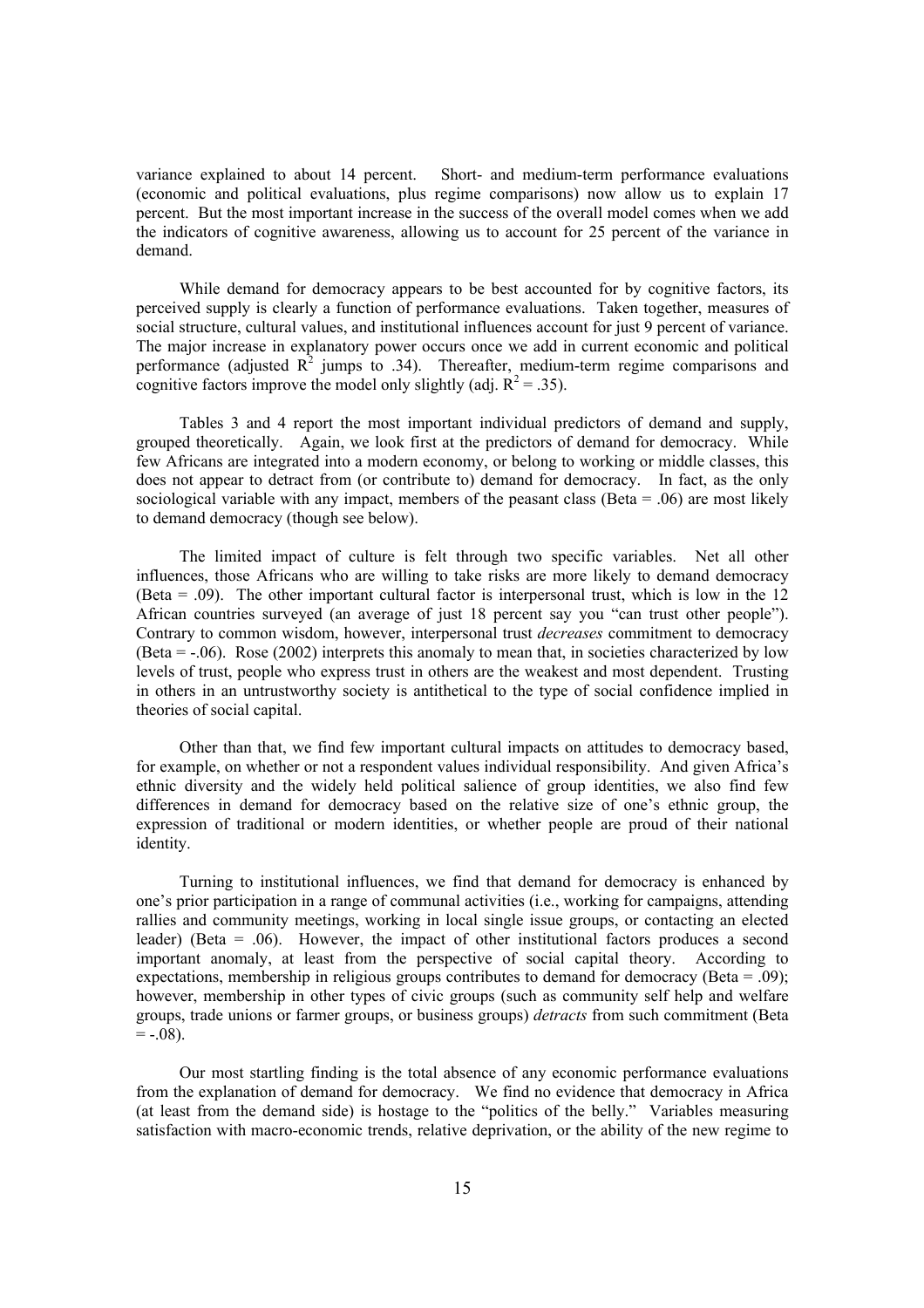improve quality of life are simply missing from the list of substantively important factors. But two *political* performance evaluations do have an impact. To the extent to which the people feel that government is responsive (Beta = .09), and that personal freedoms and rights have increased under the new regime (Beta  $=$  .11), they are more demanding of democracy.

As expected, five separate elements of cognitive awareness have important impacts on demand for democracy. The most important are whether people understand democracy as a set of political procedures (Beta = .18), have high levels of political information (.14) and are aware of democracy (.11). Formal education (.07) and cognitive engagement (.07) also make positive contributions to democratic demands.

|                                   | <b>Bivariate</b> | Unstandardized | Std. Error | Standardized |
|-----------------------------------|------------------|----------------|------------|--------------|
|                                   | Correlations     | Coefficients   |            | Coefficients |
|                                   | (r)              | (B)            |            | (Beta)       |
| Constant                          |                  | $-415$         | .038       |              |
| <b>Social Structure</b>           |                  |                |            |              |
| <b>Peasant Class</b>              | .048             | .070           | .008       | .060         |
| <b>Cultural Values</b>            |                  |                |            |              |
| Risk Tolerance                    | .188             | .038           | .003       | .091         |
| <b>Interpersonal Trust</b>        | $-.073$          | $-.084$        | .009       | $-.057$      |
| <b>Institutional Influences</b>   |                  |                |            |              |
| Member of Religious Group         | .160             | .110           | .007       | .093         |
| Member of Other Association       | .001             | $-.052$        | .004       | $-.080$      |
| Communing and Contacting          | .173             | .048           | .006       | .057         |
| <b>Political Evaluations</b>      |                  |                |            |              |
| Government Responsiveness         | .183             | .033           | .002       | .093         |
| <b>Regime Comparisons</b>         |                  |                |            |              |
| <b>Increased Political Rights</b> | .182             | .079           | .005       | .108         |
| <b>Cognitive Awareness</b>        |                  |                |            |              |
| <b>Formal Education</b>           | .191             | .042           | .004       | .070         |
| Cognitive Engagement              | .201             | .056           | .006       | .065         |
| Political Information             | .257             | .067           | .003       | .141         |
| Awareness of Democracy            | .241             | .146           | .009       | .109         |
| Understands<br>Democracy          | .276<br>as       | .109           | .004       | .177         |
| <b>Political Procedures</b>       |                  |                |            |              |
|                                   |                  |                |            |              |
| St. Error of Estimate             | .482             |                |            |              |
| Adjusted $R^2$                    | .244             |                |            |              |

**Table 3: OLS Estimates of Predictors of Demand for Democracy** 

Turning back to the perceived *supply of democracy*, we now see that, with one exception, it is driven by performance evaluations. The exception is institutional: those who support the winning political party (Beta  $= .06$ ) are more likely to offer positive assessments about the supply of democracy, providing some evidence that partisan considerations color African worldviews. In contrast to demand for democracy, however, economic performance plays a marked role in its perceived supply. Satisfaction with economic trends (Beta  $= .08$ ), and approval of government economic performance (.08) increase the supply of democracy as people experience it. However, if people feel that economic adjustment has worked to detriment of most people (Beta  $=$  -06), they are less likely to say their country is a democracy.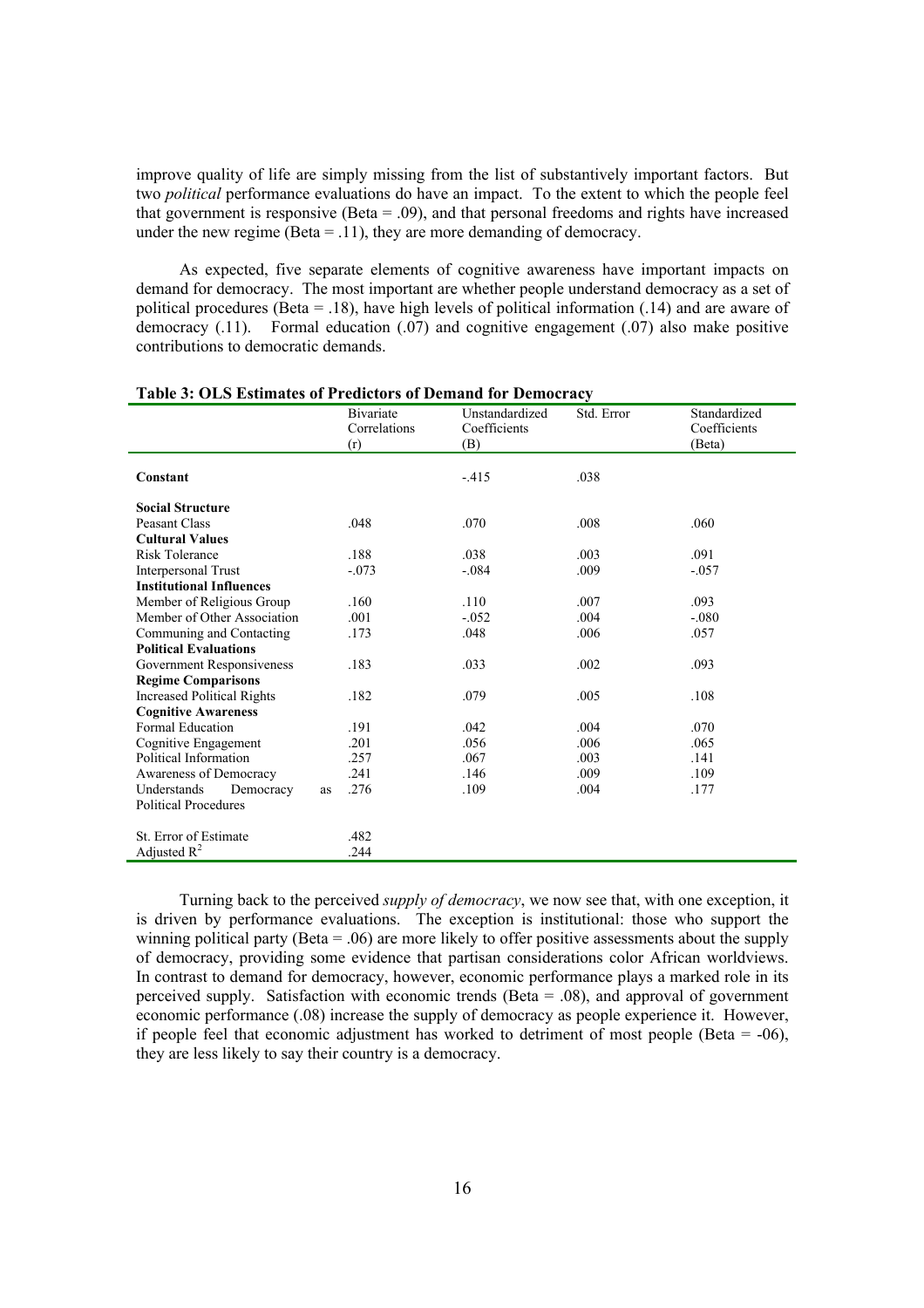|                                      | Bivariate<br>Correlations<br>(r) | Unstandardized<br>Coefficients<br>(B) | Std. Error | Standardized<br>Coefficients<br>(Beta) |
|--------------------------------------|----------------------------------|---------------------------------------|------------|----------------------------------------|
|                                      |                                  |                                       |            |                                        |
| (Constant)                           |                                  | $-.617$                               | .005       |                                        |
| <b>Institutional Influences</b>      |                                  |                                       |            |                                        |
| Identifies with Winning Party        | .239                             | .096                                  | .010       | .057                                   |
| <b>Economic Performance</b>          |                                  |                                       |            |                                        |
| Government Policy Performance        | .379                             | .092                                  | .008       | .084                                   |
| <b>SAP</b> Creates Inequality        | $-.235$                          | $-.040$                               | .004       | $-.055$                                |
| Performance of the Economy           | .352                             | .110                                  | .009       | .080                                   |
| <b>Political Performance</b>         |                                  |                                       |            |                                        |
| Performance of the President         | .463                             | .134                                  | .007       | .148                                   |
| <b>Identity Group Treated Fairly</b> | .268                             | .054                                  | .006       | .059                                   |
| Perceived Government Corruption      | $-.299$                          | $-.107$                               | .007       | $-.092$                                |
| Trust in State Institutions          | .346                             | .086                                  | .007       | .075                                   |
| Availability of Free Speech          | .062                             | .045                                  | .005       | .052                                   |
| Free and Fair Elections              | .389                             | .138                                  | .006       | .156                                   |
| <b>Regime Comparisons</b>            |                                  |                                       |            |                                        |
| <b>Increased Political Rights</b>    | .293                             | .105                                  | .010       | .068                                   |
| <b>Standard Error of Estimate</b>    | .946                             |                                       |            |                                        |
| Adjusted $R^2$                       | .348                             |                                       |            |                                        |

#### **Table 4: OLS Estimates of Predictors of Supply of Democracy**

Note, however, that the delivery of *political* goods has an even larger impact. The performance of the president (measured as a construct of trust and approval) is a very strong predictor of whether people think their country is democratic (Beta  $=$  .15). While this complements the common wisdom about the central role of the "big man" in African politics (which this finding reinforces), we nonetheless discover that Africans do not focus solely on the performance of the president. In deciding how much democracy they are getting, people also look to the trustworthiness of state institutions (.08), the level of government corruption (-.09), whether the government treats their group fairly (.05), and whether or not prevailing political conditions allow them to speak their mind without fear (.05). They also make a Churchillian calculation of whether they are freer and have more rights under the new regime (.07). In fact, the single strongest impact on people's perceptions of democracy is whether they think their most recent election was free and fair or (Beta = .16).

### *Adding "Country"*

Before interpreting these results, we pause to recall that a demand-supply model of democracy was introduced earlier to gauge the aggregate impact of public opinion on regime consolidation. We now probe the substantial cross-national differences in demand and supply displayed in Figure 1. Do these variations simply reflect peculiar national distributions along each of the independent variables just reviewed, or are there larger "country" impacts not measured by our existing models? In other words, does "country" have an impact over and above the total influence of individual-level considerations? We address this by creating an additional block of eleven dummy variables signifying national citizenship (with Batswana –citizens of Botswana – as the excluded category). Table 5 reveals meaningful "country" effects because the variance explained in attitudes toward democracy increases from 25 to 30 percent on the demand side and from 35 to 39 percent on the supply side.

In addition, the inclusion of "country" eliminates some previously important predictors. With respect to demand, belonging to the peasant class no longer matters, suggesting that it was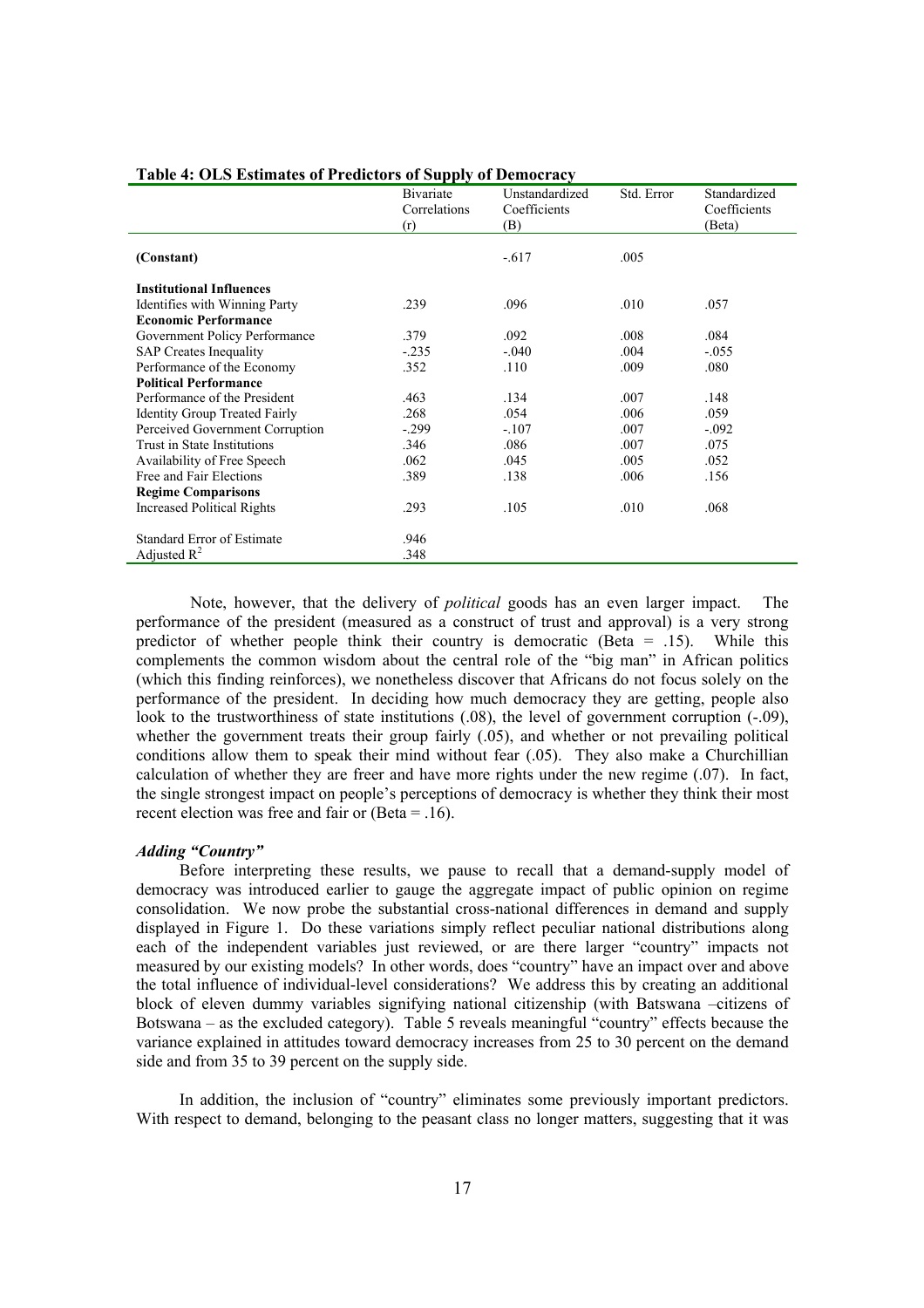probably an artifact of the rural character of national populations in places like Botswana and Tanzania. Interpersonal trust no longer matters, again suggesting that it was tapping the especially low levels of demand in places like Namibia, which have higher than average levels of trust. Moreover, institutional influences disappear completely once we control for national differences. With respect to perceptions of democratic supply, the impact of perceptions of government treatment of your group, and the ability to speak your mind without fear, also disappear once country is added to the model.

|  | Table 5: Adding "Country" |
|--|---------------------------|
|  |                           |

|                                               | Demand                   |                          | Supply                   |                          |
|-----------------------------------------------|--------------------------|--------------------------|--------------------------|--------------------------|
|                                               | Without                  | With Country             | Without                  | With Country             |
|                                               | Country                  |                          | Country                  |                          |
| Constant                                      | $(-.415)$                | (.132)                   | $(-.320)$                | $(-.279)$                |
|                                               |                          |                          |                          |                          |
| <b>Structure</b>                              |                          |                          |                          |                          |
| <b>Peasant Class</b>                          | .060                     |                          | --                       |                          |
| <b>Culture</b>                                |                          |                          |                          |                          |
| <b>Risk Tolerance</b>                         | .091                     | .073                     | $-$                      |                          |
| <b>Interpersonal Trust</b>                    | $-.057$                  | --                       | $-$                      |                          |
| <b>Institutional Influences</b>               |                          |                          |                          |                          |
| Identifies with Winning Party                 | $\overline{\phantom{a}}$ |                          | .057                     | .065                     |
| Member of Religious Group                     | .093                     |                          | $\overline{\phantom{a}}$ | $\overline{a}$           |
| Member of Other Association                   | $-.080$                  |                          | $-$                      |                          |
| Communing and Contacting                      | .057                     |                          | $-$                      |                          |
| <b>Economic Performance</b>                   |                          |                          |                          |                          |
| Government Policy Performance                 | $-$                      |                          | .084                     | .092                     |
| <b>SAP Creates Inequality</b>                 | $\overline{a}$           |                          | $-.055$                  | $-.052$                  |
| Performance of the Economy                    | $-$                      |                          | .080                     | .082                     |
| <b>Political Evaluations</b>                  |                          |                          |                          |                          |
| Performance of the President                  | $-$                      |                          | .148                     | .167                     |
| <b>Identity Group Treated Fairly</b>          | $\overline{a}$           |                          | .059                     | --                       |
| Perceived Government Corruption               | $-$                      |                          | $-.092$                  | $-.071$                  |
| Trusts in State Institutions                  | $-$                      |                          | .075                     | .071                     |
| Availability of Free Speech                   | $\overline{a}$           |                          | .052                     | ÷.                       |
| Free and Fair Elections                       | $\overline{a}$           | $-$                      | .156                     | .137                     |
| Government Responsiveness                     | .093                     | .085                     | --                       | $\overline{\phantom{a}}$ |
| <b>Regime Comparisons</b>                     |                          |                          |                          |                          |
| <b>Increased Political Rights</b>             | .108                     | .123                     | .068                     | .064                     |
| <b>Cognitive Awareness</b>                    |                          |                          |                          |                          |
| Formal Education                              | .070                     | .075                     | $-$                      |                          |
| Cognitively Engagement                        | .065                     | .067                     | $\overline{\phantom{a}}$ |                          |
| Political Information                         | .141                     | .101                     | $\overline{\phantom{a}}$ |                          |
| Awareness of Democracy                        | .109                     | .109                     | $\overline{a}$           |                          |
| Understands Democracy as Political Procedures | .177                     | .172                     | $-$                      |                          |
| <b>Nationality</b>                            |                          |                          |                          |                          |
| Basotho                                       |                          | $-.065$                  |                          | $-.085$                  |
| Malawian                                      |                          | $\overline{\phantom{a}}$ |                          | $-.061$                  |
| Malian                                        |                          | $-114$                   |                          | $-.147$                  |
| Namibian                                      |                          | $-151$                   |                          | $-.083$                  |
| Nigerian                                      |                          | --                       |                          | $-149$                   |
| South African                                 |                          | $-.193$                  |                          | $-.055$                  |
| Tanzanian                                     |                          | .053                     |                          | $-.128$                  |
| Ugandan                                       |                          | $-.077$                  |                          | $-127$                   |
| Zambian                                       |                          |                          |                          | $\overline{a}$           |
| Zimbabwean                                    |                          |                          |                          | $-.148$                  |
|                                               |                          |                          |                          |                          |
| Standard Error of Estimate                    | .482                     | .466                     | .946                     | .918                     |
| Adjusted $R^2$                                | .244                     | .295                     | .348                     | .385                     |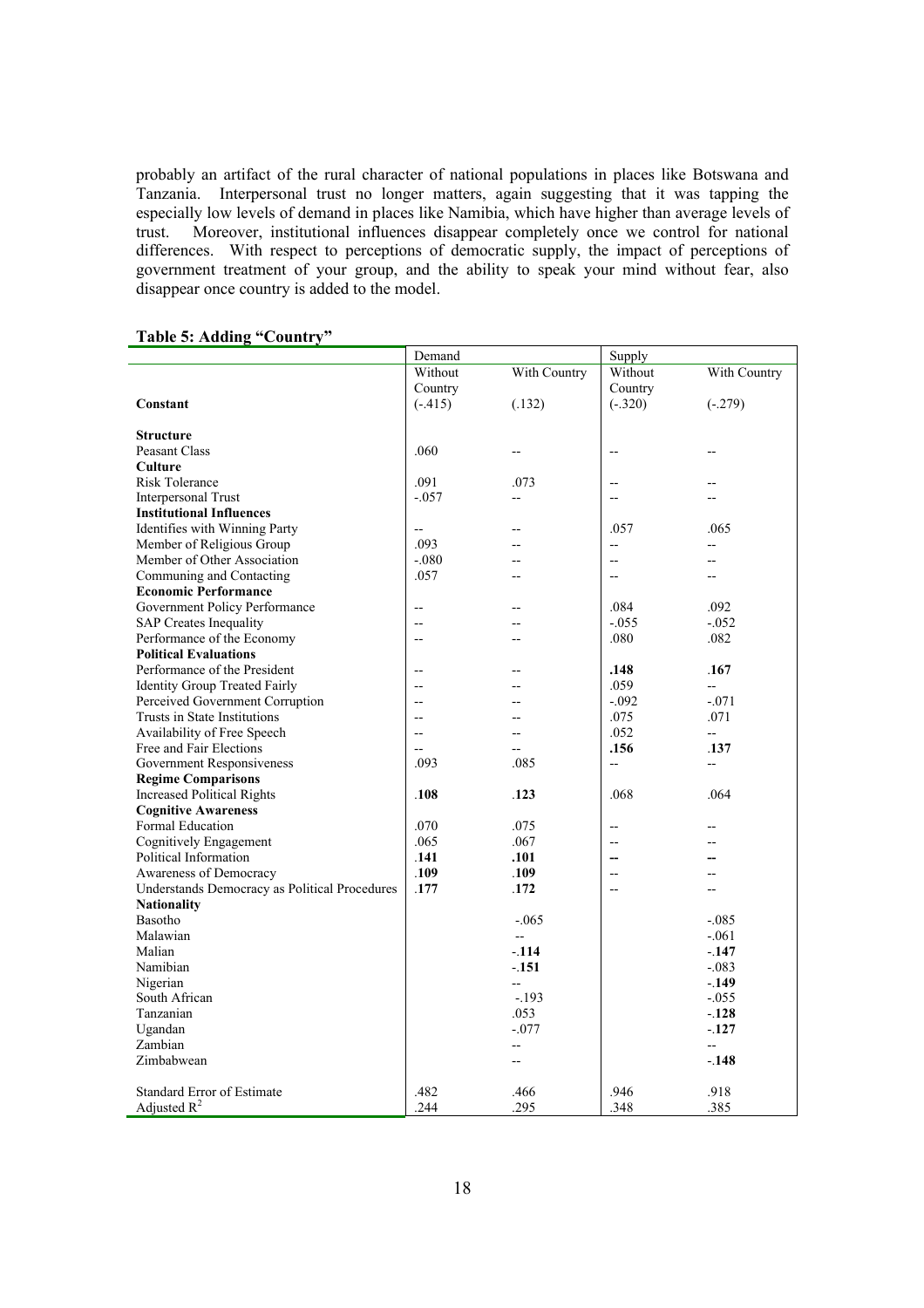How should we understand these aggregate impacts on individual attitudes? Are they evidence of twelve unique patterns of collectively shared orientations passed down through national school curricula or the state media? To consider this, we first ask about the grounds on which we would expect to find such a subjective meeting of minds? Socialization theory, which was originally developed to explain national political stability through the intergenerational transfer of pro-system norms, would lead us to focus on the transmission of norms supportive of democracy. But with the exception of Batswana, few Afrobarometer respondents would have grown up under democratic regimes that consciously tried to transmit democratic values to younger generations. If anything, the differences we observe might result from the residue of pro-system norms that were supportive of the one-party state (such as in Zambia or Tanzania), or the strong leader (like Malawi's Banda), but that are now detrimental to democracy.

But a cursory examination of the standardized regression coefficients associated with the country dummy variables produces no support for this line of argument. Take the country effects on demand for democracy: instead of negative coefficients associated with being Malawian, Zambian or Tanzanian, we see that being from Malawi or Zambia makes no significant difference, and being Tanzanian actually has a positive impact (in comparison to the excluded category of Batswana). In contrast, the strongest negative country effects are associated with being citizens of South Africa and Namibia.

We suspect that the impact of country reflects lessons people have learned about *both* authoritarian *and* democratic rule from differently performing previous regimes. If this is true, we should be able to replace country names with a smaller set of theoretically derived variables that apply across countries, since different countries often have similar political legacies (Whitefield and Evans, 1999; Przeworski and Teune, 1970). We know that the success rate of African transitions from authoritarian rule to free and fair founding elections depended a great deal on whether the previous regime had some history of multiparty rule, was a one-party regime that allowed some degree of internal competition, simply renewed its legitimacy through noncompetitive plebiscites, ruled through military force, or limited political participation to European settlers (Bratton and Van de Walle, 1997). We now ask whether these differing types of *ancien regimes* leave a legacy that influences present day attitudes to democracy.

If national differences in attitudes toward democracy result from differing institutional legacies, then at least three different modes of learning may be at work. We distinguish "generational," "lifetime" and "collective" mechanisms.

First, the most fundamental and enduring lessons about political regimes could be learned during formative periods of late adolescence and early adulthood: lessons that then structure or filter subsequent political learning (Mannheim, 1952; Easton and Dennis, 1969; Eckstein, 1997). If true, we should expect to find significant and considerable differences in regime preferences between cohorts, or "generations" who grew up under different types of regimes (Finifter and Mickiewicz, 1992; Silver, 1987; Bahry, 1987; Miller, Hesli and Reisinger, 1994; and Abramson and Inglehart, 1998. But see also Rose, Mishler and Haerpfer, 1998; and Shin, 1999).

Second, perhaps people constantly acquire new information, developing a running tally of lessons about political regimes accumulated over an entire lifetime. Where the theory of shortterm rationality implies that new information drives out old, a "lifetime" learning model assumes that new information is integrated into existing understandings and accumulated experience (Achen, 1992; Rose, Mishler and Haerpfer, 1998). If true, the lessons learned about authoritarian or democratic regimes should differ not by generation, but according to cumulative individual experience with a range of differing regimes.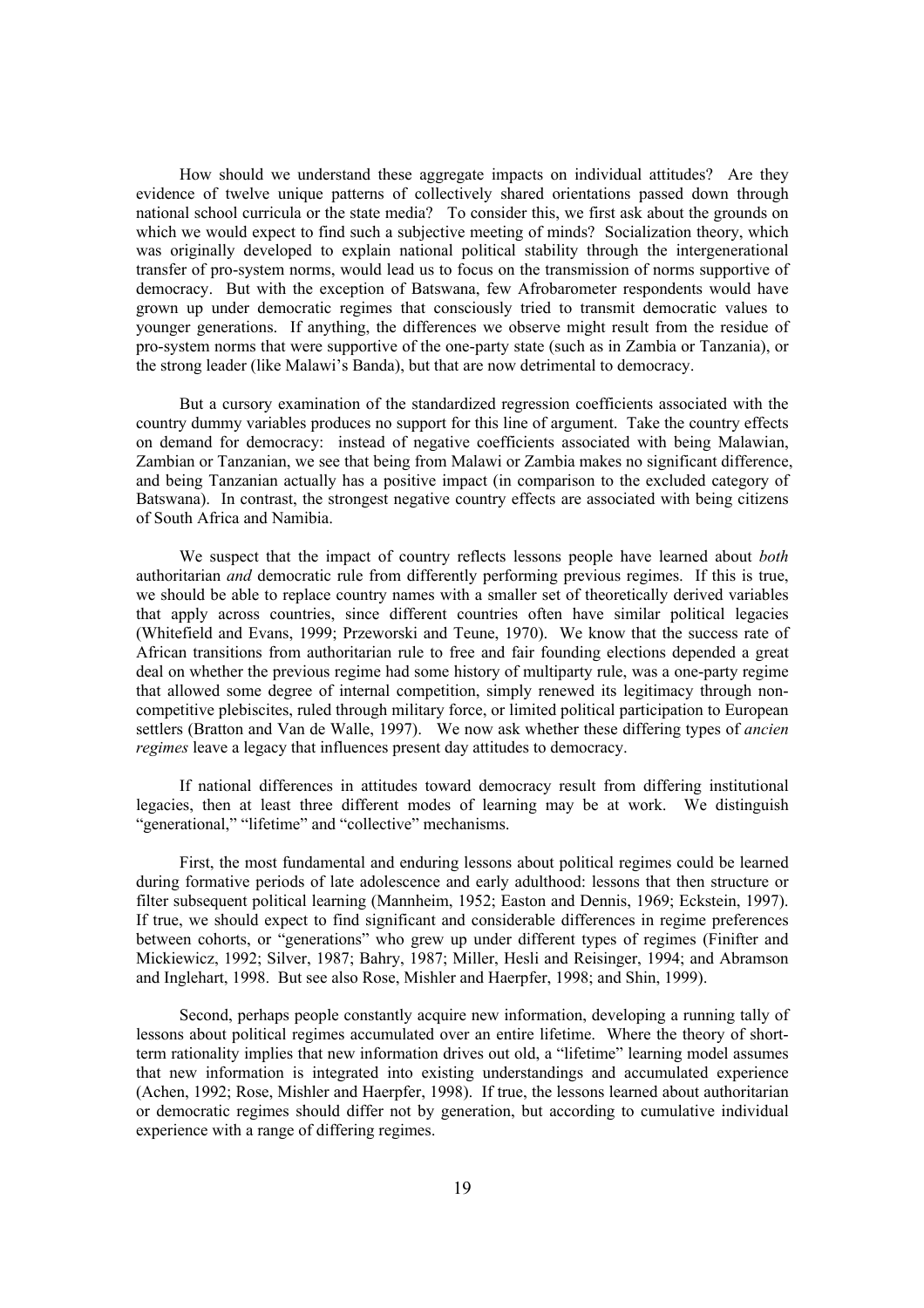Third, a notion of "collective" learning would point to historical "period effects" that impart a set of common lessons across all people in a country regardless of age or generation (Barner-Barry and Orenwein, 1985). The dramatic events of political transitions, such as the total breakdown of the institutions and value structures of the *ancien regime*, or the founding election of a new regime, might provide such effects, creating a common *re*-socialization across all people and a society-wide transfer of regime loyalties (Bermeo, 1992; Schmitt-Beck and Voltmer, 2003; Gunther, Montero and Torcal, 2003).<sup>12</sup> As such, the macro-level crystallization of mass public attitudes in a new democracy may resemble the types of micro-level attitude change that occur in early adulthood in stable regimes (Jennings, 1989; Gibson and Gouws, 2003: 180).

We then tested whether any of these types of popular learning help to explain the country effects we observe in our data. We first operationalized "generation" by creating dummy variables that measured whether the respondent turned 18 years of age under a "settler," "plebiscitary," "military," "competitive one-party," or "multiparty" regime. Second, to assess "lifetime" learning effects, we created variables that calculated the total number of years (past the age of 18) that each respondent would have lived under each type of regime. Finally, to test for "collective" socialization effects, we ascertained the dominant post-colonial regime type for each country, indicated by a dummy variable for four of the five regime types.<sup>13</sup>

To summarize our findings, we find no evidence for the generational or lifetime learning hypotheses, but strong evidence for a collective socialization hypothesis. First of all, when we add the four generational dummy variables (with turning 18 during a multiparty regime as the excluded category) to the base model, adjusted  $\mathbb{R}^2$  goes from .24 to .27 (compared to .30 with the 11 country dummies). Moreover, when the country dummies are put in the same model as the generational variables, the generational variables all turn insignificant. Similarly, the five variables measuring cumulative experience with each type of regime raise adjusted  $\mathbb{R}^2$  from .24 to .26, and all but one become insignificant when entered simultaneously with the country variables.

l

<sup>13</sup> We date the beginning of the "post colonial era" as 1957, the date of Ghana's independence. We determined that "multiparty regime" was the dominant post colonial regime type in Botswana (1966-99), Ghana (1957-64, 69-72, 79-81 and 92-99) and Zimbabwe (1980-99); "military regime" dominated in Nigeria (1966-79, 83-99) (although Nigeria also experienced significant interludes of multiparty politics); "competitive one-party regimes" were predominant in Tanzania (1962-90), Malawi (1964-80) and Zambia (1972-1991); a "plebiscitary regime" led in Mali (1960-68, 79-91), Uganda (1967-71, 80-96) and Lesotho (1970-86); and "settler regimes" were the primary regime type for Namibia (1957-89) and South Africa  $(1975-1994)$ .

<sup>&</sup>lt;sup>12</sup> Gunther, Montero and Torcal (2003: 22) find that formerly right wing Spaniards and Greeks, as well as Hungarian communists, have embraced democracy in a relatively short period of "intense resocialization that occurred at crucial, formative stages of the transition to democracy."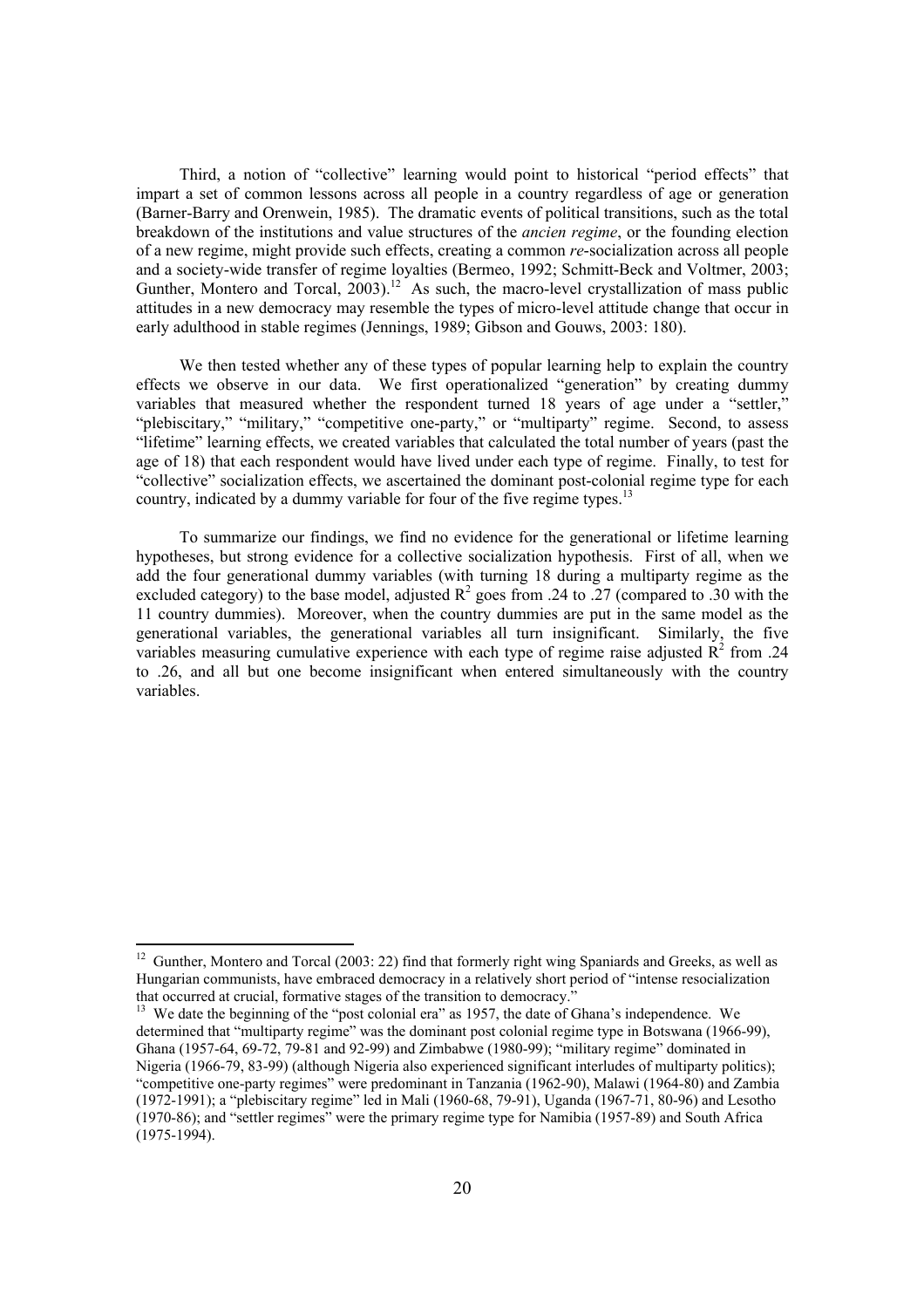|                                               | Demand for Democracy     | Supply of Democracy |
|-----------------------------------------------|--------------------------|---------------------|
|                                               | (Beta)                   | (Beta)              |
| Constant                                      | $(-.197)$                | $(-188)$            |
|                                               |                          |                     |
| <b>Culture</b>                                |                          |                     |
| <b>Risk Tolerance</b>                         | .071                     |                     |
| <b>Interpersonal Trust</b>                    | $-.057$                  |                     |
| <b>Institutional Influences</b>               |                          |                     |
| Identifies with Winning Party                 | $\overline{\phantom{a}}$ | .069                |
| <b>Economic Performance</b>                   |                          |                     |
| Government Policy Performance                 | $\overline{a}$           | .096                |
| Performance of the Economy                    | $-$                      |                     |
| <b>SAP Creates Inequality</b>                 | $-$                      | $-.055$             |
| <b>Political Evaluations</b>                  |                          |                     |
| Performance of the President                  |                          | .147                |
| Free and Fair Elections                       |                          | .145                |
| Perceived Government Corruption               | $-$                      | $-.077$             |
| Trust in State Institutions                   | $-$                      | .076                |
| Government Responsiveness                     | .087                     | $- -$               |
| <b>Identity Group Treated Fairly</b>          | $\overline{a}$           | .054                |
| <b>Regime Comparisons</b>                     |                          |                     |
| <b>Increased Political Rights</b>             | .112                     | .065                |
| <b>Cognitive Awareness</b>                    |                          |                     |
| Understands Democracy as Political Procedures | .164                     |                     |
| Awareness of Democracy                        | .103                     |                     |
| Political Information                         | .100                     |                     |
| <b>Formal Education</b>                       | .083                     |                     |
| Cognitive Engagement                          | .078                     |                     |
| <b>Dominant Regime Type</b>                   |                          |                     |
| Settler Regime                                | $-.222$                  |                     |
| Plebiscitary One-Party Regime                 | $-117$                   | $-.120$             |
| Competitive One-Party Regime                  | $\overline{a}$           | $-.061$             |
| <b>Nationality</b>                            |                          |                     |
| Zimbabwean                                    | --                       | $-137$              |
|                                               |                          |                     |
| Standard Error of Estimate                    | .468                     | .933                |
| Adjusted $R^2$                                | 290                      | .365                |

# **Table 6: From Country Differences to Dominant Regime Types**

However, when we enter four dummy variables measuring the *dominant post colonial regime type* (with multiparty regime as the excluded category, see Table 6), adjusted  $R^2$  goes from .24 to .29, meaning that we can account for virtually the same amount of variance in demand for democracy by reference to a small number of dominant former regime types as we can by referring to 12 different national histories.<sup>14</sup> Coming from a country with dominant postcolonial legacies of settler (South Africa, Namibia) or plebiscitarian regimes (Mali, Uganda, Lesotho) sharply depresses demand for democracy in comparison to the excluded category of a multiparty regime type. In fact, growing up in a country with a settler regime legacy now becomes the single strongest statistical predictor of democratic demand (Beta = -.22) in the model.

 Stated in the inverse, a legacy of multiparty competition, whether continuous (as in Botswana) or interrupted (as in Ghana, Nigeria<sup>15</sup> or Zimbabwe) has a strongly positive impact on

l

 $14$  When we enter the dominant regime path dummy variables and the country dummy variables simultaneously in the same model, we encounter severe multi-colinearity, which we interpret as evidence that the variables are measuring virtually the same thing. 15 Having a military regime as the dominant type does not have a significant impact, perhaps because

Nigeria, the only country with this type dominant, also had a significant legacy of multipartyism.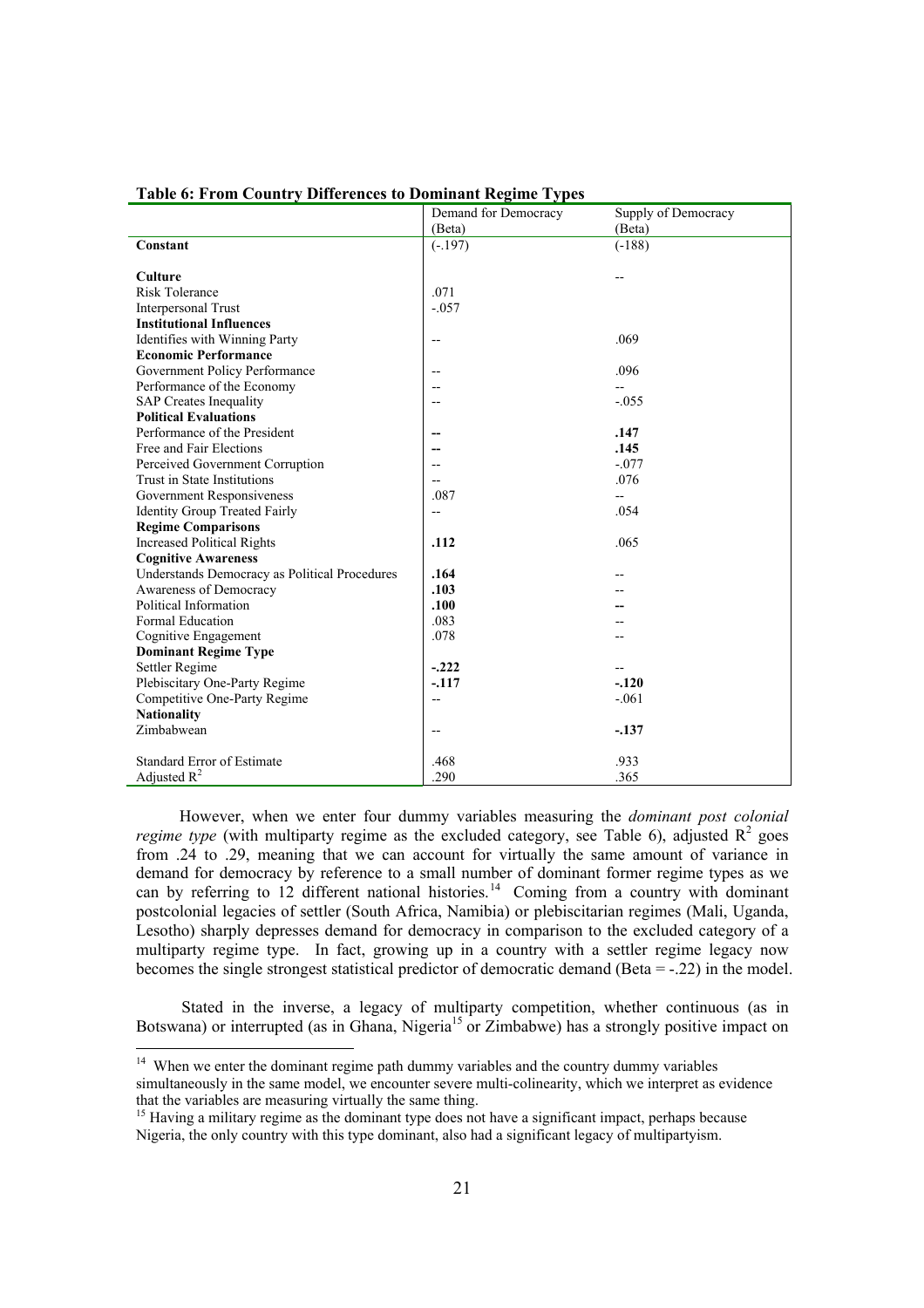democratic legitimation, an issue that has been widely speculated but rarely tested in the literature. Even a past experience with limited political competition within a one-party regime (as in Zambia, Tanzania and Malawi) has salutary effects on demand for democracy in the present.

We find exactly the same pattern when we examine the perceived supply of democracy. No generational dummy variables are significant, and only two life cycle measures are statistically significant, but add nothing to the overall explanatory power of the model.

In contrast, the dominant regime type variables turn out to be significant and important. However, despite this they did not, on their own, appreciably improve the overall power of the model. In trying to understand why these variables did not appear to be adding as much to the explanation of supply as they did to demand, we wondered whether Zimbabwe's recent political shocks were having a conflating effect. On one hand, 19 years of (at least formal) multiparty rule (from 1980 to 1999) increased Zimbabweans' demand for democracy. But the more recent traumas of an increasingly dictatorial regime may have depressed the sense of supply (the Zimbabwe survey was conducted in September 1999, before the worst brutalities of the Mugabe government had begun). Thus, we tested the model again, adding one single dummy variable representing being Zimbabwean, and found that the combination of our dominant regime type model and one single indicator for Zimbabwe increase adjusted  $R^2$  to .37. While this falls short of the 39 percent of variance in supply explained by a model including all country dummies, we feel that a slightly lower measure of  $\mathbb{R}^2$  is a reasonable price to pay for a more parsimonious and theoretically comprehensible model.

Examining the specific coefficients, we see that the perceived supply of democracy is sharply depressed by living in Zimbabwe, or a country with a dominant legacy of plebiscitary or competitive one-party rule. And while the coefficient for settler regimes is less than .05, and therefore is not shown in Table 6, the sign is also negative. In other words, net all other influences respondents in Botswana, Ghana and Nigeria (countries with histories or interludes of multiparty rule), are significantly more likely than all others to offer positive evaluations of the degree to which their political system supplies democracy.

We discuss the substantive implications more fully below, but for now conclude that we have been able to make sense of national differences in attitudes to democracy without having to resort to a dozen different narratives national histories, but rather by reference to a single theoretically derived variable of post-colonial regime type. We conclude that people living in countries with similar institutional legacies learn similar lessons that shape their level of demand for democracy and how they judge its supply. These lessons appear to be absorbed by all people in society regardless of the generational cohort to which they belong, and regardless of their individual cumulative life histories. Learning about democracy in Africa is a broadly collective experience.

#### **Discussion**

Reflecting the influence of anthropology and history on African studies, the study of African politics has been dominated by accounts based on the deep structure of society – such as the forging of new nations and the transformation of peasants into urban dwellers – or enduring cultural values – like ethnic identities and communal customs. Yet we find that social structure and cultural values have little to offer in directly explaining how Africans form key attitudes toward democracy. Rather, Africans – much like people elsewhere in the world – appraise democracy on the basis of what they know about, first, its content, and second, its performance.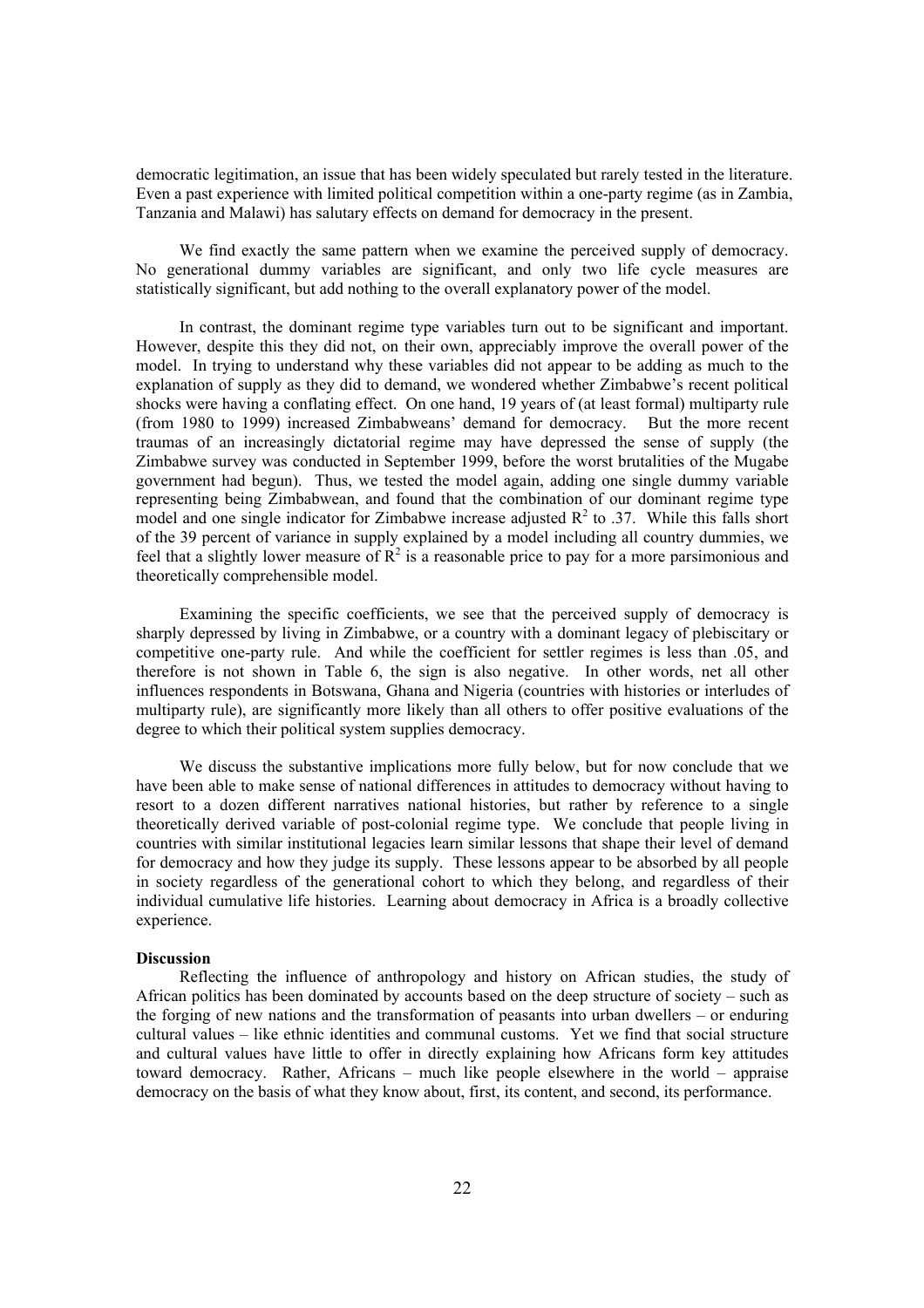The pattern of effects displayed in Table 6 provides a surprisingly elegant and parsimonious explanation of demand for, and perceived supply of, democracy in sub-Saharan Africa. First, demand for democracy is largely a principled affair, resting on a group of Africans who have developed cognitive awareness of the democratic process. It leads to intrinsic support for democracy by virtue of what it *is*. The perception of supply, by contrast, is almost wholly performance driven, an instrumental attitude driven by what democracy *does* (or fails to do). Both are also shaped in important ways by institutional legacies. Second, within the broader area of performance, evaluations of political performance matter far more than economic considerations in shaping supply as well as demand. Third, the impact of popular comparisons between present and former regimes and the shared legacies of national institutional types demonstrates that Africans do not simply evaluate democracy on the basis of what is has done lately, but also bring to bear longer-term perspectives.

Thus, we conclude that the combined effects of cognitive awareness, performance evaluations, regime comparisons, and dominant regime types support a popular learning model of the formation of attitudes to democracy. Through direct experience with the fruits of political performance, by developing greater cognitive awareness, and through national experiences with political competition, people can learn both about the content of democracy as well as its consequences.

It is instructive to consider the various facets tapped by our expansive construct of cognitive awareness. On one hand, it captures the extent to which people *think about* the democratic process in terms of interest and interpersonal discussion. These factors increase popular engagement with the process of democracy at its most basic level. On the other hand, cognitive awareness also taps the impact of *what* people know about politics and democracy: their levels of formal education, their awareness of the identity of leaders, and their ability to provide a definition of democracy. Information about incumbent political leaders creates a point of vicarious contact between citizens and the political system, as well as a means by which they can better follow the process of decision making.

Finally, our notion of cognitive awareness also reveals *how* people view democracy. Those who see it through a procedural lens are much more likely to be committed to democracy than those who think these things are unimportant. Consider that two-thirds (66 percent) of those Africans who say free speech, multiparty competition, regular elections and majority rule are essential elements of democracy are committed to democracy, compared to just one in ten (12 percent) of those who say that these things are unimportant. In contrast, whether or not people think democracy entails substantive outcomes are important makes no difference whatsoever to whether or not they support it.

Why are such understandings of democracy so important? First, let us disclose our biases and admit that we believe a procedural understanding of democracy is simply more valid than a substantive one. Second, we argue that viewing democracy through a procedural lens sensitizes people to the rights and freedoms that it can provide and increases the probability that they will reject those regimes that cannot guarantee such rights. Third, viewing democracy principally as a set of procedures for making collective decisions lowers expectations that it will provide other things: things like economic security that democracy alone simply cannot guarantee. Finally, as Schumpeter (1942) argued over a half century ago, a substantive view of democracy allows one to accept as democratic any system that appears to deliver the economic goods, regardless of whether or not it is freely elected or respects individual rights. Thus, to borrow a phrase from Schmitter and Karl (1991), discovering "what democracy is not" may be the single most important lesson a citizen in a young democracy can learn.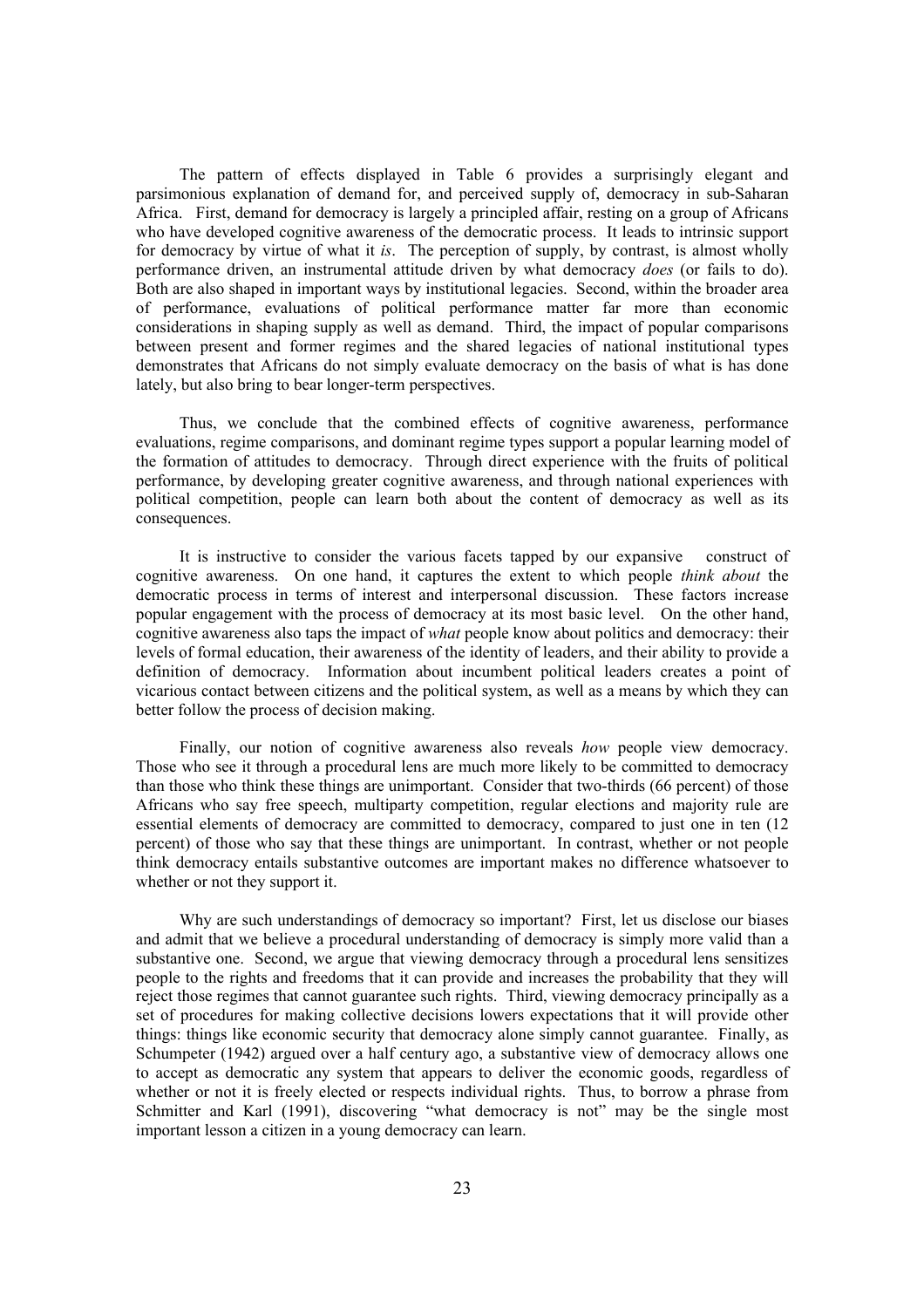Yet, while cognitive awareness about the content of democracy is crucial to demand, there is no evidence that awareness is necessary to learn about its consequences. It appears that all people can evaluate the state of democracy in their country regardless of their cognitive sophistication. Even the relatively unaware can draw upon direct experience of personal and local conditions to reason about democratic performance, even if focusing only on the most salient "low information" cues (Popkin, 1994) such as the track record of the national president or the quality of the most recent election.

The predominance of political (rather than economic) performance evaluations also suggests that the perceived supply of democracy is judged as much in procedural as substantive terms: *how* democracy works is just as important as (or more important than) *what* it produces. This confirms Diamond's observation that "judgments about the quality of democracy may significantly shape beliefs about its legitimacy" (Diamond, 1999: 76). Simply put, the data suggest that Africans attach great value to things like honest elections, clean government, free speech, and personal freedoms. It also means that few Africans will easily accept elite claims about the state of democracy simply because they are being fed, nourished or housed. Neither will they castigate a well-functioning democratic regime simply because leaders fail to deliver the economic goods.

Lastly, mass publics in countries who have histories of multiparty competition seem to have drawn a collective lesson about the value of such competition. They are both more demanding of democracy, and – possibly because they have more realistic expectations – more tolerant of its shortcomings.

All of this embodies a process of learning that shifts citizens' focus from the immediate outcomes of the democratic game to the way that the game is played. People come to understand democracy as an ongoing game with an ever-extending horizon. Just as the players in a game cooperate as long as they cannot see the horizon (Axelrod, 1984), cognitively aware citizens are less likely to defect from democracy because of short-term adverse trends because they know that the game will go on.

Finally, we consider what our results say about the kind of democrats required to support new democracies (Mattes and Davids, 2001). Much of the literature has emphasized the necessity of a citizenry that possesses various combinations of psycho-cultural dispositions such as openmindedness, trust, tolerance and efficacy (e.g., Almond and Verba, 1963; Dahl, 1971; Gibson, 1996), social capital (Putnam, 1993), or an emphasis on self-expression over survival (Inglehart, 2003). In contrast, Rose, Mishler and Haerpfer (1998) have argued that new democracies can survive without high levels of these cultural orientations as long as citizens conclude that their new democracy works better than the old regime.

Our findings support neither interpretation, at least fully. On one hand, we do find that "Churchillian" comparisons of the new and old regime have an impact on popular demand for democracy. We also find that the nature of previous regimes has a significant impact on public support for the new one. Yet we also discover that previous regimes do not help to legitimate successor democracies equally well: past experience with multiparty systems facilitates more political learning than a history of settler or plebiscitary regimes. But we do not contend that new democracies will be able to live off of the deficiencies of the old regime forever. At some point, citizens will begin to ask: "what has democracy done for me lately?"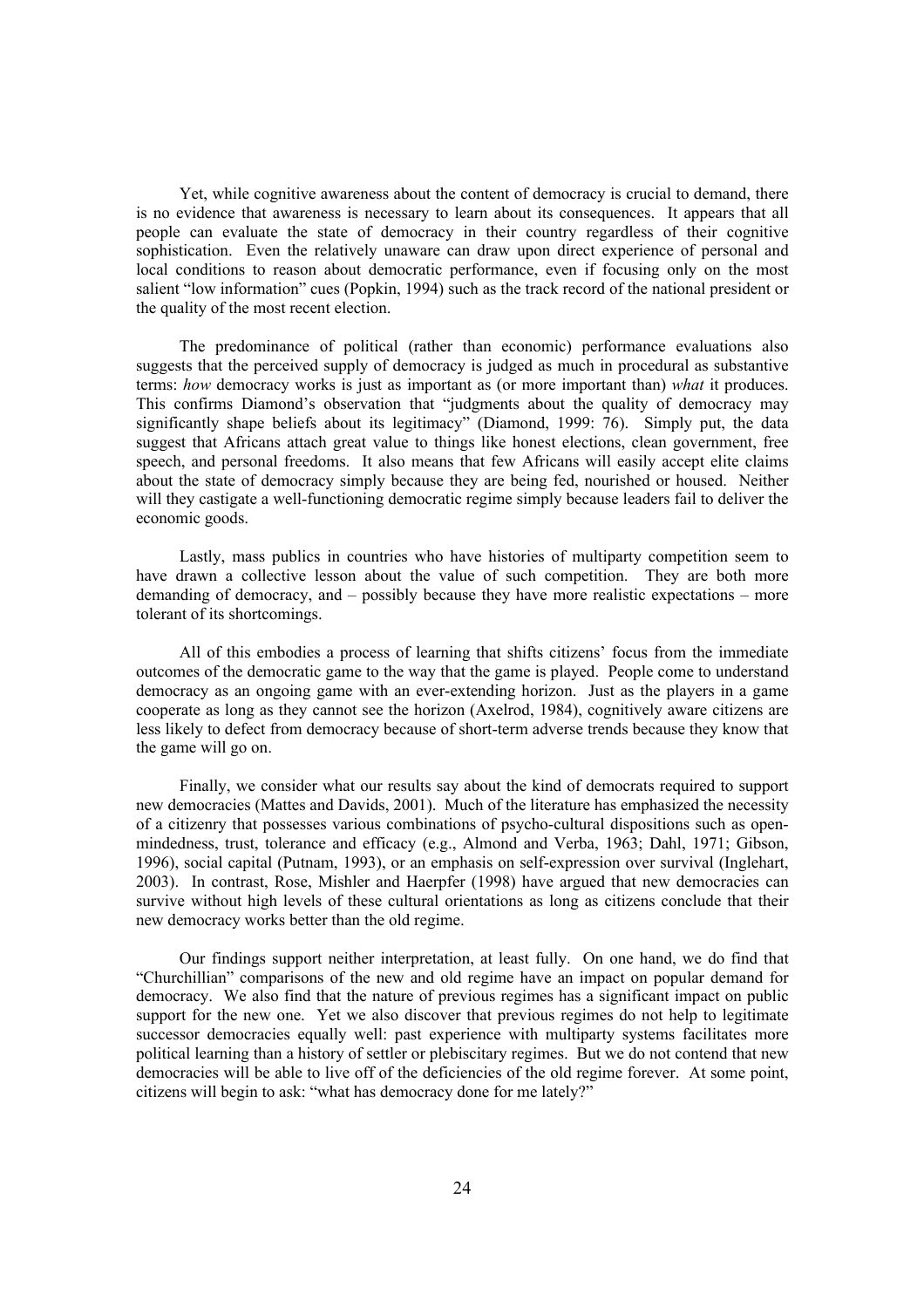#### **Conclusion**

In this article, we have examined the micro-level processes that underlie a demand and supply model of regime consolidation. By distinguishing the demand for democracy from perceptions of its supply, we see that each is important for the consolidation of democracy, but also that each has very different attitudinal roots. It has also surprisingly revealed the intrinsic nature of demand for democracy, obscured in previous models that have used satisfaction with democracy as a predictor of demand (Bratton and Mattes, 2001). We believe we have now found a more theoretically useful location for this widely used but controversial variable as a component of democracy's supply.

The evidence produced by this model supports a new interpretation of how Africans form attitudes to political regimes, and therefore also offers new insight into the prospects of democracy on the continent. It demonstrates that Africa's democratic hopes are not doomed by the existing structure of its society. While many of its people live in poverty, and are marginalized in rural areas or by gender discrimination, there is little evidence to suggest that these factors play any direct role in inhibiting (or contributing to) democratic consolidation. People are complex, and their preferences and behaviors are much more than a simple reflection of the objective material circumstances in which they find themselves.

At least as of this juncture, the endurance of Africa's nascent democracies does not appear to be foreclosed by the continent's continuing economic crisis. Africa's nascent democratic systems do not have to achieve economic miracles to survive. Rather, in order to move up the path towards more stable and even possibly consolidated democracy, they need to achieve two relatively simpler objectives.

The first is to enlarge the pool of cognitively sophisticated citizens. More than half of the Africans we interviewed were psychologically disengaged from politics, and a similar proportion possessed low levels of political information. Low levels of cognitive awareness remain a serious impediment to the development of a more extensive commitment to democracy in the countries in question. Some of this might be achieved simply by increasing access to formal education and independent news media. But it might also be necessary to inject civic education content into the school curricula and mass media, content that both informs people about the players and rules of the democratic game, and reduces unrealistic expectations of what democracy can deliver. Finally, electoral engineers should pay careful attention to devising electoral systems for Africa that increase contact between citizens and elected representatives. We reiterate a plea first made 40 years ago by Almond and Verba (1963: 503-504) who called on the new democracies of the early post-colonial ear to concentrate on the rapid expansion of cognitive skills, arguing that the diffusion of democratic values via socialization would simply take too long to build support for democratic development.

The second objective is that governors must secure the rule of law, protect individual rights and freedoms, control corruption, and ensure that elections are above reproach. While these are issues commonly lumped today under the rubric of "good governance" and associated with external pressures from the World Bank and IMF, they also appear to be very important to ordinary Africans. Put another way, the failure to achieve good governance will imperil much more than access to foreign loans, it will threaten the very prospects of popular support for democracy. To the extent that new democracies can open up and protect space for people to live their lives free of interference by overweening states, they may be able to begin a "virtuous cycle" of democratic development.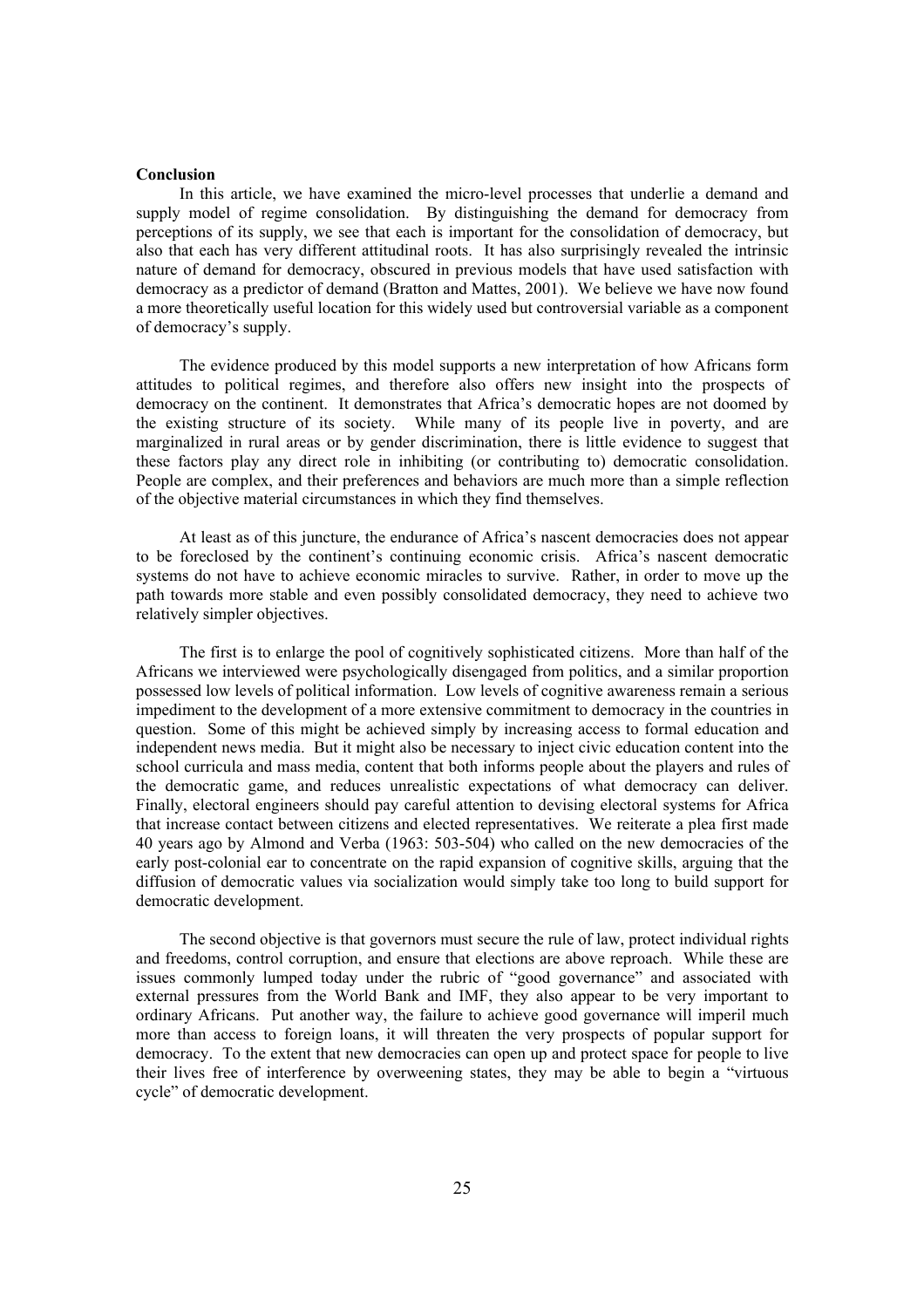### **Bibliography**

Abramson, Paul and Ronald Inglehart. 1998. *Value Change in Global Perspective*. Ann Arbor, MI: University of Michigan Press.

Achen, Christopher. 1992. "Social Psychology, Demographic Variables and the Linear Regression: Breaking the Iron Triangle In Voter Research." *Political Behavior* 14/3: 195-211.

Acock, Alan and Harold Clarke. 1990. "Alternative Measures of Political Efficacy: Models and Means." *Quality and Quantity* 24: 87-105.

Afrobarometer Network. 2002. *Afrobarometer Round I: Compendium of Comparative Data From A Twelve Nation Survey*. Afrobarometer Working Paper, No. 11. Cape Town / Accra / East Lansing, MI, 2002 (www.afrobarometer.org).

Ake, Claude. 1996. *Democracy and Development in Africa*. Washington, DC: Brookings Institution.

Alexander, James. 1997. "Surveying Attitudes in Russia: A Representation of Formlessness," *Communist and Post-Communist Studies* 30/ 2: 107-127.

Allison, Paul. 2001. *Missing Data*. Sage University Papers Series On Quantitative Applications in the Social Sciences, No. 07-136. Thousand Oaks, CA: Sage.

Almond, Gabriel, and Sidney Verba. 1963. *The Civic Culture: Political Attitudes and Democracy in Five Nation*. Princeton, NJ: Princeton University Press.

\_\_\_\_\_\_\_\_\_and \_\_\_\_\_\_ eds. 1980. *The Civic Culture Revisited*. Boston, MA: Little Brown.

Anderson, Christopher. 1995. *Blaming the Government: Citizens and the Economy in Five European Democracies*. New York, NY: M.E. Sharpe.

and Christian Guillory. 1997. "Political Institutions and Satisfaction with Democracy: A Cross-National Analysis of Consensus and Majoritarian Systems." *American Political Science Review* 91/1 (March): 66-81.

Axelrod, Robert. 1984. *The Evolution of Cooperation*. New York, NY: Basic Books.

Bahry, Donna. 1987. "Politics, Generations, and Change in the USSR." In *Politics, Work, and Daily Life in the USSR*, ed. J. Miller. New York, NY: Cambridge University Press, 61-99.

Ball-Rokeach, S.J. and M.L. De Fleur. 1976. "A Dependency Model of Mass Media Effects." *Communications Research* 3: 3-21.

Barner-Barry, C. and R.R. Orenwein. 1985. *Psychological Perspectives on Politics*. Englewood Cliffs, NJ: Prentice Hall.

Bayart, Jean Francois. 1993. *The State in Africa: The Politics of the Belly*. London: Longman.

Bermeo, Nancy. 1992. "Democracy and the Lessons of Dictatorship." *Comparative Politics* 24 (April): 273-291.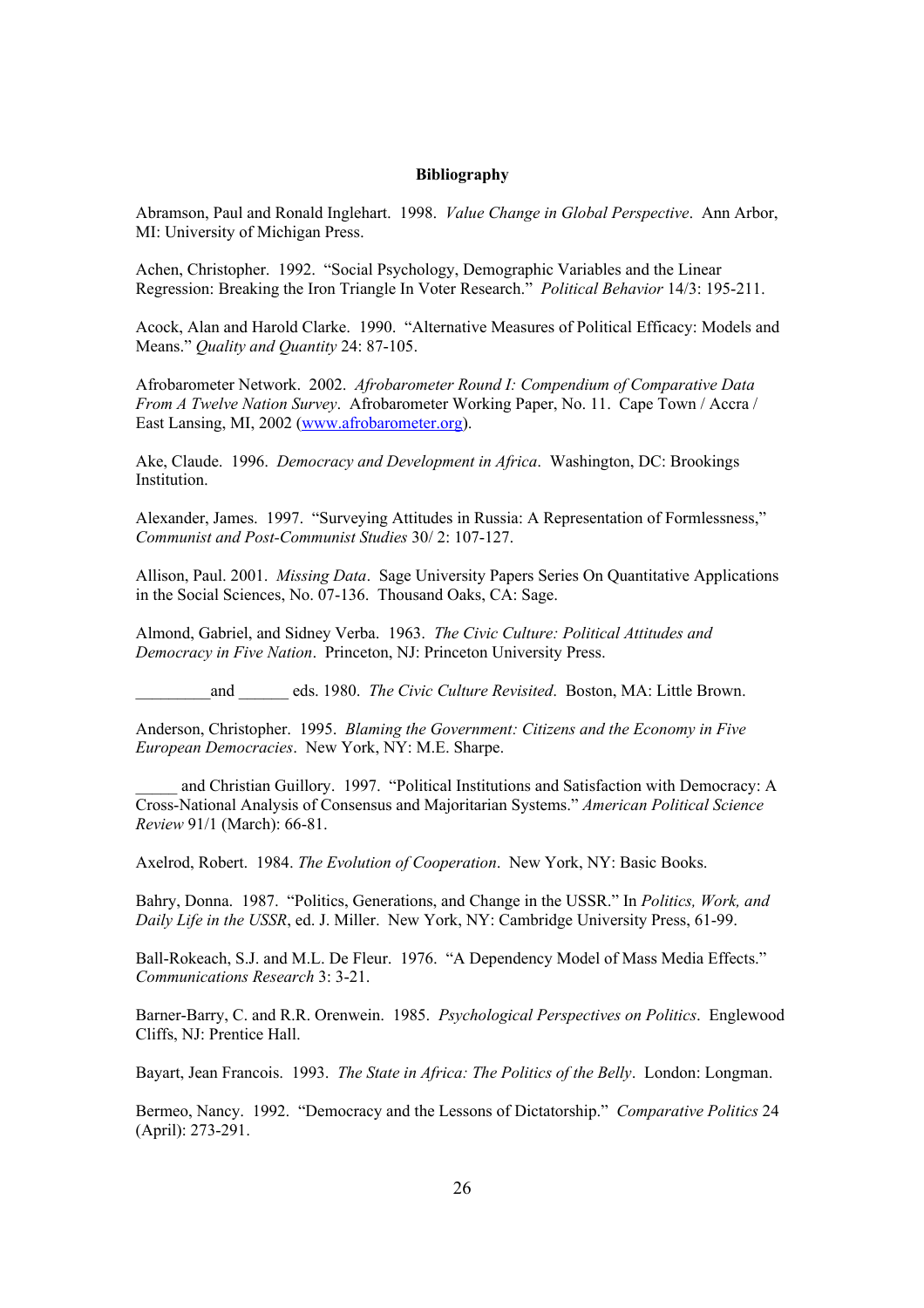Blair, Harry. 2000. "Jump-Starting Democracy: Adult Civic Education and Democratic Participation in Three Countries." Washington D.C., USAID Democracy Center (unpublished document).

Brady, Henry, Sidney Verba and Kay Schlozman. 1995. "Beyond SES: A Resource Model of Political Participation." *American Political Science Review* 89/2: 271-294.

Bratton, Michael and Nicolas Van de Walle. 1997. *Democratic Experiments In Africa.* Cambridge: Cambridge University Press.

\_\_\_\_\_\_\_, Philip Alderfer, Georgia Bowser and Joseph Temba. 1999. "The Effects of Civic Education on Political Culture: Evidence from Zambia." *World Development* 27/5 (May): 807- 824.

and Robert Mattes. 2001. "Support for Democracy in Africa: Intrinsic or Instrumental." *British Journal of Political Science* 31: 447-474.

Canache, Damarys, Jeffrey Mondak and Mitchell Seligson. 2002. "Meaning and Measurement in Cross National Research on Satisfaction With Democracy." *Public Opinion Quarterly* 65: 506-528.

Chazan, Naomi. 1993. "African Political Culture and Democracy." In *Political Culture and Democracy in Developing Countries*, ed. Larry Diamond. Boulder, CO: Lynne Reiner, 67-105.

Chu, Yun-Han. 2003. "Lessons From East Asia's Struggling Democracies." Paper Presented to the Plenary Session, "What Have We Learned From Thirty Years of Transitions From Authoritarian Rule?" World Congress of the International Political Science Association, Durban South Africa, 3 July 2003.

Cohen, Joshua and Joel Rogers. 1992. "Secondary Associations and Democratic Governance." *Politics and Society* 20/4: 393-472.

Coleman, Joseph. 1990. *Foundations of Social Theory*. Cambridge: Harvard University Press.

Connor, Walker. 1990. "Ethnonationalism and Political Instability." In *Understanding Political Development*, eds. Myron Weiner and Samuel Huntington. New York, NY: Harper Collins, 196- 220.

Conover, Pamela Johnston, and Virginia Sapiro. 1993. "Gender, Feminist Consciousness, and War." *American Journal of Political Science* 37/4 (February): 1079-1099.

Dahl, Robert. 1971. *Polyarchy*. New Haven: Yale University Press.

Dalton, Russell. 1988. *Citizen Politics in Western Democracies: Public Opinion and Political Parties in the United Sates, Great Britain, West Germany and France*. Chatham, NJ: Chatham House.

\_\_\_\_\_\_. 1994 "Communists and Democrats: Democratic Attitudes in the Two Germanies." *British Journal of Political Science* 24: 469-493.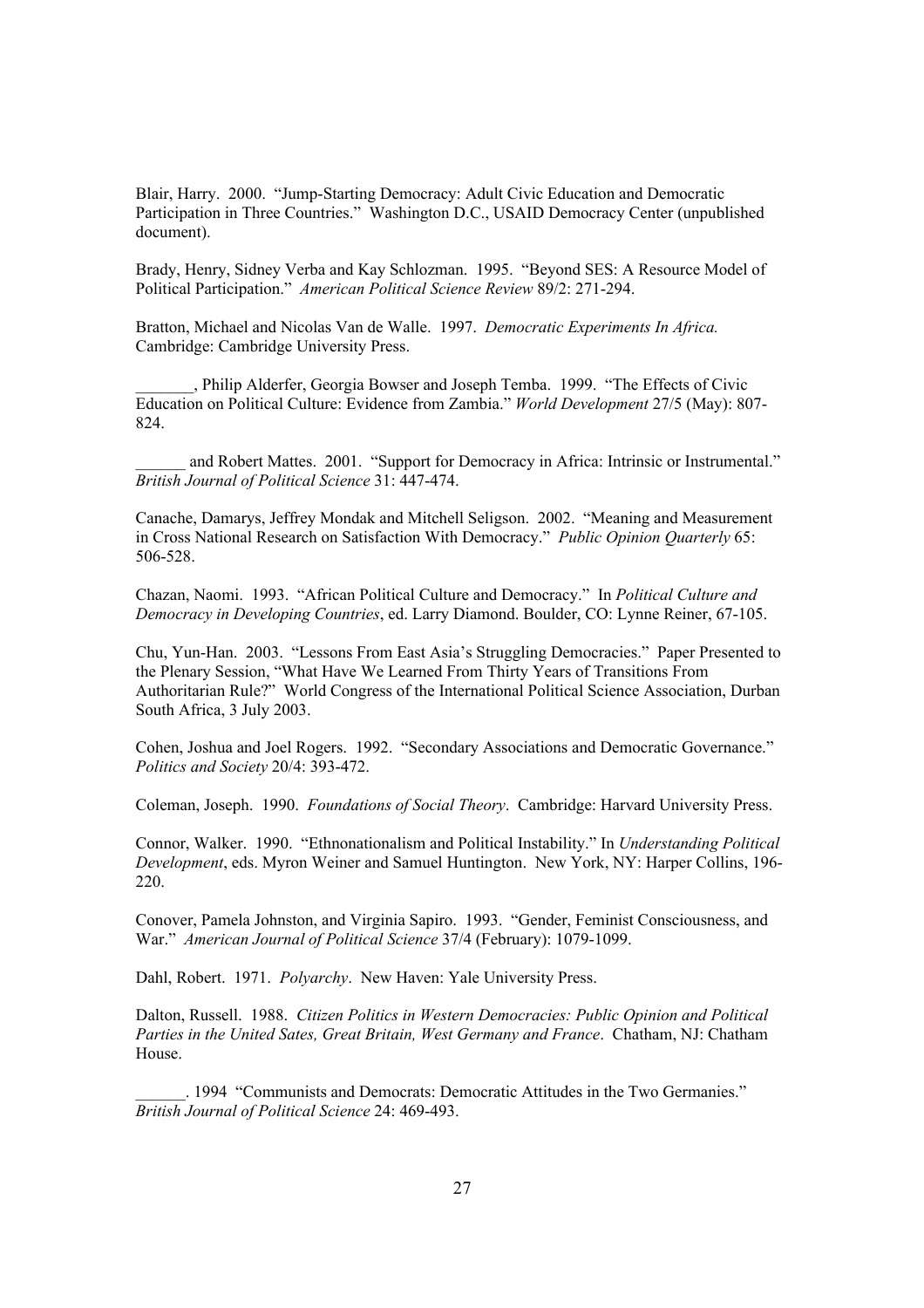\_\_\_\_\_. 1999. "Political Support in Advanced Industrial Democracies." In *Critical Citizens: Global Support for Democratic Governance*, ed. Pippa Norris. Oxford: Oxford University Press, 57-77.

Diamond, Larry. 1996. "Is the Third Wave Over?" *Journal of Democracy* 7/3: 20-37.

\_\_\_\_\_\_. 1999. *Developing Democracy: Towards Consolidation*. Baltimore, MD: Johns Hopkins University Press.

Easton, David. 1965. *A Systems Analysis of Political Life*. Chicago, IL: University of Chicago Press.

\_\_\_\_\_\_\_ and Jack Dennis. 1969. *Children in the Political System*. New York, NY: McGraw Hill.

Eckstein, Harry. 1988. "A Culturalist Theory of Political Change." *American Political Science Review* 82/3: 789-804.

Eckstein, Harry. 1997. "Social Science As Cultural Science, Rational Choice As Metaphysics." In *Culture Matters: Essays In Honour of Aaron Wildavsky*, eds. Richard Ellis and Michael Thompson. Boulder, CO: Westview Press.

Elster, Jon. 1993. "The Necessity and Impossibility of Simultaneous Economic and Political Reform." In *Constitutionalism and Democracy: Transitions in the Contemporary World*, ed. Douglas Greenberg, et al. New York, NY: Oxford University Press.

Etounga-Manguelle, Danie. 2000. "Does Africa Need A Cultural Adjustment Program?" In *Culture Matters: How Values Shape Human Progress*, eds. Lawrence Harrison and Samuel Huntington. New York, NY: Basic Books, 65-76.

Evans, Geoffrey and Stephen Whitefield. 1995. "The Politics and Economics of Democratic Commitment: Support for Democracy in Transition Societies." *British Journal of Political Science* 25: 485-514.

Finifter, Ada and Ellen Mickiewicz. 1992. "Redefining the Political System of the USSR: Mass Support for Political Change." *American Political Science Review* 86/4: 857-874.

Finkel, Steve. 1985. "The Effects of Participation on Political Efficacy: A Panel Analysis." *American Journal of Political Science* 29/4: 891-913.

\_\_\_\_\_. 1987. "The Effects of Participation of Political Efficacy and Political Support: Evidence from a West German Panel." *Journal of Politics* 49/2 (May): 441-464.

\_\_\_\_, Christopher Sabatini and Gwendolyn Bevis. 2000. "Civic Education, Civil Society and Political Mistrust in a Developing Democracy: The Case of the Dominican Republic." *World Development* 28/11 (November): 1851-1874.

Fukuyama, Francis. 1995. *Trust: The Social Virtues and the Creation of Prosperity*. New York, NY: Free Press.

Gellner, Ernst. 1983. *Nations and Nationalism*. Oxford: Basil Blackwell.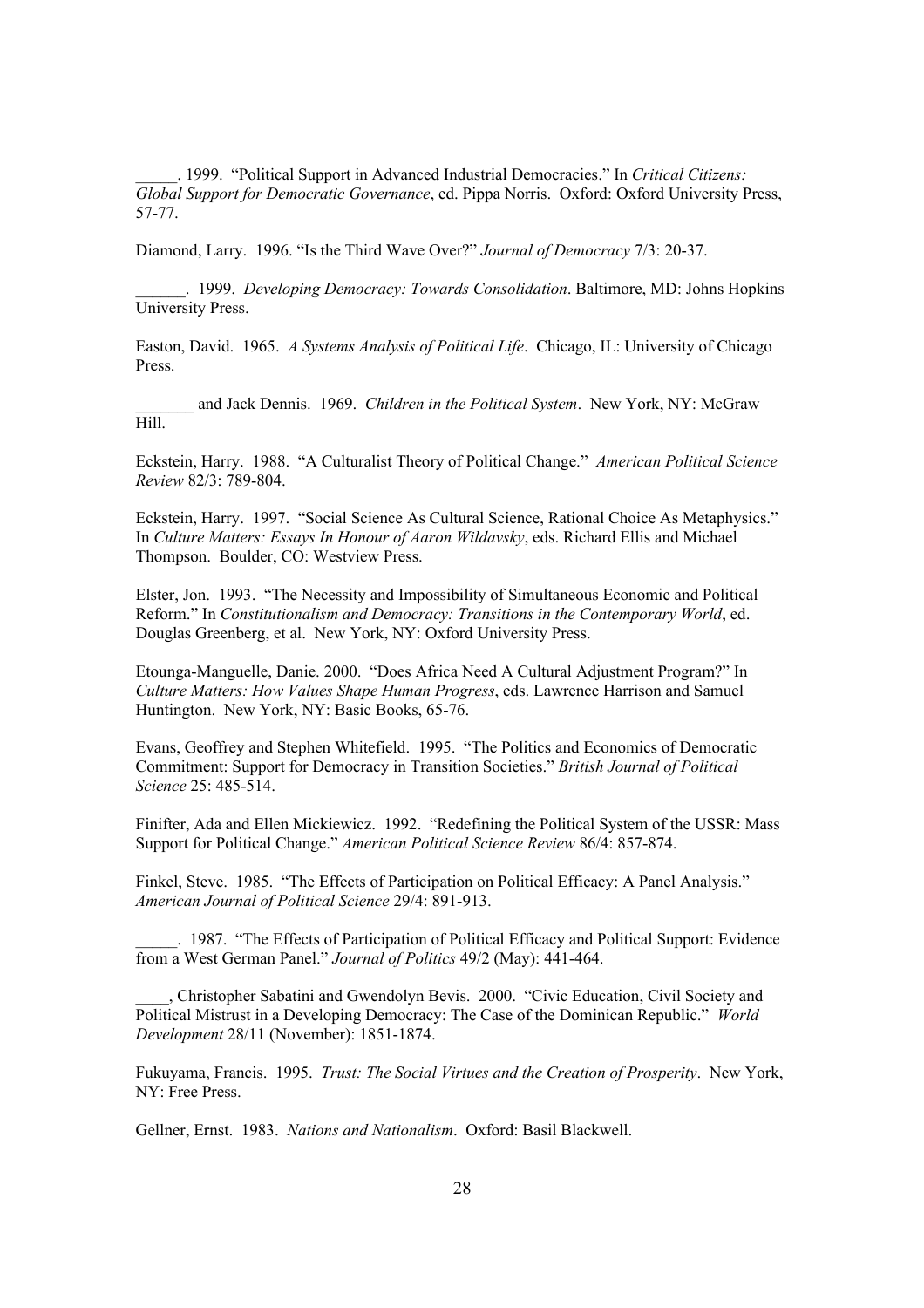Gibson, James. 1996. "A Mile Wide But an Inch Deep (?): The Structure of Democratic Commitments in the Former USSR." *American Journal of Political Science* 40/2 (May): 396-420.

and Amanda Gouws. 2000. "Social Identities and Political Intolerance: Linkages Within the South African Mass Public." *American Journal of Political Science* 44/2 (April): 272-286.

\_\_\_\_\_\_ and \_\_\_\_\_. 2003. *Overcoming Intolerance in South Africa: Experiments in Democratic Persuasion*. Cambridge: Cambridge University Press.

Grindle, Merilee. 2000. *Audacious Reforms: Institutional Invention and Democracy in Latin America*. Baltimore: Johns Hopkins University Press.

Gunther, Richard, Jose Ramon Montero, and Mariano Torcal. 2003. "The Multidimensionality of Attitudinal Support for New Democracies: Conceptual Redefinition and Empirical Refinement." Paper Presented to the Comparative National Elections Project Conference, Mershon Center, Columbus, OH: 4 September 2003.

Hadenius, Axel. 2002. "Democratic Consolidation: Criteria of Analysis, Explanatory Factors and Actual Development." Paper Presented to Conference on "Consolidation in New Democracies." Uppsala, Sweden: 8-9 June.

Hall, Peter and Rosemary Taylor. 1996. "Political Science and the Three New Institutionalisms." *Political Studies* 44/5: 936-957.

Harber, Clive. 1997. *Education, Democracy and Political Development in Africa.* Brighton: Sussex Academic Press.

Honaker, James, Anne Joseph, Gary King, Kenneth Scheve and Nannibal Singh. 2000. *Amelia: A Program for Missing Data* (Windows Version). Cambridge, MA: Harvard University (http://www.Gking.Harvard.Edu).

Horowitz, Donald. 1985. *Ethnic Groups in Conflict*. Berkeley, CA: University of California Press.

\_\_\_\_\_. 1991. *A Democratic South Africa? Constitutional Engineering in a Divided Society*. Berekeley, CA: University of California Press.

Huntington, Samuel. 1968. *Political Order in Changing Societies*. New Haven, CT: Yale University Press.

\_\_\_\_\_\_\_ 1991. *The Third Wave: Democratization in the Late Twentieth Century*. Norman, OK: University of Oklahoma Press.

Hyden, Goran, Michael Leslie and Folu Ogundimu, eds. 2002. *Media and Democracy in Africa* New Brunswick, NJ: Transaction Publishers.

Inglehart, Ronald. n.d. "Economic Development, Cultural Change and Democratization."

\_\_\_\_\_\_. 1988. "The Renaissance of Political Culture." *American Political Science Review*. 82/4 (December): 1203-1230.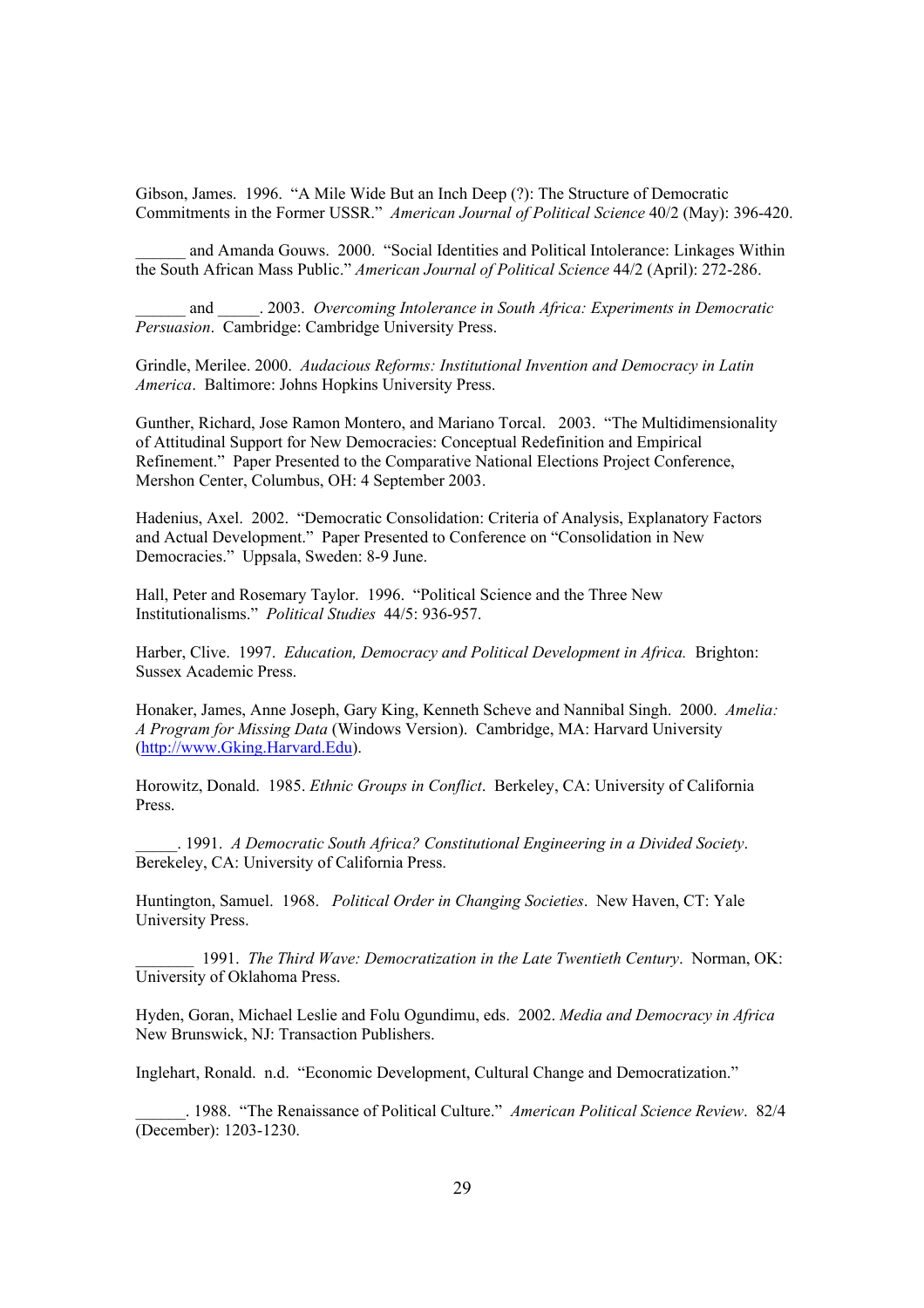\_\_\_\_\_\_. 1990. *Culture Shift in Advanced Industrial Countries*. Princeton, NJ: Princeton University Press.

\_\_\_\_\_\_. 2000. "Culture and Democracy." In *Culture Maters: How Values Shape Human Progress*, eds. Lawrence Harrison and Samuel Huntingon. New York: Basic Books.

\_\_\_\_\_\_. 2003. "How Solid Is Mass Support for Democracy: And How Can We Measure It?" *PS: Political Science and Politics* XXXVI/1(January).

Inkeles, Alex and David Smith. 1974. *Becoming Modern*. Cambridge: Cambridge University Press.

Jennings, M. Kent. 1989. "The Crystallization of Orientations." In *Continuities in Political Action: A Longitudinal Study of Political Orientations in Three Western Democracies*, eds. M. Kent Jennings, J.W. Van Deth, et al. Berlin: Walter de Gruyter.

Karl, Terry Lynn. 1990. "Dilemmas of Democratization in Latin America." *Comparative Politics* 23 (October): 1-21.

King, Gary, James Honaker, Anne Joseph and Kenneth Scheve. 2001. "Analyzing Incomplete Political Science Data: An Alternative Algorithm for Multiple Imputation." *American Political Science Review* 95/1: 49-69.

Kitschelt, Herbert. 1932. "The Formation of Party Systems in East Central Europe." *Politics and Society* 20: 7-50.

Klingemann, Hans-Dieter. 1999. "Mapping Political Support in the 1990s: A Global Analysis.*"* In *Critical Citizens: Global Support for Democratic Governance*, ed. Pippa Norris. Oxford: Oxford University Press, 31-56.

Lagos, Marta. 2001. "Between Stability and Crisis in Latin America." *Journal of Democracy* 12/1 (January): 137-145.

\_\_\_\_\_\_. 2003. "A Road With No Return?" *Journal of Democracy* 14/2 (April): 163-173.

Lijphart, Arend. 1977. *Democracy In Plural Societies: A Comparative Exploration*. New Haven, CT: Yale University Press.

\_\_\_\_\_. 1984. *Democracies: Patterns of Majoritarian and Consensus Governments in Twenty-One Countries*. New Haven, CT: Yale University Press.

\_\_\_\_\_. 1999. *Patterns of Democracy: Government Forms and Performance in Thirty-Six Countries*. New Haven, CT: Yale University Press.

Lin, Nan, Karen Cook and Ronald Burt, eds. 2001. *Social Capital: Theory and Research*. New York, Aldine and Gruyter.

Linz, Juan, and Alfred Stepan. 1996. "Towards Consolidated Democracies." *Journal of Democracy* 7/2 (April): 14-33.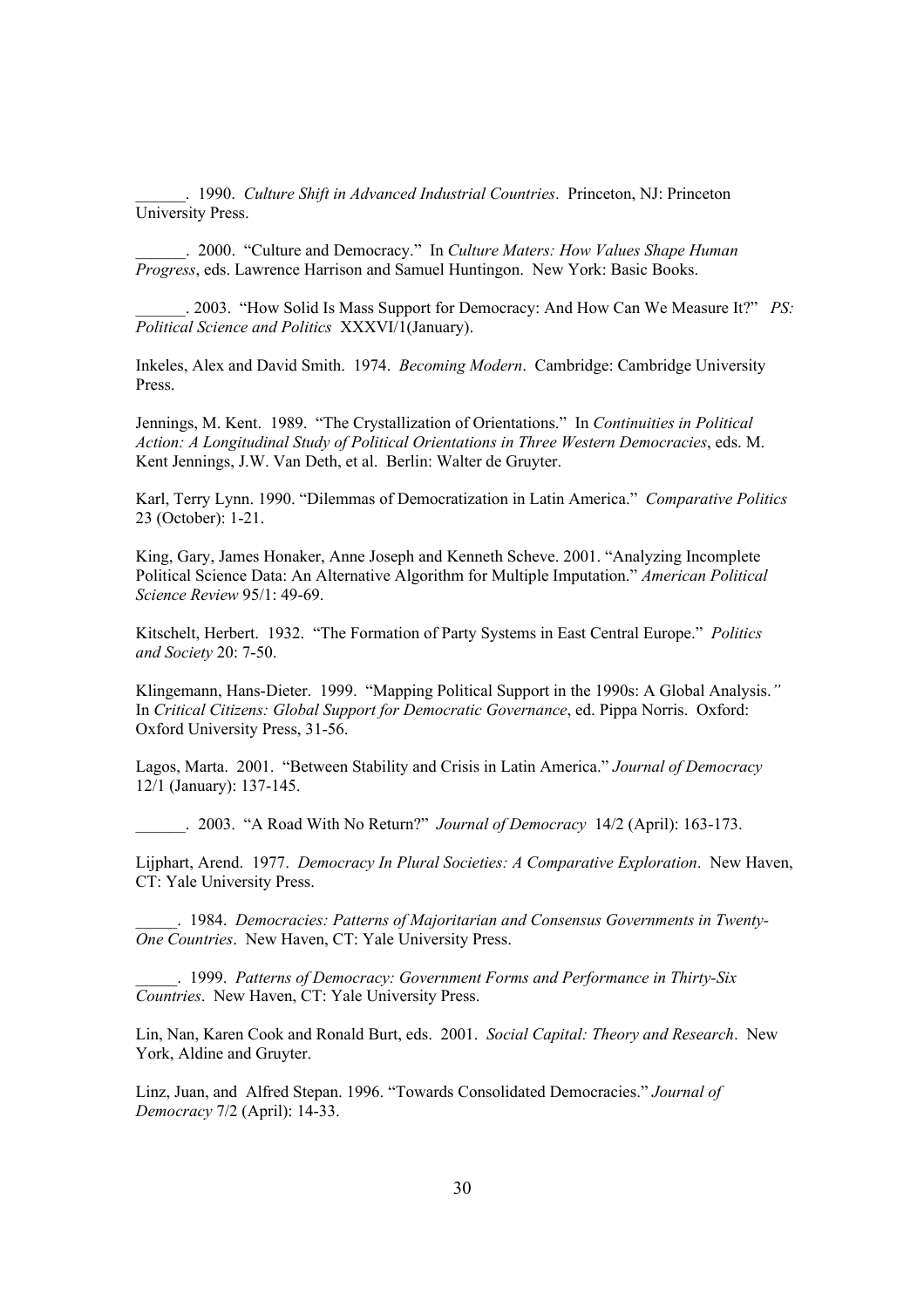\_\_\_\_ and \_\_\_\_\_. 1996b. *Problems of Democratic Transition and Consolidation: Southern Europe, South America and Post-Communist Europe*. Baltimore, MD: Johns Hopkins University Press.

MacPherson, C.B. 1966. *The Real World of Democracy*. Oxford: Clarendon Press.

Mamdani, Mahmood. 1996. *Citizen and Subject: Contemporary Africa and the Legacy of Late Colonialism*. Princeton, NJ: Princeton University Press.

Mannheim, Jerol. 1982. *The Politics Within: A Primer In Political Attitudes and Behavior*, 2d. ed. New York, NY: Longman.

Mannheim, Karl. 1952. "The Problem of Generation." In *Essays on the Sociology of Knowledge*. London: Routledge and Kegan Paul. New York, NY: Oxford University Press.

March, James and Johan Olsen. 1984. "New Institutionalism: Organizational Factors in Political Life." *American Political Science* Review 78/4 (December): 734-749.

Mattes, Robert and Jennifer Christie. 1997. "Personal Versus Collective Quality of Life and South Africans' Evaluations of Democratic Government." *Social Indicators Research* 41: 205- 228.

\_\_\_\_\_ and Hermann Thiel. 1998. "Consolidation and Public Opinion in South Africa." *Journal of Democracy* 9/1: 95-110.

and Yul Derek Davids. 2001. "What Kinds of Democrats Do New Democracies Need? Political Culture Vs. Public Opinion As Explanations of Popular Support for Democracy In African Societies." Paper Presented to World Values Survey Conference, University of Stellenbosch, South Africa, 18-20 November 2001.

McDonough, Peter, Samuel Barnes and Antonio Lopez Pina. 1994. "The Nature of Political Support and Legitimacy in Spain." *Comparative Political Studies* 27/3 (October): 349-380.

\_\_\_\_\_\_, Doh Shull Shin, and José Álvaro Moisés. 1998. "Democratization and Participation: Comparing Spain, Brazil, and Korea." *Journal of Politics* 60/4: 919-953.

Milbrath, Lester and M. L. Goel. 1977. *Political Participation*, 2nd ed. Chicago, IL: Rand McNally.

Miller, Arthur, Vicki Hesli, and William Reisinger. 1994. "Reassessing Mass Support for Political and Economic Change in the Former USSR." *American Political Science Review* 88/2 (June): 399-411.

Milner, Henry. 2002. *Civic Literacy: How Well Informed Citizens Make Democracy Work.*  Hanover, NH: University Press of New England.

Muller, Edward and Mitchell Seligson. 1994. "Civic Culture and Democracy: The Question of Causal Relationships." *American Political Science Review* 88/3 (September): 635-667.

Mutz, Diana. 1998. *Impersonal Influence: How Perceptions of Mass Collectives Affect Political Attitudes*. New York, NY: Cambridge University Press.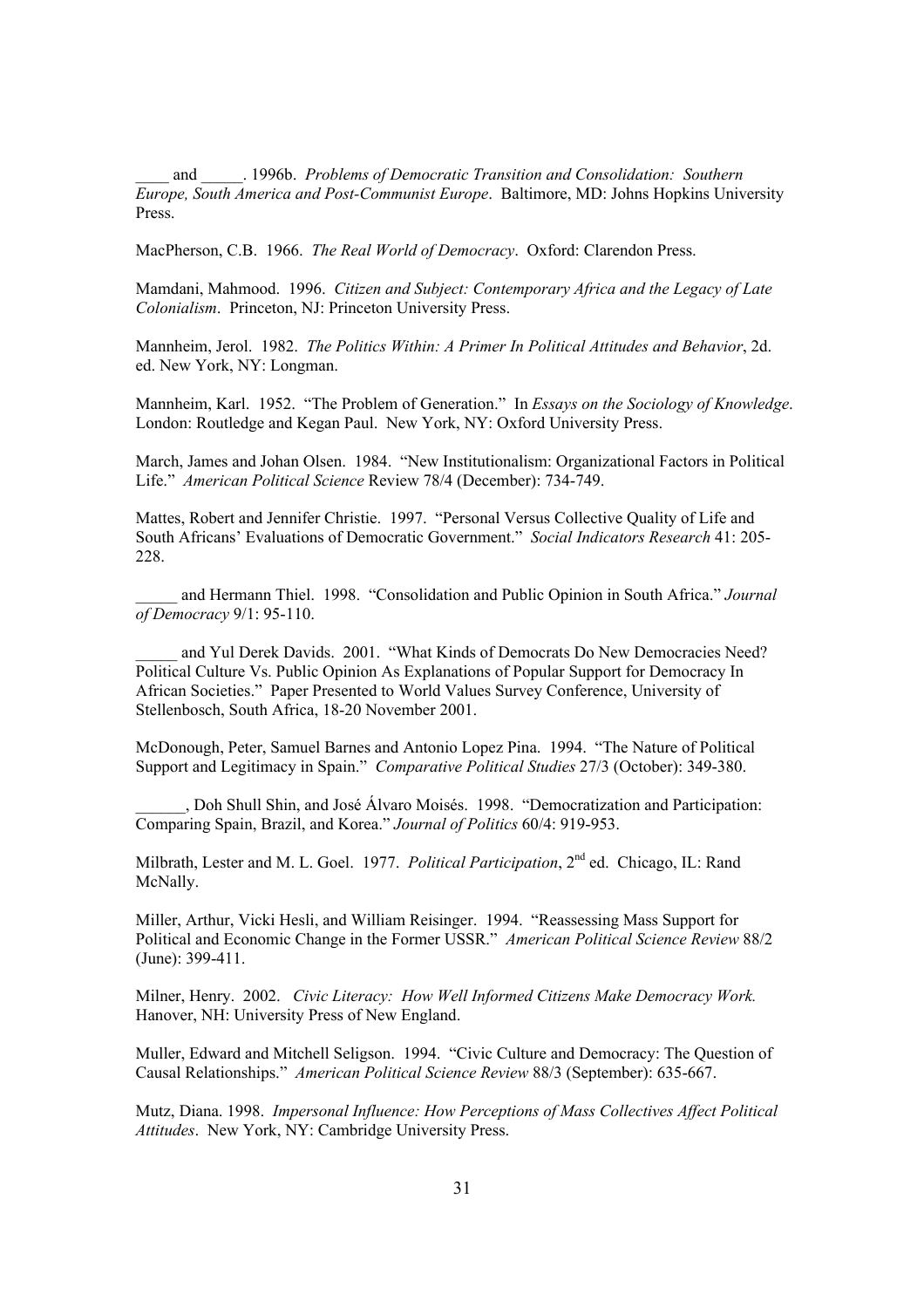Nelson, Joan. 1987. "Political Participation." In *Understanding Political Development*, eds. Myron Weiner and Samuel Huntington. New York, NY: Harper Collins, pp. 103-159.

Nie, Norman, G. Bingham Powell, and Kenneth Prewitt. 1969. "Social Structure and Political Participation." *American Political Science Review* 63/2 (June): 361-378.

\_\_\_\_\_\_, Jane Junn and Kenneth Stehlik-Barry. 1996. *Education and Democratic Citizenship in America*. Chicago, IL: University of Chicago Press.

Niemi, Richard and Joel Barkan. 1987. "Age and Turnout in New Electorates and Peasant Societies." *American Political Science Review* 81/2 (June): 583-588.

Norris, Pippa. 1999. "Introduction: The Growth of Critical Citizens." In *Critical Citizens: Global Support for Democratic Governance*, ed. Pippa Norris. Oxford: Oxford University Press, 1-30.

\_\_\_\_\_\_ and Ronald Inglehart. 2001. "Cultural Obstacles to Equal Representation." *Journal of Democracy*, 12/3 (July): 126-140.

O'Donnell, Guillermo. 1995. "Delegative Democracy." *Journal of Democracy* 5/1: 60-62

Owusu, Maxwell. 1992. "Democracy and Africa – A View From the Village." *Journal of Modern African Studies* 30/3: 369-396.

Popkin, Samuel. 1994. *The Reasoning Voter: Communication and Persuasion in A Presidential Campaign.* Chicago, IL: University of Chicago Press.

\_\_\_\_\_ , John Gorman, Charles Phillips and Jeffrey Smith. 1976. "Comment: What Have You Done for Me Lately? Toward An Investment Theory of Voting." *American Political Science Review* 70: 779-805.

Przeworski, Adam and Henri Teune. 1970. *The Logic of Comparative Social Enquiry*. New York, NY: Wiley.

Przeworski, Adam, et al. 1995. *Sustainable Democracy*. New York, NY: Cambridge University Press.

\_\_\_\_\_\_\_, et al. 1996. "What Makes Democracies Endure?" *Journal of Democracy* 71/1: 39-55.

Putnam, Robert, with Robert Leonardi and Raffaella Naneeti. 1993. *Making Democracy Work: Civic Traditions In Italy*. Ithaca, NY: Cornell University Press.

Pye, Lucian. 1990. "Political Science and the Crisis of Authoritarianism." *American Political Science Review* 84/1: 3-19.

Randall, Vicky. 1987. *Women and Politics: An International Perspective*. Basingstoke: Macmillan.

Remner, Karen. 1997. "Theoretical Decay and Theoretical Development: The Resurgence of Institutional Analysis." *World Politics* 50 (October): 34-61.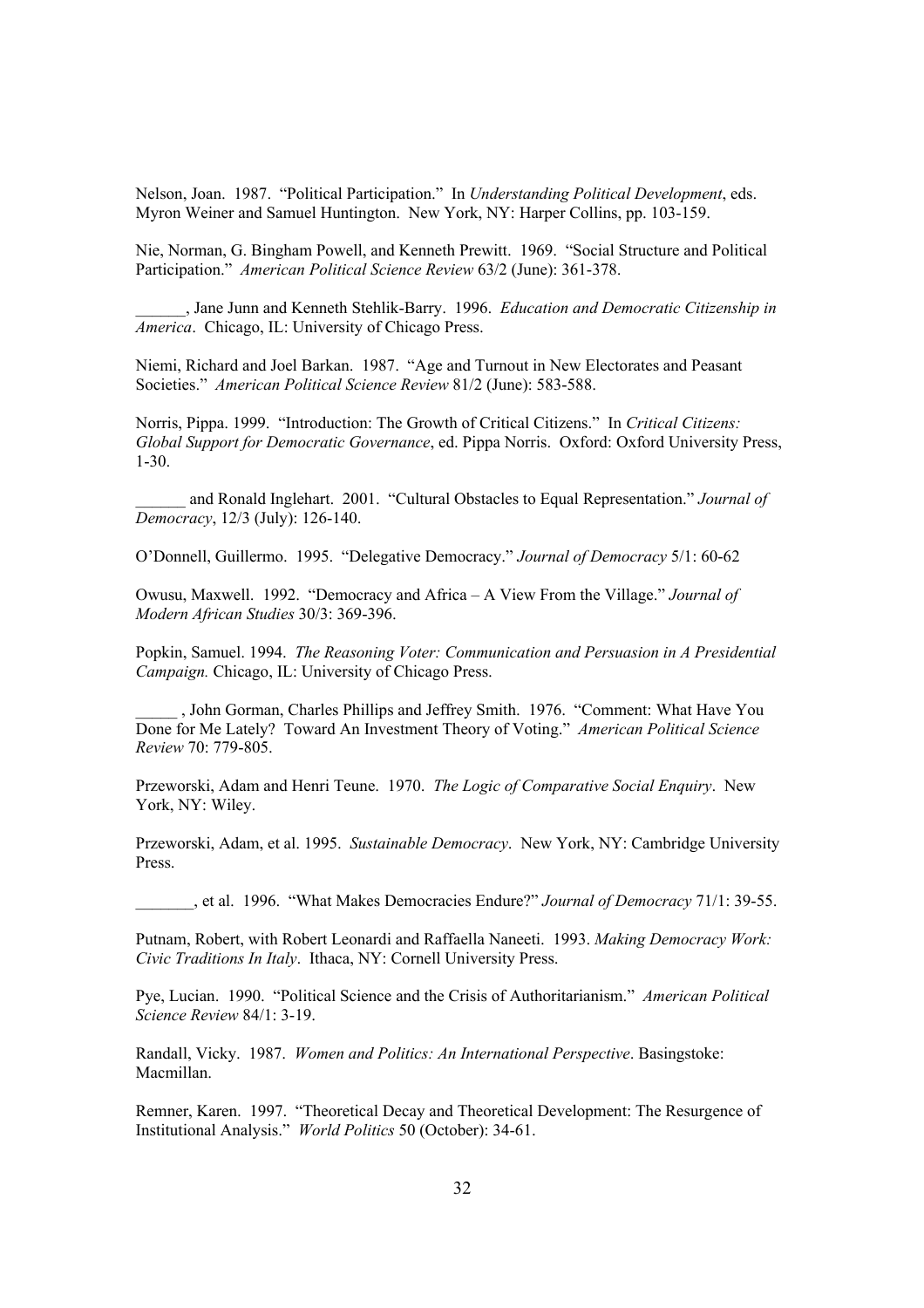Reynolds, Andrew. 1999a. "Women in the Legislatures and Executives of the World: Knocking at the Highest Glass Ceiling." *World Politics* 51 (July): 547-572.

\_\_\_\_\_\_. 1999b. *Electoral Systems and Democratization in Southern Africa.* Oxford: Oxford University Press.

Rose, Richard, William Mishler and Christian Haerpfer. 1998. *Democracy and Its Alternative*. Baltimore, MD: Johns Hopkins University Press.

\_\_\_\_\_\_, and Doh Chull Shin. 2000. "Democratization Backwards: The Problem of Third Wave Democracies." *British Journal of Political Science* 31 (2000): 331-354.

\_\_\_\_\_\_. 2002. *Social Shocks, Social Confidence and Health*, Studies in Public Policy No. 362. Glasgow: Centre for the Study of Public Policy, University of Strathclyde.

Rustow, Dankwart. 1970. "Transition to Democracy: Toward A Dynamic Model." *Comparative Politics* 2: 337-364.

\_\_\_\_. 1990. "Democracy: A Global Revolution?" *Foreign Affairs* 69/4 (Fall): 75-91.

Salih, Mohammed and John Markakis (eds.). 1998. *Ethnicity and the State in East Africa*. Uppsala, Sweden: Nordic Institute of African Studies.

Schaeffer, Frederic. 1998. *Democracy In Translation: Understanding Politics In An Unfamiliar Culture*. Ithaca, NY: Cornell University Press.

Schlozman, Kay Lehman, Nancy Burns, Sidney Verba and Jesse Donahue. 1995. "Gender and Citizen Participation: Is there a Different Voice?" *American Journal of Political Science* 39/2 (May): 267-293.

Schmitt-Beck, Ruediger and Katrin Voltmer. 2003. "The Mass Media in Third Wave Democracies: Gravediggers or Seedsmen of Democratic Consolidation." Paper Presented to the Comparative National Elections Project Conference, Mershon Center, Columbus, OH, 4 September 2003.

Schmitter, Phillip, and Terry Karl. 1991. "What Democracy Is … and Is Not." *Journal of Democracy* 2/3: 78-88.

\_\_\_\_\_\_. 1994. "Dangers and Dilemmas of Democracy." *Journal of Democracy* 5/2: 57-74.

Schumpeter, Joseph. 1942. *Capitalism, Socialism and Democracy*. New York, NY: Harper.

Seligson, Mitchell. 1980. "Trust, Efficacy and Modes of Political Participation: A Study of Costa Rican Peasants." *British Journal of Political Science* 10: 75-98.

\_\_\_\_\_ and John Booth. 1996. *Elections and Democracy in Central America, Revisited*. Chapel Hill, NC: University of North Carolina Press.

Shin, Doh Chull. 1999. *Mass Politics and Culture in Democratizing Korea*. New York, NY: Cambridge University Press.